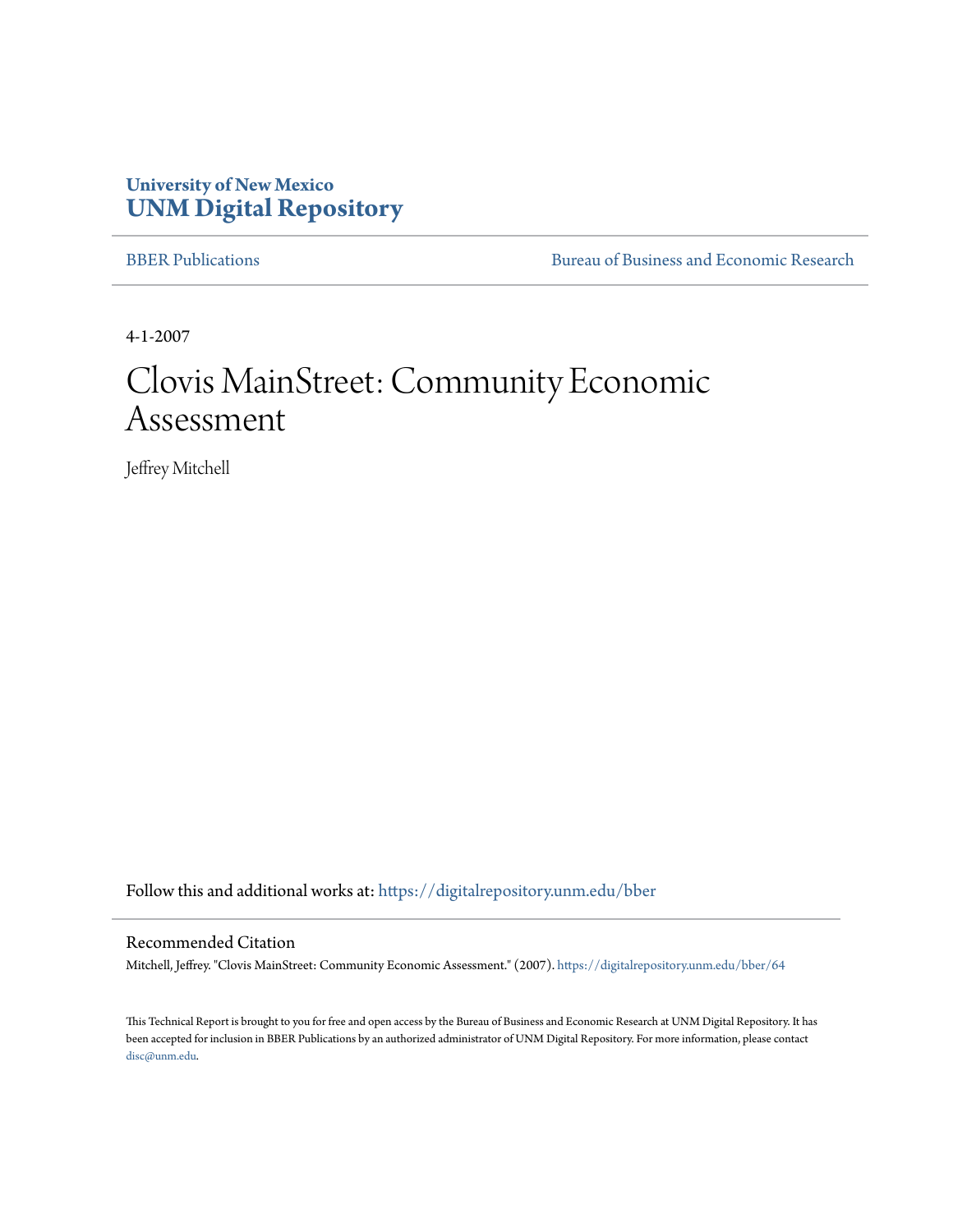

# CLOVIS MAINSTREET: COMMUNITY ECONOMIC ASSESSMENT

Dr. Jeffrey Mitchell April 2007

Funding provided by: New Mexico MainStreet New Mexico Economic Development Department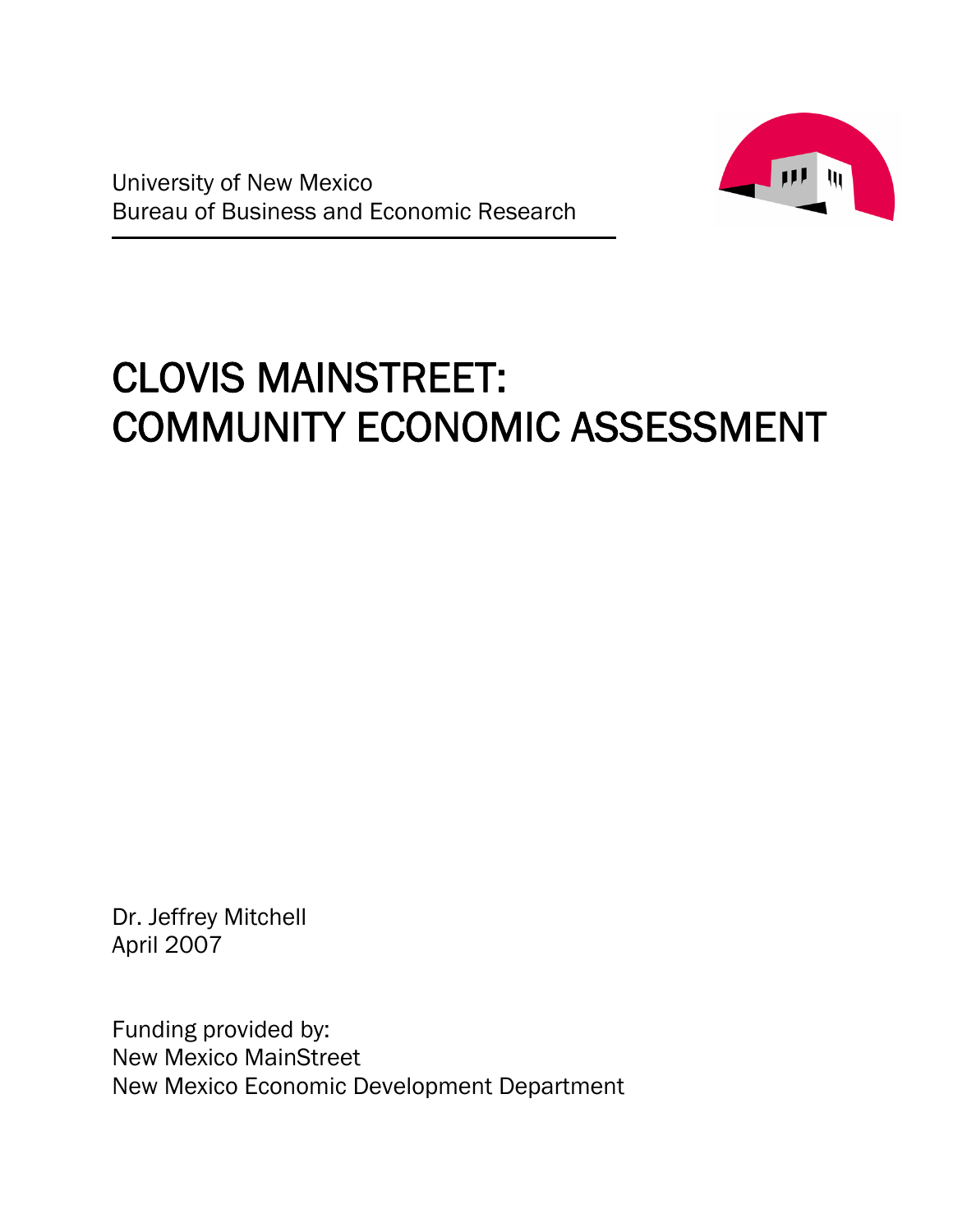## **TABLE OF CONTENTS**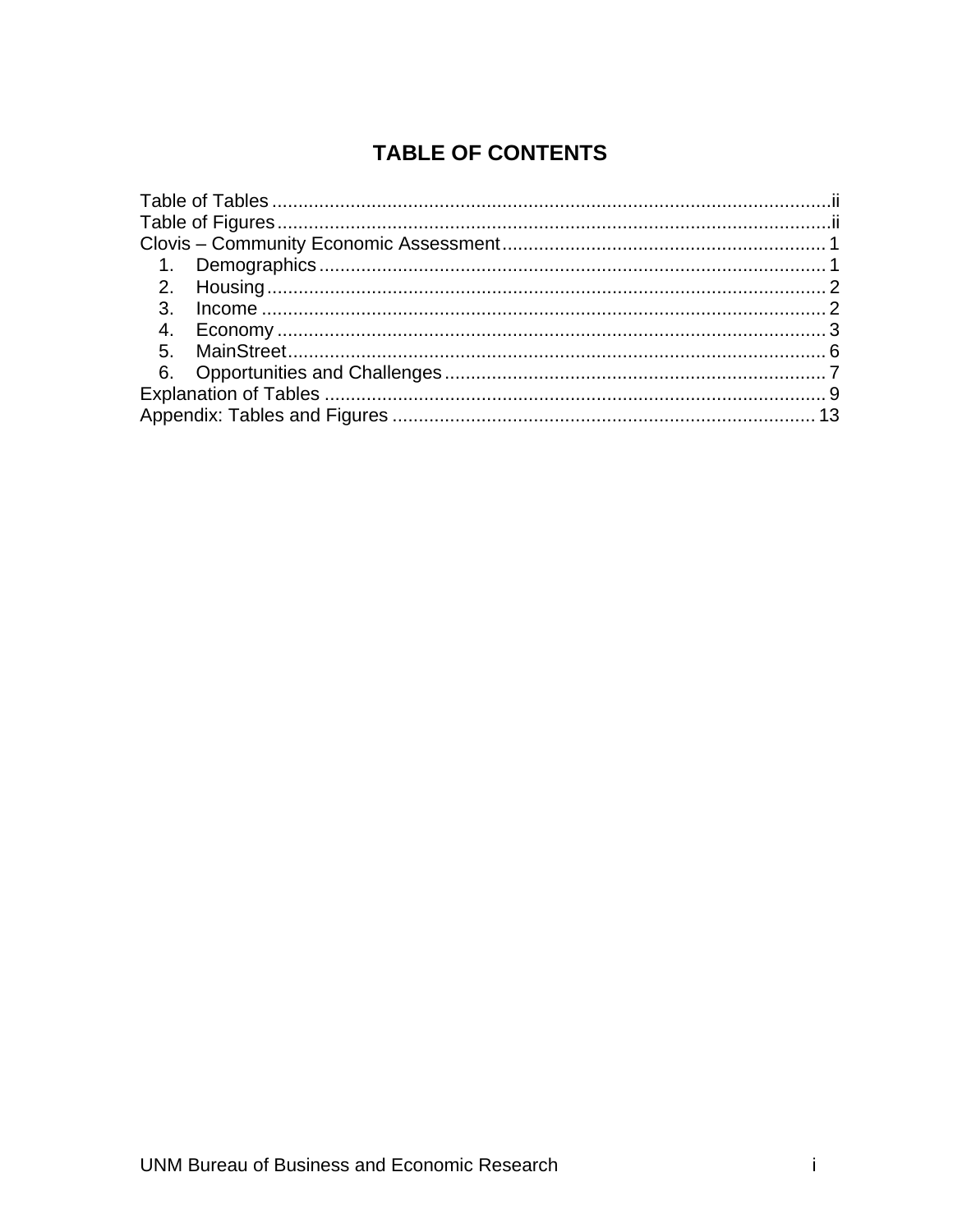## **TABLE OF TABLES**

| Table 1: Selected Demographic, Economic, and Housing Characteristics  14                                                                                                                                                                                                                                                   |  |
|----------------------------------------------------------------------------------------------------------------------------------------------------------------------------------------------------------------------------------------------------------------------------------------------------------------------------|--|
| Table 2: Selected Demographic, Economic, and Housing Characteristics -                                                                                                                                                                                                                                                     |  |
|                                                                                                                                                                                                                                                                                                                            |  |
|                                                                                                                                                                                                                                                                                                                            |  |
| Table 5: Clovis Taxable Gross Receipts and Pull Factors, 1989 & 2002 28                                                                                                                                                                                                                                                    |  |
| Table 6: Curry County Taxable Gross Receipts and Pull Factors, 1989 & 2002 29                                                                                                                                                                                                                                              |  |
| Table 7: Clovis Taxable Gross Receipts and Pull Factors, 2005  30                                                                                                                                                                                                                                                          |  |
| Table 8: Location Quotient: Clovis Employment, by Industry, in Relation to Curry<br>County, the Eastern Plains New Mexico Region, and New Mexico; Curry County in<br>Relation to the Eastern Plains New Mexico Region and New Mexico; and the<br>Eastern Plains New Mexico Region in Relation to New Mexico 33             |  |
| Table 9: Location Quotient: Clovis Employment, by Occupation, in Relation to Curry<br>County, the Eastern Plains New Mexico Region, and New Mexico; Curry County in<br>Relation to the Eastern Plains New Mexico Region and New Mexico; and the<br>Eastern Plains New Mexico Region in Relation to New Mexico 34           |  |
| Table 10: Location Quotient: Clovis Employment, by Business Ownership, in<br>Relation to Curry County, the Eastern Plains New Mexico Region, and New Mexico;<br>Curry County in Relation to the Eastern Plains New Mexico Region and New<br>Mexico; and the Eastern Plains New Mexico Region in Relation to New Mexico  36 |  |
| Table 11: Clovis Businesses by Industry, by Local Geography, 2005 38                                                                                                                                                                                                                                                       |  |
| Table 12: Clovis Employment by Industry, in Mainstreet Area, 2005 39                                                                                                                                                                                                                                                       |  |
| Table 13: Clovis Employment by 3-Digit Retail & Service Subsector, In Mainstreet                                                                                                                                                                                                                                           |  |
|                                                                                                                                                                                                                                                                                                                            |  |

## **TABLE OF FIGURES**

| Figure 3: Clovis Taxable Gross Receipts Gain/Loss, by Industry, 2005  32 |  |
|--------------------------------------------------------------------------|--|
|                                                                          |  |
| Figure 5: Clovis Employment, by Industry and Local Geography, 2005 40    |  |
| Figure 6: Clovis Employment in Mainstreet Area, by Industry, 2005 41     |  |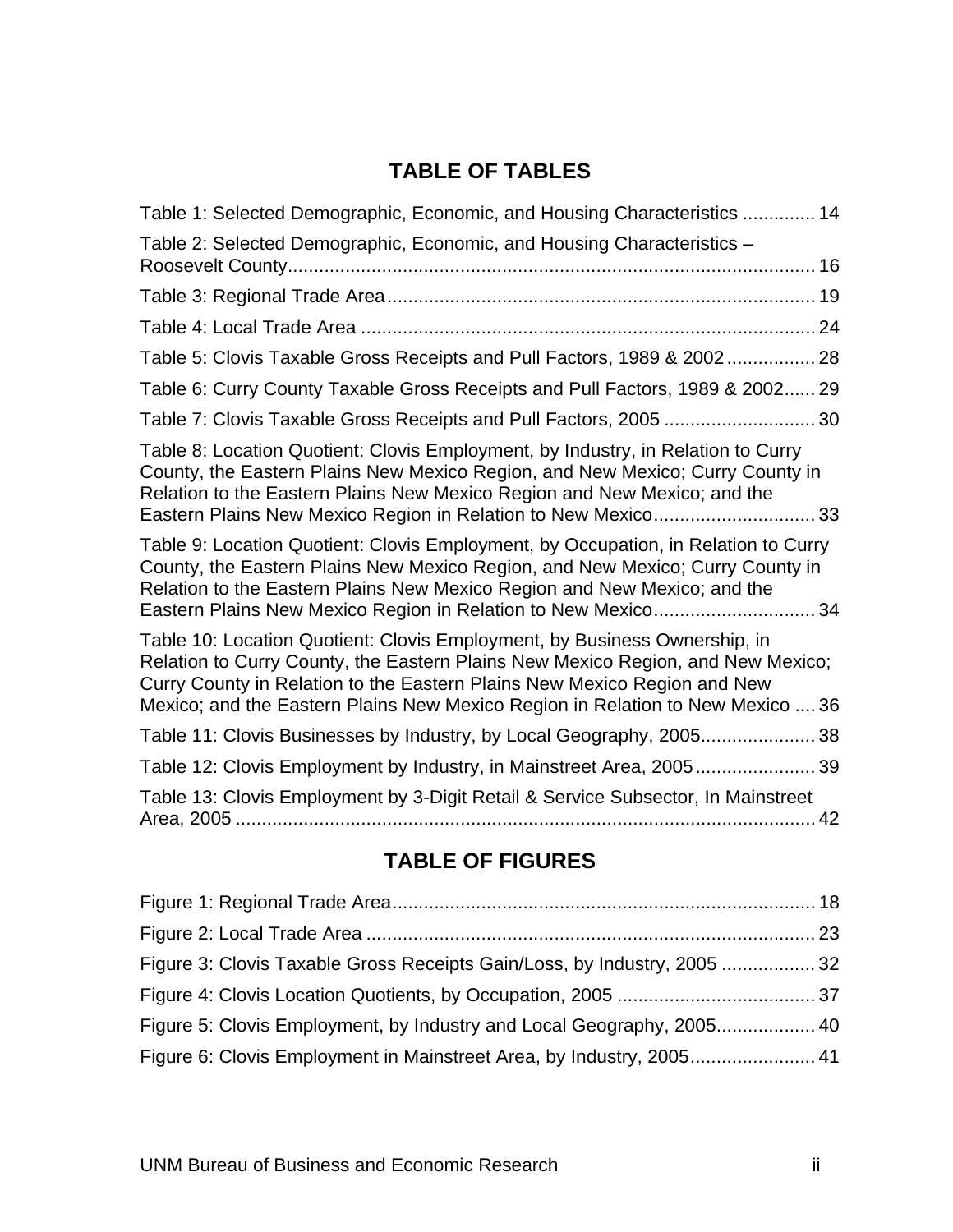## **CLOVIS – COMMUNITY ECONOMIC ASSESSMENT**

#### **1. Demographics<sup>1</sup>** :

- a. Clovis' population in 2000 was 32,540, three times larger than any other town in the New Mexico Eastern Plains region (NMEP) and second to only Roswell (45,451) in eastern New Mexico.<sup>2</sup> Between 1990 and 2000, Clovis' population grew by 5 percent, roughly on par with patterns in Curry County and the NMEP region, but well below the 20 percent increase in New Mexico as a whole. There is some evidence of a 'graying' of the local population – the senior population is the fastest growing cohort, more households now receive incomes from social security and retirement, and fewer receive income from employment than ten years ago. However, the trend is far less pronounced in Clovis than in other, more rural communities within the NMEP region and is offset by a reasonably strong 7 percent growth in the number of children under 18 years old.
- b. The racial and ethnic composition of Clovis' population, as of 2000, was 56 percent White/non-Hispanic; 33 percent Hispanic, and about 6 percent Black or African American/non-Hispanic. As in nearly every community in New Mexico, the trend is toward a greater Hispanic presence. During the 10-year period from 1990 to 2000, the Hispanic community was the only segment of the population to grow, up by 7 percent. By contrast, the White/Non-Hispanic population fell by more than 20 percent and the Black/non-Hispanic population fell by 5 percent. It is important to note that the growth of the Hispanic population in Clovis is not exceptional – the rate of growth of this population matches that of the state and is well below the 61 percent increase throughout the U.S. Rather, it is the decline in the non-Hispanic population that accounts for the increase of the Hispanic population as a share of the total.
- c. The improvement in level of educational attainment in Clovis is consistent with that of other parts of the NMEP region, but given the city's role as a regional center, the failure to exceed these standards is disappointing. The problem is greatest at the higher levels of education. The proportion of the 25 years old and over population without a high school degree is only slightly higher than the statewide rate; however, only 23 percent of the same population has a post-secondary degree, well below the statewide

1

<sup>1</sup> See Table 1 in the appendix. Local area demographic, housing, and economic data is not available beyond the 2000 Decennial Census.

 $2$  For the purposes of this report, the NMEP is comprised of Curry, Roosevelt, Guadalupe, De Baca and Quay Counties.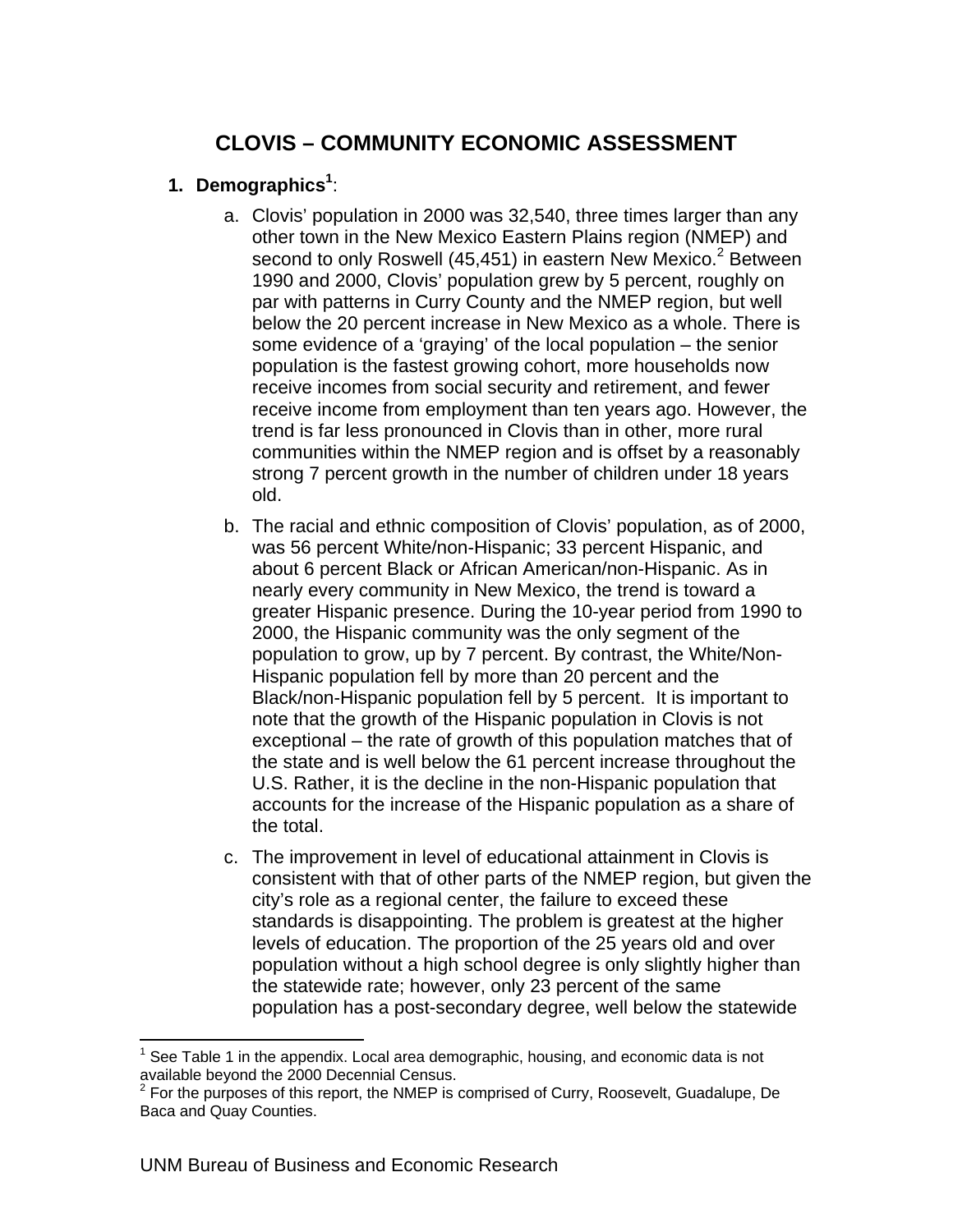rate of 29 percent and only slightly higher than the overall average for the region. This is important because, as is described later in this report, Clovis is failing to live up to its potential as the higherorder service center in the region, a function that requires higher levels of educational attainment in order to meet the demand for more numerous managerial and professional occupations.

### **2. Housing<sup>3</sup> :**

- a. Between 1990 and 2000, Clovis' housing stock grew by 10 percent, slightly ahead of the 7 percent increase in new household formation. Growth was much stronger in the rental sector (13 percent) than in the owner-occupied sector (3 percent). Vacancy rates were somewhat high, especially for owner-occupied housing, but certainly within reasonable bounds.
- b. The slightly high vacancy rates, again especially for owneroccupied units, helped to keep housing prices down. Between 1990 and 2000, real property values (corrected for inflation) in Clovis fell by 9 percent for owner-occupied units while rents (again, corrected for inflation) fell by 3 percent. Low property values made housing more affordable. The cost of homeownership fell slightly over the 10 year period, settling at just over 20 percent of the median household income, while ownership costs for the state and the US continued to rise. Likewise, the cost of renting declined, to just over 25 percent of the median household income.
- c. Consistent and comparable data on housing costs are not available beyond 2000. In most places, however, property values have risen sharply, while builders have been slow to respond in areas outside the principal metropolitan areas. The result is tightening housing markets.
- **3. Income<sup>4</sup>:** As of 2000, the average per capita income in Clovis was \$15,561, about 9 percent below the statewide level but above the \$14,591 average for the NMEP region. Growth in individual incomes between 1990 and 2000 was strong.
	- a. Between 1990 and 2000, correcting for inflation, average per capita incomes in Clovis increased by 17 percent, slightly better than the regional 15.7 percent and statewide 15 percent increases. As in all parts of the country, Clovis residents are forming smaller households, with fewer workers in the average household. Also, in Clovis as in other areas, there was an increasing disparity in

 3 See Table 1 in the appendix. As housing patterns are quicker to change than demographic and most economic data, generalizations about housing based on 2000 data must be interpreted with caution.<br><sup>4</sup> See Te

See Table 1 in the appendix.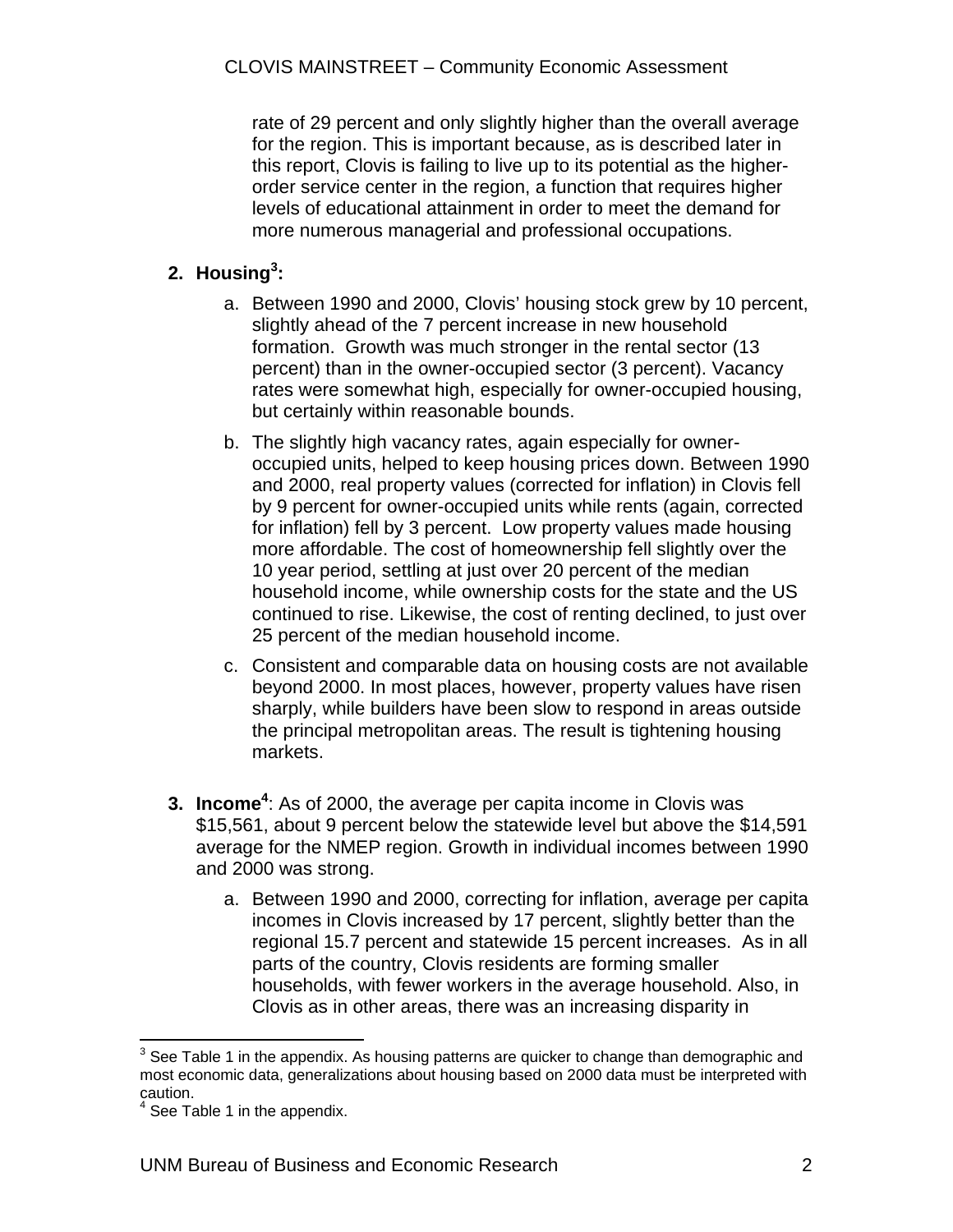incomes, with some realizing significant gains while the incomes of many others have remained flat. For these reasons, the strong increase in per capita incomes did not translate into a similar increase in median household incomes. The median household income increased by 2 percent between 1990 and 2000.

- b. Poverty levels remain high in Clovis. In 2000, 21 percent of the town's residents – more than one in five – lived below the poverty line.<sup>5</sup> This was slightly higher than the 20.2 percent rate for the NMEP region and well above the 18.4 percent rate for the state. In all, the number of persons living below the poverty line in Clovis increased from 6,551 in 1990 to 6,698 in 2000, an increase of 147 persons.
- c. Part of the reason for the slow growth of median household incomes and the failure of the poverty rate to decline pertains to the structure of earnings in Clovis. In 2000, a smaller proportion of households in Clovis received incomes from earnings, which include wages, salaries, and profits from proprietary businesses – from just under 78 percent in 1990 to about 76 percent in 2000. Conversely, the share of households receiving incomes from social security and/or retirement increased.
- 4. Economy<sup>6</sup>: Clovis serves as a principal center for the NMEP region. However, given the advantages of its situation and the proximity of major employers such as Cannon Air Force Base (AFB), the local economy under-performs with respect to expectations. As a whole, the pull factor for Clovis' economy in 2005 was 95 percent, resulting in leakages of about \$36 million (with respect to the state of New Mexico).<sup>7</sup> Review of historical data, back to 1989, reveals a steady erosion of the capacity of Clovis' economy to generate the surplus revenues needed to spur economic growth.
	- a. Trade area: Clovis' trade area, which expands into Texas, is mostly rural, relatively low income, and expansive, stretching as much as an hour in some directions. The population of the trade area is about 80,000. The area is constrained to the northeast and

 $\overline{a}$  $<sup>5</sup>$  In 2000, the Census Bureau defined the poverty line at \$13,861 for a family of three, including</sup> one child; in 2006 the poverty line was set at \$16,277.

<sup>6</sup> Tables and figures to correspond to this section can be found in the appendix. See tables 3 and 4 and figures 1 and 2 for Clovis' regional and local trade area data; see tables 5-7 and figure 3 for gross receipts data; see tables 8-10 and figure 4 for location quotient data. 7

A 'pull factor' measures the capacity of an economy or industry to generate revenues and economic growth. A local industry that generates gross receipts proportionate to the state average (corrected for level of incomes within the economy) has a pull factor of 100 percent; values above 100 percent reflect the capacity of the sector to draw new revenues into the economy and values below 100 percent reflect a loss (or 'leakage') of revenues. In theory, local economic growth is, in part, a function of the capacity of a community to generate a surplus of revenues.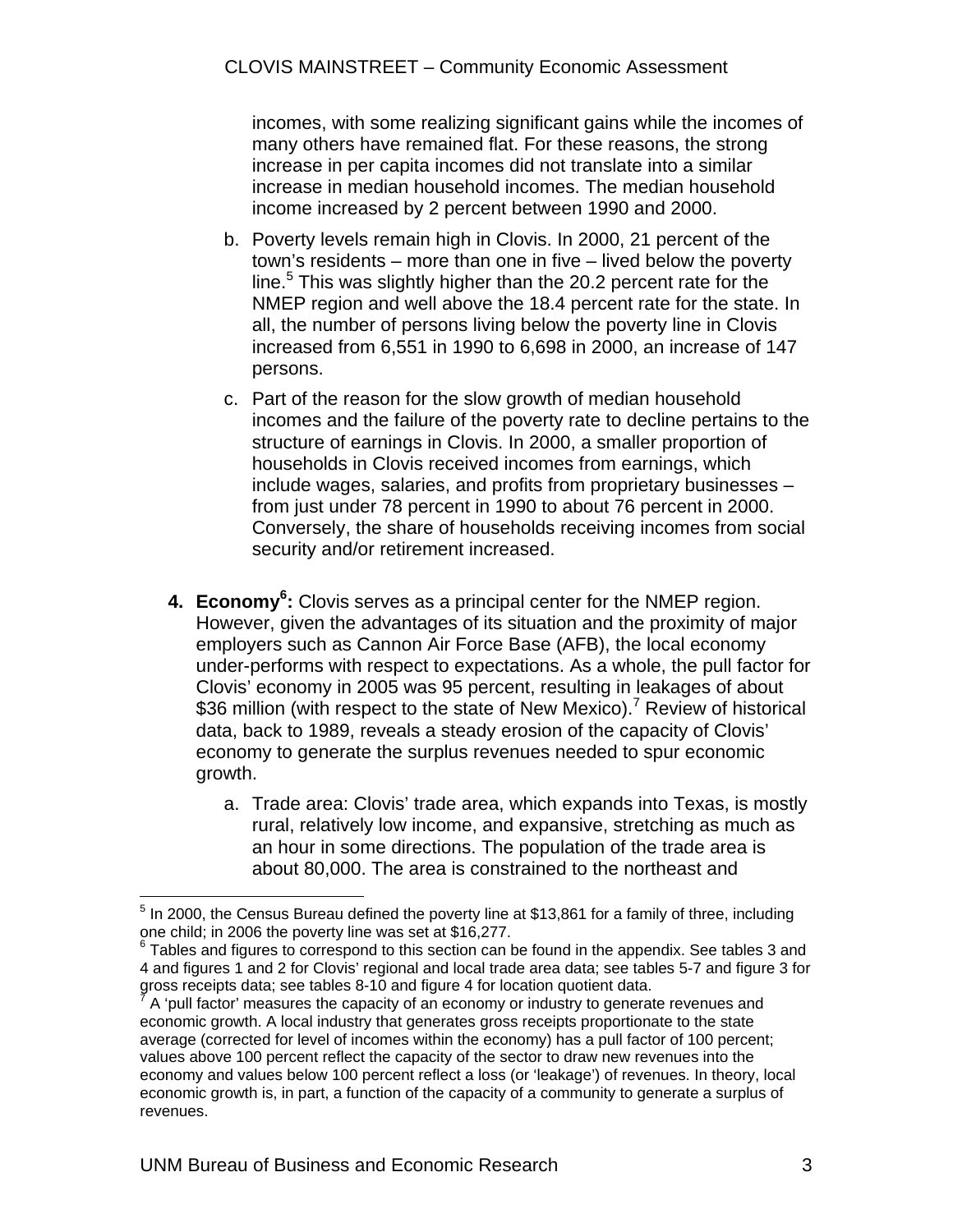southeast by the cities of Amarillo and Lubbock, respectively, and to the southwest by Roswell. Residents of the rural parts of the trade area travel to Clovis for middle- and some higher-order goods and services – those that are infrequently purchased and somewhat expensive. Only for very high-order goods and services, such as specialized professional or medical services and expensive, rarely-purchased durable goods, are residents likely to make the two-hour trip to Lubbock or Amarillo.

- b. Strengths: Clovis' principal economic advantage lies in its very expansive trade area, which establishes the city as a principal retail and service center for New Mexico's eastern plains and the Texas counties of Parmer and Bailey.
	- i. In 2005, Clovis' retail pull factor was about 129 percent, meaning that for every \$1 spent by Clovis residents outside the community, another \$1.29 was spent in town by residents of other areas. The pull factors of disaggregated retail groups generally confirm Clovis' role as a higher-order regional center – the high values are for bigger ticket sectors such as building supplies (pull factor of 341 percent, \$7.2 million in surplus gross receipts), clothing accessory stores (typically specialty stores, 160 percent, \$4.2 million), automobile dealers (133 percent, \$1.2 million) as well as 'Big Box' miscellaneous store retailers (127 percent; \$37 million).
	- ii. Healthcare and social assistance, anchored by the Plains Regional Medical Center, draws significant revenues to the city (pull factor 141 percent, \$13.3 million in surplus revenues), as do information and cultural industries (147 percent, \$6.5 million). Eating and drinking establishments also perform well (160 percent, \$20 million).
	- iii. The Cannon AFB also contributes significantly to the local economy, accounting for nearly 4,000 jobs. In June 2006, Cannon AFB was re-assigned to the Air Force Special Operations Command, ensuring, and likely increasing, employment at the facility. The impact of the AFB on Clovis' economy is channeled mainly through the local expenditure of the wages.
	- iv. New industrial developments, including Southwest Cheese, Mesa Ingredient, and American Renewable Fuels, will contribute to the economic base of Clovis and its immediate area, creating jobs and increasing demand for regional agricultural products. In addition, the local construction economy is receiving a boost from both the expansion of Burlington Northern Santa Fe rail yards and new investments in Cannon AFB. These developments are very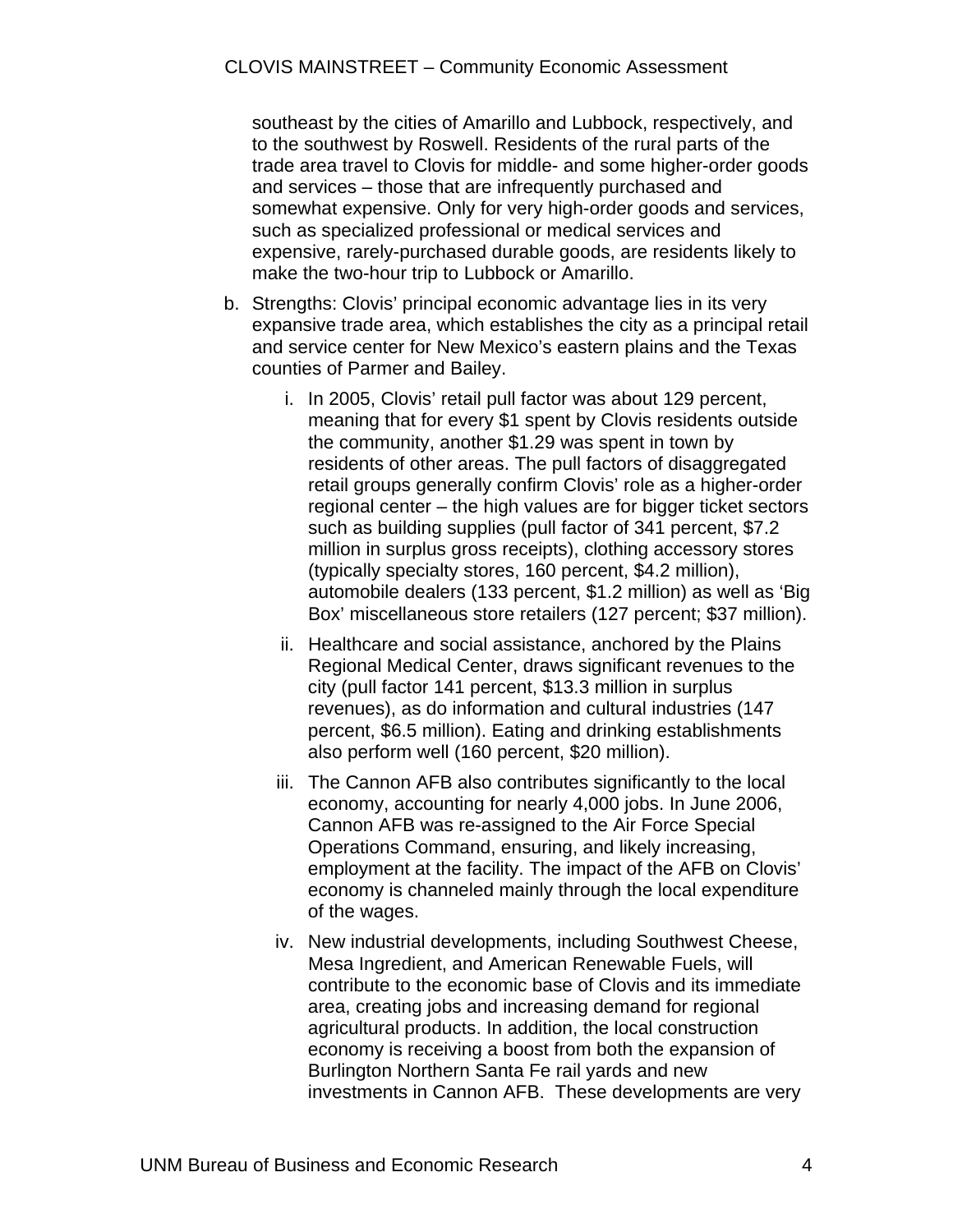timely, given the recent weakness of the region's manufacturing and construction sectors.

- c. Weaknesses: With gaps in the manufacturing and construction sectors being addressed, the remaining weakness of the Clovis economy is in the broad area of management and professional services (not including healthcare, which performs well). This is very surprising given the role of the city as an economic center of a relatively expansive area.
	- i. In 2005, professional, scientific, and technical services had a pull factor of only 51 percent, resulting in a leakage of nearly \$32 million. Similarly, real estate receipts were only 56 percent of benchmark levels, resulting in \$4.7 million in leakages, and finance and insurance receipts were only 71 percent of expectations, with \$1.2 million in leakages.
	- ii. Arts, entertainment, and recreation industries generated only \$624 thousand in receipts in 2005, with a pull factor of only 28 percent, resulting in leakages of nearly \$1.6 million. Located well away from principal transportation routes and without major visitor destinations, receipts of accommodations were only \$4.7 million.
	- iii. The weakness of professional services is also reflected in Clovis' occupational structure. Relative to the NMEP region as a whole, employment in management, business, and financial occupations is only 88 percent, indicating that these jobs are more commonly found in other parts of the NMEP region (relative to total employment).<sup>8</sup> Likewise, professional occupations are slightly under-represented (99 percent). Office and administrative support occupations, a good indicator of the health of the 'white collar' sector, is less than proportionate (97 percent). While these values are not inordinately low (values of the base geography are 100 percent, by definition), values are below 1.0 in Clovis – the principal center of the NMEP region – an unmistakable sign that this critical sector is under-performing.
	- iv. Related to the under-performance of the professional sector is the relatively low level of educational attainment in Clovis, as discussed above in the demographic section. The relationship between the two aspects is dynamic – low levels of educational attainment makes the performance of

<sup>————————————————————&</sup>lt;br><sup>8</sup> See Table 9. Location quotients indicate the ratio of employment by occupation relative to the base geography (Curry County, Eastern Plains, or New Mexico). A value of 1.0 indicates that employment in a given occupation in the local economy, relative to total employment, is in proportion to that of the base geography; values greater than 1.0 indicate a higher share, and less than 1.0 indicates a less than proportionate share.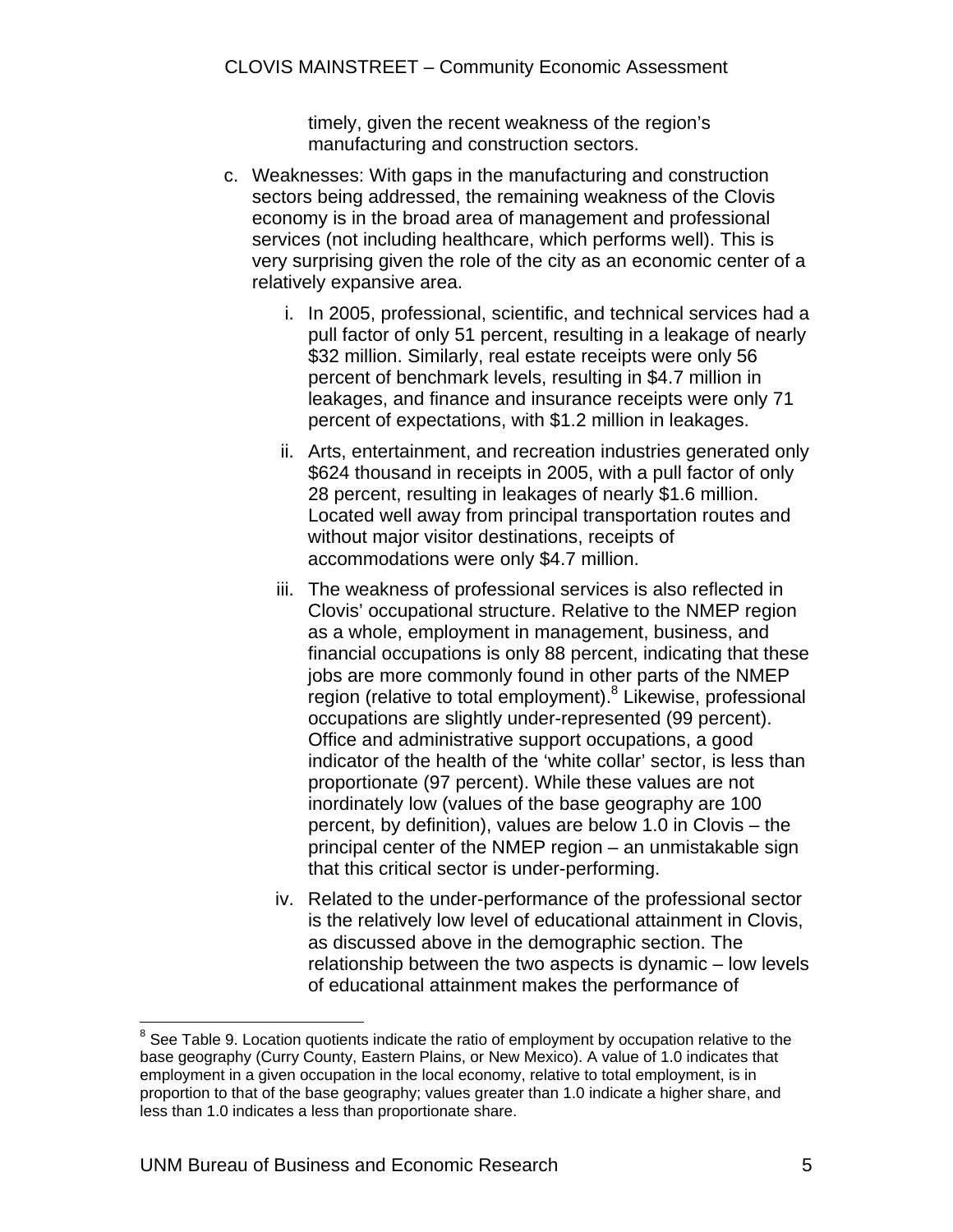professional services difficult, while a weak professional economy discourages individuals with higher levels of educational attainment from remaining in the local workforce.

- **5. MainStreet<sup>9</sup>:** Clovis' MainStreet district encompasses a 30 square-block area, from 14<sup>th</sup> street south to the railroad tracks, from Connelly east to as far as Axtell Street. The economic structure of the district is characteristic of many downtown areas, with concentrations of employment in public administration (especially municipal school administration), finance, insurance, and professional services. The residential community is very small, with comparatively low incomes and with a somewhat larger than proportionate Hispanic population.
	- a. In 2005, 149 businesses were located in the MainStreet district 14 percent of all Clovis businesses; these businesses employed 1,470 workers, 11 percent of the total; wages paid by MainStreet employers were slightly higher than those paid by employers in other parts of town.
	- b. Just over one quarter of those working in the MainStreet area are employed by the public sector. The employers include Clovis Municipal Schools, the New Mexico 9<sup>th</sup> District Court, Curry County Court, Clovis Municipal Court; the city of Clovis, and Curry County governments. Beyond the public sector are businesses engaged in finance (NAICS 522), insurance (NAICS 524), publishing (NAICS 511, including the *Clovis News Journal*), and professional, scientific, and technical services ((NAICS 541). The retail sector is relatively small, with 33 registered businesses employing just over 200 employees and 5 restaurants employing 82 workers. There are no accommodations in the MainStreet district.
	- c. The relatively diverse structure of the MainStreet community and the presence of the public sector provide stability to the district's economy. The large number of professional-sector businesses also generates demand for services, creating a dense, interconnected network of businesses. Yet, there are significant opportunities for expansion, especially in retail, accommodations, and the restaurant sector.
	- d. Table 4 provides more detailed demographic information for the downtown residential community. The data does not correspond narrowly to the MainStreet area, but the first column does cover the downtown area within a one minute drive to the center of the MainStreet district, with about a  $\frac{1}{2}$  mile radius. A map of the area is shown in figure 2. The population of the downtown is small, only 856 persons or 3.5 percent of Clovis' total population. Hispanics are

end and the set of the set of the set of the set of the sependix.<br><sup>9</sup> See tables 11-13 and figures 5 and 6 in the appendix.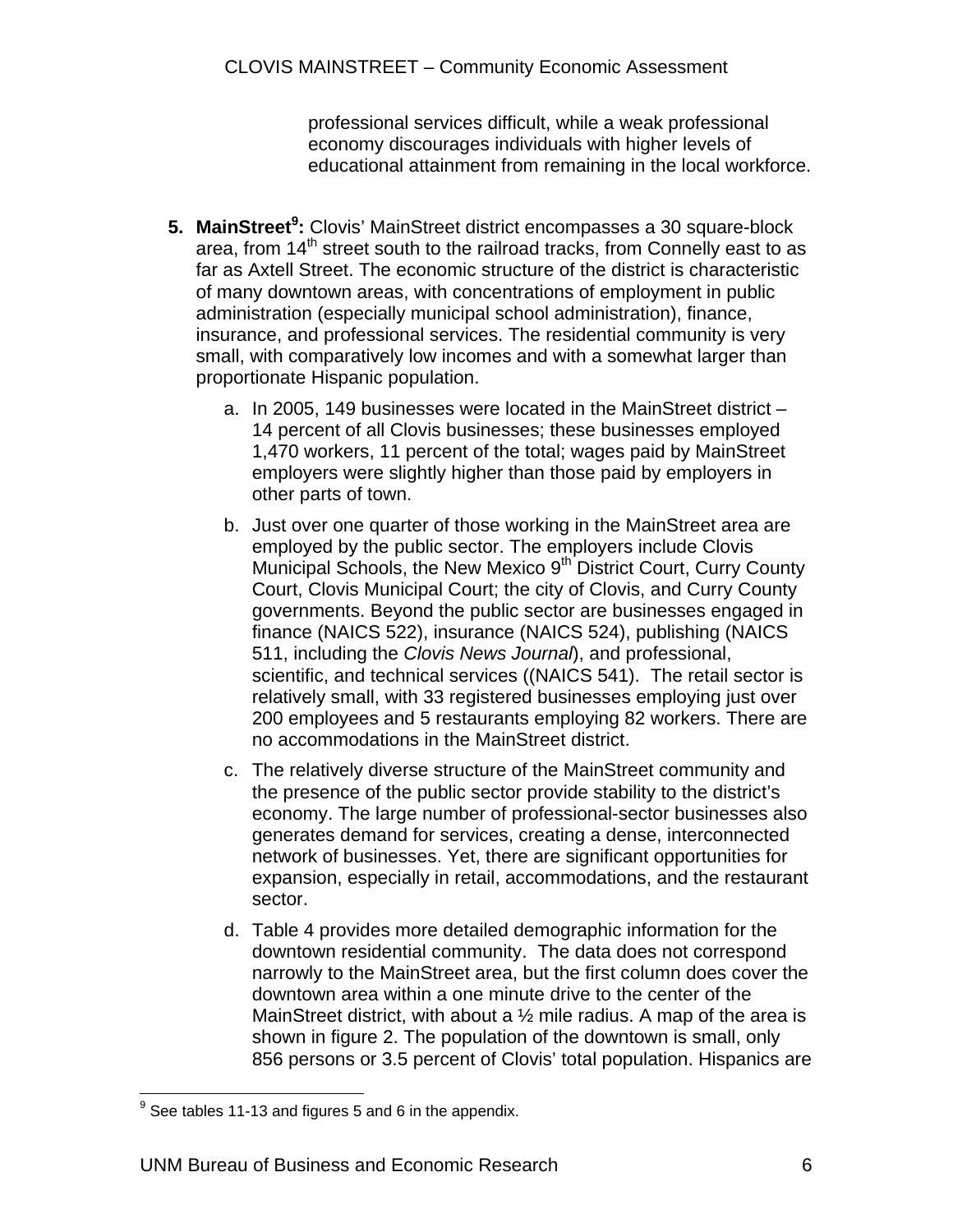somewhat better represented downtown, with 53 percent of the population. The downtown residential community has relatively fewer children and seniors and comparatively more young adults between 18 and 40 years old. This is characteristic of many downtown communities. Incomes of those living downtown are well below the city average – average per capita income is 30 percent lower than the city average; average household income is 33 percent lower. To an even greater degree, the net worth of households downtown is lower than the city's households – by more than 50 percent – reflecting lower levels of equity in homeownership.

e. Retail expenditures of the downtown community total about \$2.5 million per year; housing expenditures total an additional \$1.4 million; and groceries (food at home) add \$585 thousand. Compared to other parts of the city, downtown residents spend comparatively more on electronics, groceries, eating in restaurants, school books, and apparel and comparatively less on housing, outside entertainment, transportation, and healthcare. Again, these patterns are consistent with a population of young adults.

#### **6. Opportunities and Challenges**:

- a. As of 2005, the net pull factor for Clovis' economy was 95 percent, resulting in a net leakage of \$35 million. Leakages were greatest in base industries such as manufacturing and construction, and in higher-order services, such as professional, scientific and technical services, finance, and real estate. Recent developments will help to shore up the manufacturing sector and, in turn, spur retail activity as wages flow through the local economy. However, weaknesses in higher-order services will require deeper and longer-term corrections, particularly with regard to the capacity of the workforce.
- b. The MainStreet district has a significant role to play in the development of Clovis' professional service economy. The area already features a strong cluster of information services, finance and insurance, professional and technical services, and public administration. It would make sense to build upon this foundation, deepening the advantages of complementarity. Beyond a direct attempt to recruit similar businesses, three strategies should be considered:
	- i. Strengthen the amenity service sector. Restaurants, arts and entertainment, specialty retail, and personal services can help to make the area more attractive to a professional workforce, and thus more attractive to professional employers. Currently, such businesses are all but absent. Employment in restaurants accounts for only 6 percent of the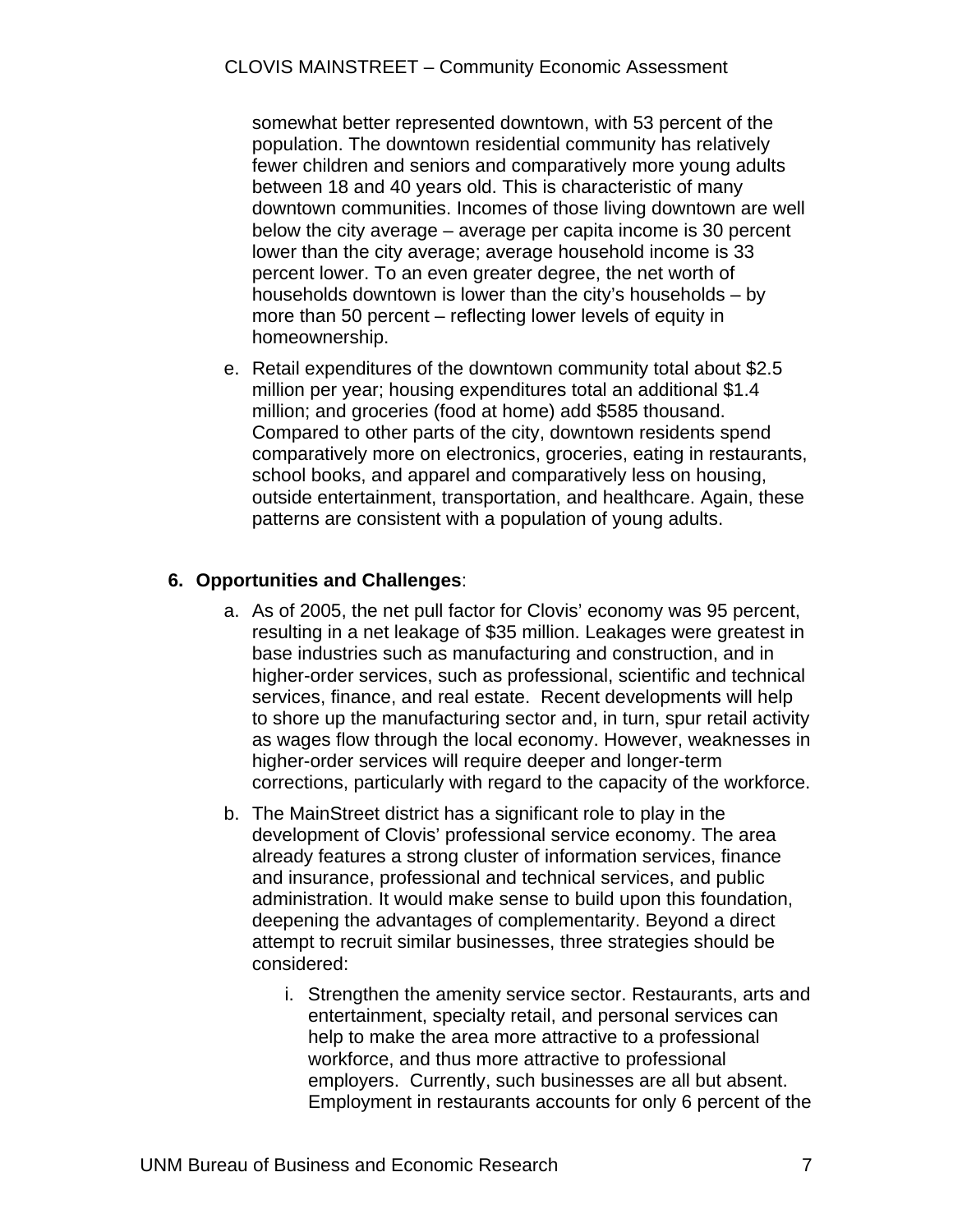city's total; there are very few specialty retail stores, no arts and entertainment facilities, and no personal care shops (beauty parlors, etc).

- ii. Develop a small hotel. The density of professional businesses in the MainStreet area provides a market for downtown accommodations, and in turn, accommodations would deepen the market for restaurants and bars, specialty retail, and arts and entertainment. Clayton, Artesia, Las Vegas, and Silver City – all much smaller than Clovis – have successfully developed small "boutique" accommodations in their MainStreet districts.
- iii. Develop mid- and upper mid-market residential properties. Existing residential properties in Clovis' downtown area are generally low quality and do not meet the needs of professional workers. Employees in Clovis' downtown professional services businesses and institutions would provide a market for higher quality and higher density residential properties downtown. Land and second story vacancies are available for such development.
- c. Each of the above opportunities would serve to strengthen the professional service sector that already exists in Clovis' MainStreet district, helping to address one of the principal weaknesses of the city's economy as a whole. Further, these opportunities would help to expand the lifecycle of downtown from the current 40 hour workweek to include evenings and weekends, opening up new markets for restaurants, arts, entertainment, specialty retail, and other amenities.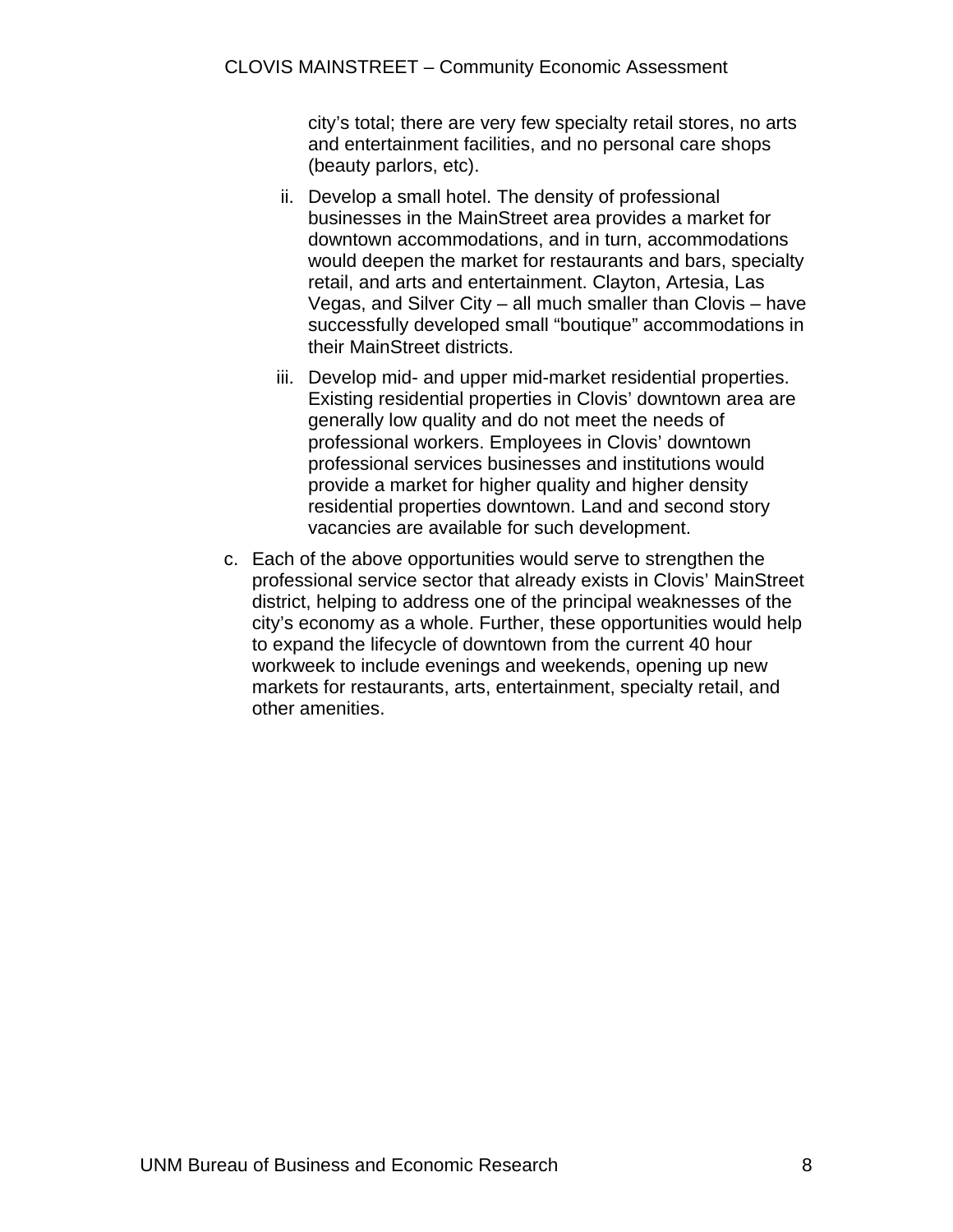## **EXPLANATION OF TABLES**

#### **Selected Demographic, Economic, and Housing Characteristics**

Source: US Census Bureau, 1990 & 2000 Decennial Census.

Data is provided for your community, county, and the state of New Mexico for the years 1990 and 2000. For the city and county, values are given in absolute terms and in percentages. For comparison, data is also provided for the county, region, and the state of New Mexico.

Eastern Plains Region is classified as Curry, De Baca, Guadalupe, Quay, and Roosevelt counties.

#### **Taxable Gross Receipts and Pull Factors**

Source: New Mexico Taxation and Revenue Department (NMTRD); calculations by UNM/BBER. Data is provided for the years 1989 and 2002 (SIC classification) and 2005 (NAICS classification).

In 2003, NMTRD switched from SIC (Standard Industrial Classification) to NAICS (North American Industrial Classification System) as a basis for statistical tabulation. It is not possible to compare most data from the two classification systems. Data from 1989 and 2002 are presented to allow for historical comparison. Data from 1989 is adjusted for inflation and is presented in 2002 dollars. Data from 2005 provides the most up-to-date account of gross receipts activities; the data is presented in 2005 dollars.

There are several problems associated with gross receipts data.

- The data does not account for the value of the products sold. Rather data is categorized according to the type of business, i.e., sales of food from gasoline convenience stores are included in gasoline stations; groceries sold at Wal-Mart are included in Miscellaneous Retailers.
- Businesses are self-classified, and sometimes inaccurately so.
- Not all products are taxable as gross receipts in New Mexico; a notable example is gasoline. 2005 data includes both taxable gross receipts and deductions associated with food and medical spending.

A 'pull factor' indicates the capacity of an industrial sector (e.g., services, retail, and so on) to draw revenues into the local economy. A value of 100% is the break-even point – values greater than 100% indicate that the business sector is drawing revenues into the local economy (more money is spent in the economy by those whose income is earned outside the community than money is spent by locals outside the community), whereas values less than 100% indicate that the sector is leaking money to other communities. Net gain/loss is derived from the pull factors. It is calculated as the difference between actual gross receipts and the 'expected value' of gross receipts (i.e., that which would be associated with a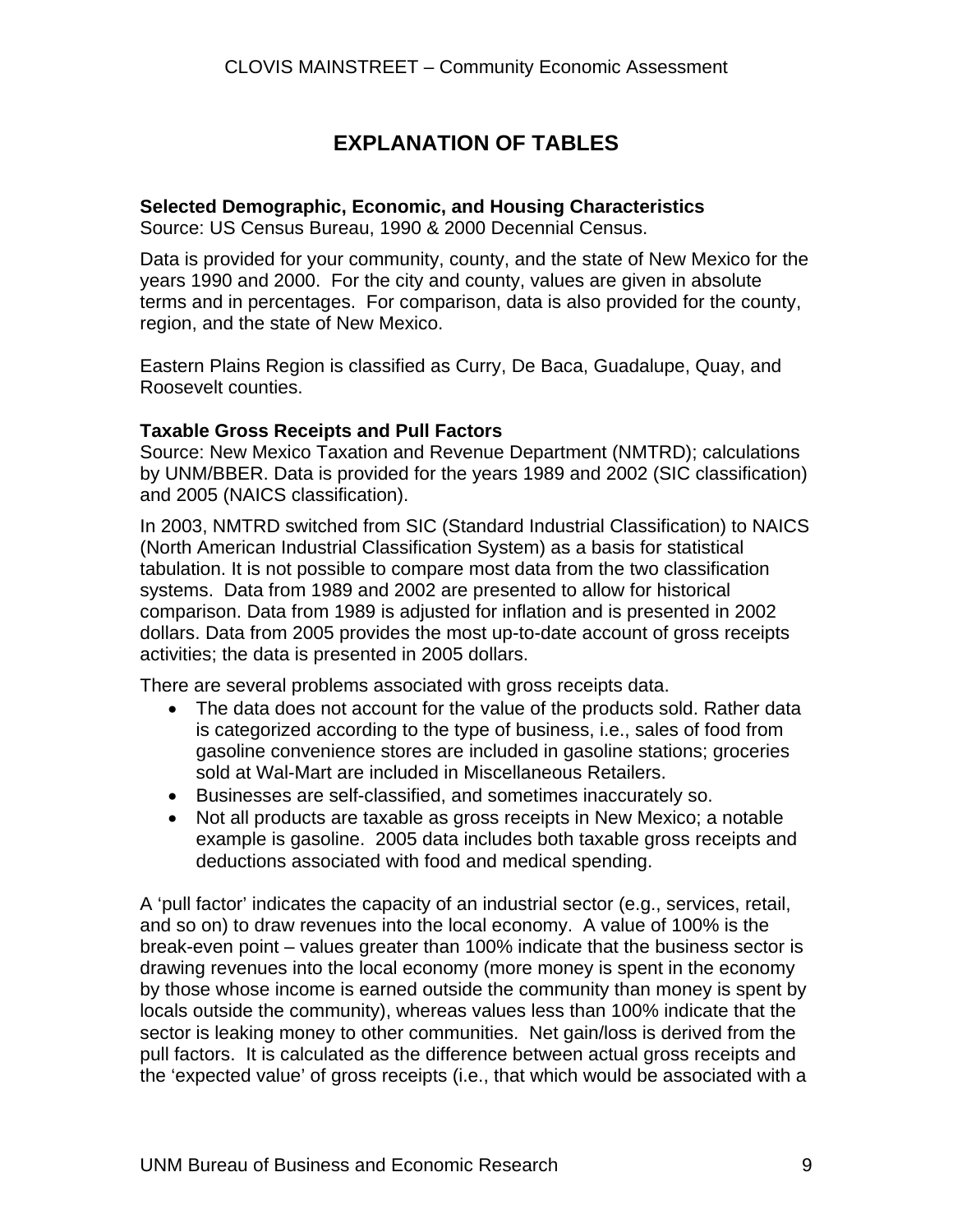pull factor of 100%). As with all 1989 gross receipts data, it is presented in terms of 2002 dollars.

Note that it is natural that not all sectors will have a positive balance – every economy has its strengths and weaknesses. From a policy perspective, policies that reduce leakages and that exploit strengths are equally valid. The decision is a practical one – should energies be spent plugging holes or exploiting existing strengths?

#### **Businesses by Industry, in MainStreet Service Area, 1995 and 2004**

Source: NM Department of Labor, ES-202 (Covered Employment Statistics), 2005; calculations by UNM-BBER.

ES-202 data is provided to UNM-BBER by the New Mexico Department of Labor under terms of confidentiality. Under the terms of this agreement, data can be reported only in aggregate or summary format, so that it is not possible to infer information pertaining to a specific business.

ES-202 data used in this report is 'establishment-level', meaning that UNM-BBER has information on industrial classification (NAICS), employment, and wages of each business establishment in the study area. Establishment-level data indicates that data is provided for each individual establishment; i.e., as opposed to a chain or brand. The key advantage of establishment-level data is that UNM-BBER is able to code the data according to the specific address of the establishment, allowing for analysis on a micro-geographical scale. In this report, UNM-BBER has coded the data according to locations within the MainStreet district (MS), in other parts of the town (town name) or in unincorporated parts of the county (COUNTY).

#### **Location Quotients**

Source: Census 2000 Summary File 3 (SF3); Tables 59-61. Calculations by UNM-BBER.

A location quotient indicates the relative concentration of employment by industry, occupation, and type of business ownership in a given community, county, or region. The measures are relative to that of a 'base geography'. A location quotient is calculated as the ratio of local employment in a given industry, occupation, or ownership type to total employment, in relation to the same ratio for the base geography. Thus, a value of 1.00 indicates that employment for a given industry, occupation, or type of business ownership compared to total employment in the economy is in exact proportion to that of the base geography. Values greater than 1.00 indicate that the industry, occupation, or ownership is more than proportionate to that of the base geography; a value less than 1.00 indicates the opposite. The location quotient can be used to indicate the structure or 'role' of a local economy within its larger geography. This applies equally to the role of a town's economy within the county, region, or state; a county's economy within the state; or a region's (multiple counties) economy within the state. As with pull factors, a location quotient helps to define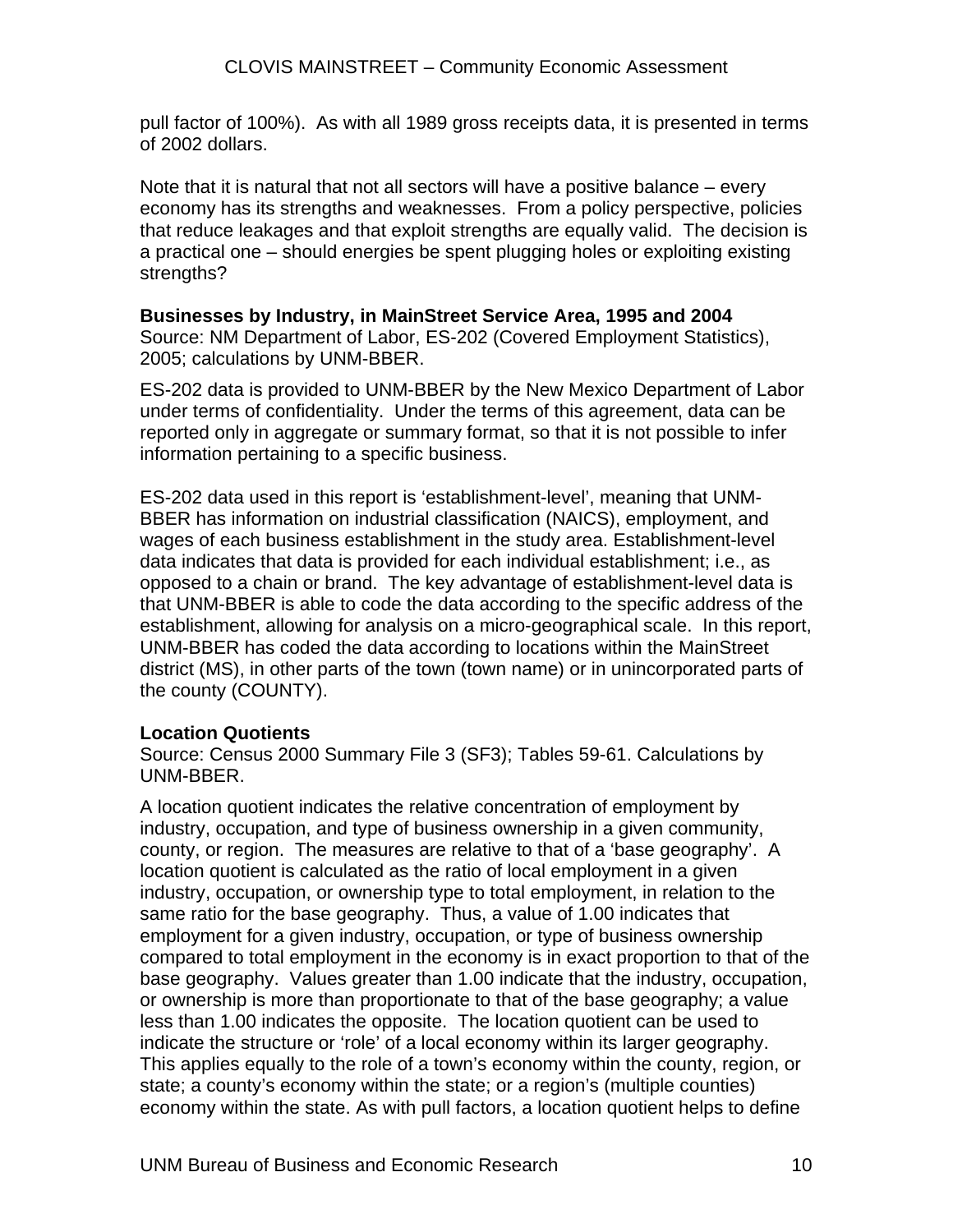the relative strengths and weaknesses of a local economy, measured in this case in terms of industrial, occupational, and ownership structures. Again, as with pull factors, this information can lead to policies that aim to strengthen weaknesses or exploit strengths; the decision is again one of practicality and strategy rather than theory.

NOTE: Charts of location quotients are scaled to a value of 0, where this base indicates that employment for a given industry is the same proportion as the base geography. This is done for presentational purposes.

#### **Trade Area**

Sources: New Mexico Department of Labor, ES-202 (Covered Employment Statistics), 2005; Bureau of Labor Statistics, Product Line Data, calculations by UNM-BBER; ESRI® ArcGIS 9.0 Business Analyst; ESRI® StreetMap™ USA. ESRI data sources include: Bureau of Labor Statistics, Consumer Expenditure Surveys (CEX), 2001, 2002, and 2003; U.S. Bureau of the Census, Population Division. ("ESRI® Demographic Update Methodology 2006/2011, An ESRI® White Paper," Redlands, CA, June 2006.)

Market or trade areas were established by generating drive time polygons around each city, the foci being the MainStreet districts. A target location was established for each MainStreet area based upon descriptions and maps provided by each of the New Mexico MainStreet (NMMS) cities. This provided a representative focal point within the MainStreet boundaries, without specifying any one particular location.

Trade areas were based upon drive times to the MainStreet site. Drive time polygons are generated using actual street networks in ESRI StreetMap. Drive times are calculated using road access, road types, and speed limits. Trade areas were determined by creating drive time polygons on two different scales, local and regional. A local scale polygon was drawn for the area that would be within a 1 minute drive time, or about  $\frac{1}{2}$  mile walking distance, from the MainStreet site. Additional polygons were calculated at the local scale for 3 and 5 minute drive times. These times were chosen to reflect a short and convenient route from a home or hotel. On a regional scale, drive time polygons were calculated for times ranging from 5 to 45 minutes. The regional scale represents travel for dedicated purposes, such as supply replenishment, large item purchases, etc.

Trade area reports were generated for each of the drive time polygons. Reports included demographic, marketing, and retail expenditure data. The data is directly associated with the geographic areas overlaid by the drive time polygons. All of the population and marketing data for a particular polygon is representative of the people living within the boundaries of that region. This data is derived from the ESRI® ArcGIS 9.0 Business Analyst. The population data provided by this program are geographically derived at the census block point level. The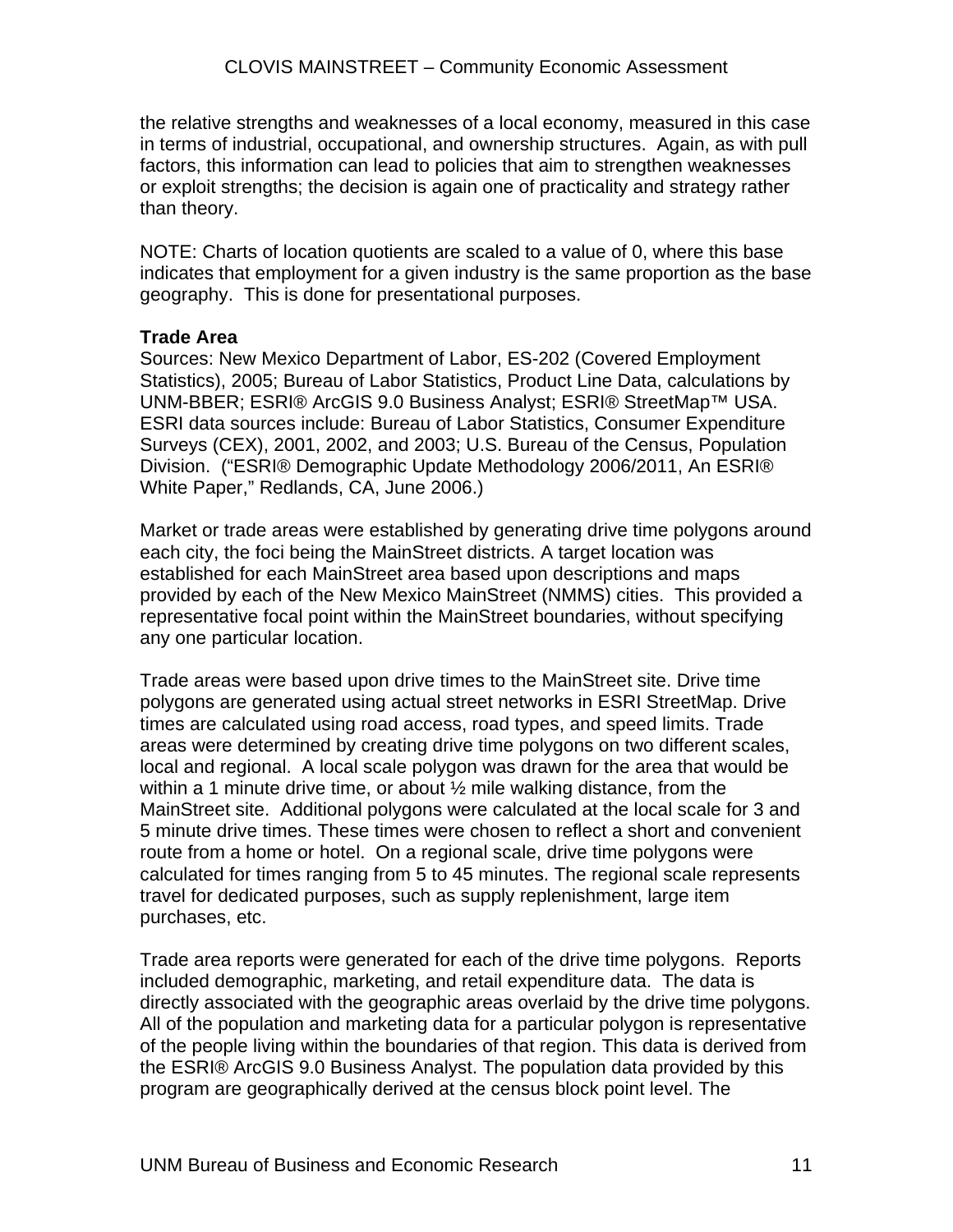demographic, income, and expenditure data and projections utilized by ESRI® are derived from the U.S. Census Bureau and the Bureau of Labor Statistics' Consumer Expenditure Surveys.

The competition layers represented in the trade area analyses were derived from the New Mexico Department of Labor data combined with product line data from the Bureau of Labor Statistics. The proxy revenues, calculated by BBER, reflect the degree to which the competition has derived sales from the product line of interest.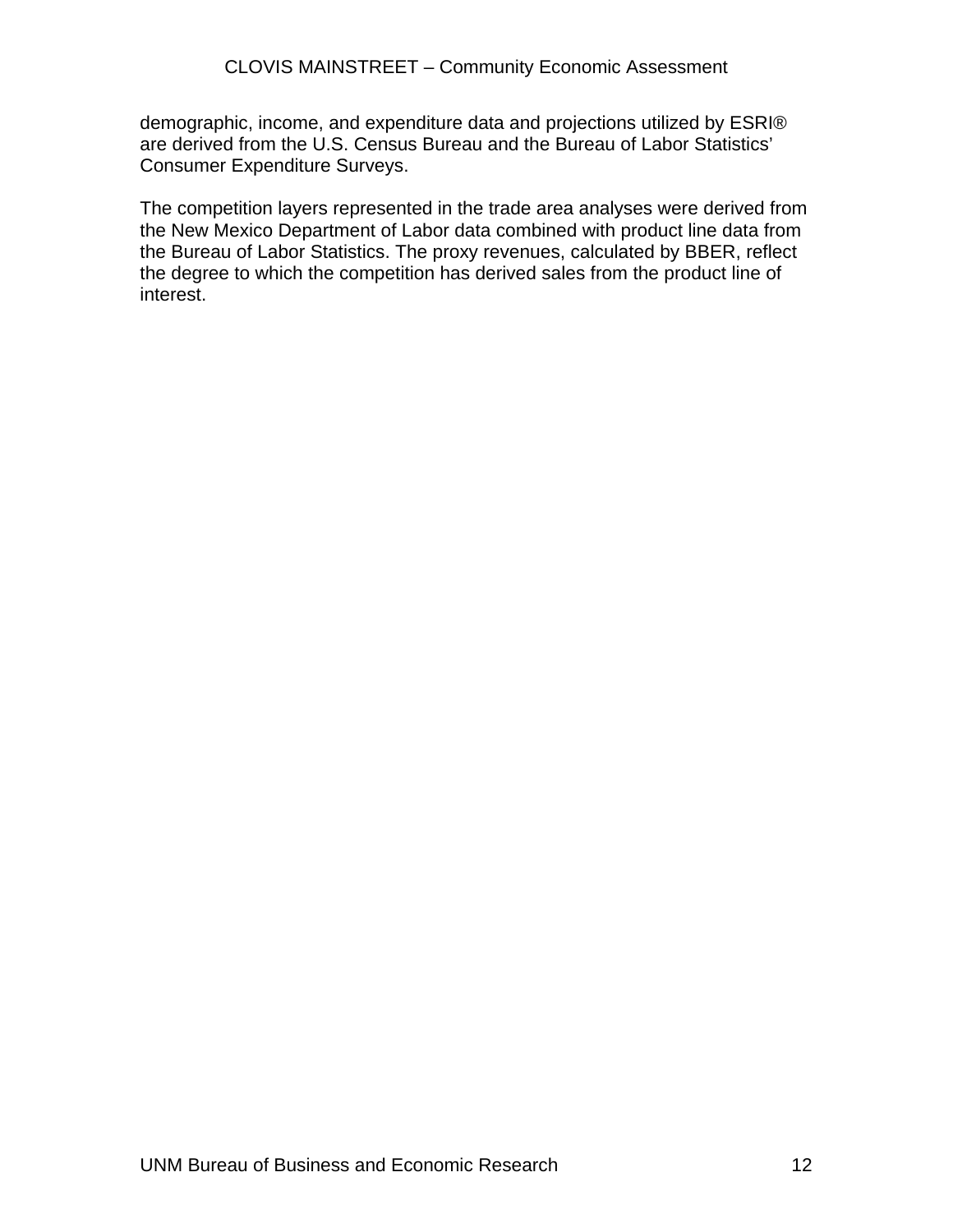## **APPENDIX: TABLES AND FIGURES**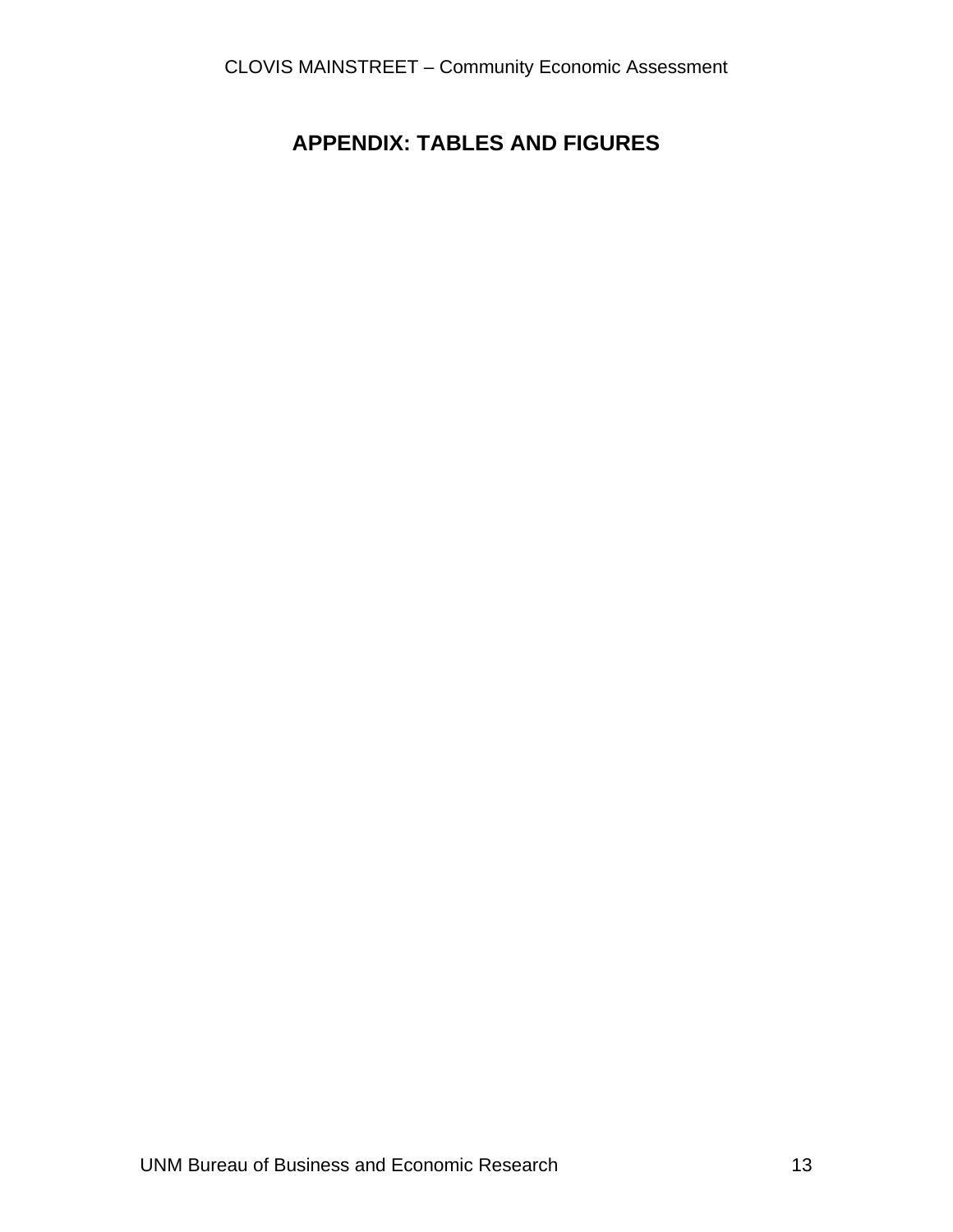#### **TABLE 1: SELECTED DEMOGRAPHIC, ECONOMIC, AND HOUSING CHARACTERISTICS**

|                                                                                                                                                                                                                                                                  |                                        | <b>CLOVIS</b>                          |                   | <b>CURRY</b><br><b>COUNTY</b>          | <b>EASTERN</b><br><b>PLAINS</b>        | <b>NEW</b><br><b>MEXICO</b>                |
|------------------------------------------------------------------------------------------------------------------------------------------------------------------------------------------------------------------------------------------------------------------|----------------------------------------|----------------------------------------|-------------------|----------------------------------------|----------------------------------------|--------------------------------------------|
|                                                                                                                                                                                                                                                                  | 1990                                   | 2000                                   | Change<br>$(\%)$  | 2000                                   | 2000                                   | 2000                                       |
| <b>POPULATION</b>                                                                                                                                                                                                                                                |                                        |                                        |                   |                                        |                                        |                                            |
| <b>Total Population</b><br>Urban<br>Rural<br>Households<br>Household Size (Average)                                                                                                                                                                              | 30,954<br>100%<br>0%<br>11,623<br>2.64 | 32,540<br>100%<br>0%<br>12,468<br>2.56 | 5%<br>7%<br>$-3%$ | 45,044<br>85%<br>15%<br>16,813<br>2.61 | 80,137<br>73%<br>27%<br>30,236<br>2.56 | 1,819,046<br>75%<br>25%<br>678,032<br>2.63 |
| <b>AGE</b>                                                                                                                                                                                                                                                       |                                        |                                        |                   |                                        |                                        |                                            |
| Under 5 yrs<br>5 to 17 y/o<br>18 to 64 y/o<br>65 yrs and over                                                                                                                                                                                                    | 8%<br>21%<br>58%<br>12%                | 8%<br>22%<br>57%<br>13%                |                   | 8%<br>22%<br>59%<br>11%                | 7%<br>21%<br>58%<br>13%                | 7%<br>21%<br>60%<br>12%                    |
| <b>RACE &amp; ETHNICITY<sup>1</sup></b>                                                                                                                                                                                                                          |                                        |                                        |                   |                                        |                                        |                                            |
| White, non-Hispanic<br>Black or African American, non-Hispanic<br>Native American, non-Hispanic<br>Hispanic or Latino (of any race)<br>Speak Spanish, linguistically isolated <sup>2,4</sup><br>Speak other than Spanish, linguistically isolated <sup>2,4</sup> | 26%<br>3%<br>0%                        | 56%<br>6%<br>1%<br>33%<br>1%<br>0%     |                   | 59%<br>6%<br>1%<br>30%<br>1%<br>0%     | 57%<br>4%<br>1%<br>35%<br>2%<br>0%     | 45%<br>2%<br>9%<br>42%<br>2%<br>1%         |
| <b>EDUCATIONAL ATTAINMENT</b>                                                                                                                                                                                                                                    |                                        |                                        |                   |                                        |                                        |                                            |
| Population 25 yrs or older<br>Less than high school graduate <sup>3</sup><br>High school graduate; and some college <sup>3</sup><br>Associate, bachelor's, or graduate degree <sup>3</sup>                                                                       | 18,681<br>26%<br>56%<br>19%            | 19,797<br>22%<br>54%<br>23%            | 6%                | 26,403<br>22%<br>55%<br>23%            | 48,301<br>24%<br>54%<br>23%            | 1,134,801<br>21%<br>49%<br>29%             |
| <b>MIGRATION</b>                                                                                                                                                                                                                                                 |                                        |                                        |                   |                                        |                                        |                                            |
| Moved since $1985/1995^2$<br>Moved to new house in county since 1985/1995 <sup>2</sup><br>Moved into county since 1985/1995 <sup>2</sup>                                                                                                                         | 14,490<br>26%<br>25%                   | 15,155<br>30%<br>20%                   | 5%                | 21,141<br>26%<br>25%                   | 35,091<br>24%<br>24%                   | 731,488<br>24%<br>20%                      |
| <b>TRAVEL TO WORK</b>                                                                                                                                                                                                                                            |                                        |                                        |                   |                                        |                                        |                                            |
| Less than 15 minutes<br>15-29 minutes<br>More than 30 minutes                                                                                                                                                                                                    | 59%<br>31%<br>10%                      | 63%<br>31%<br>5%                       |                   | 63%<br>31%<br>6%                       | 65%<br>29%<br>7%                       | 40%<br>48%<br>13%                          |

1 Racial breakdown by ethnicity not available in the 1990 decennial census. Categories may not sum to 100% because some racial groups were left out.

 $2$  Includes persons 5 y/o and older.

<sup>3</sup> Includes persons 25 y/o and older.

4 A household in which all members 14 years old and over speak a non-English language and also speak English less than "very well" (have difficulty with English).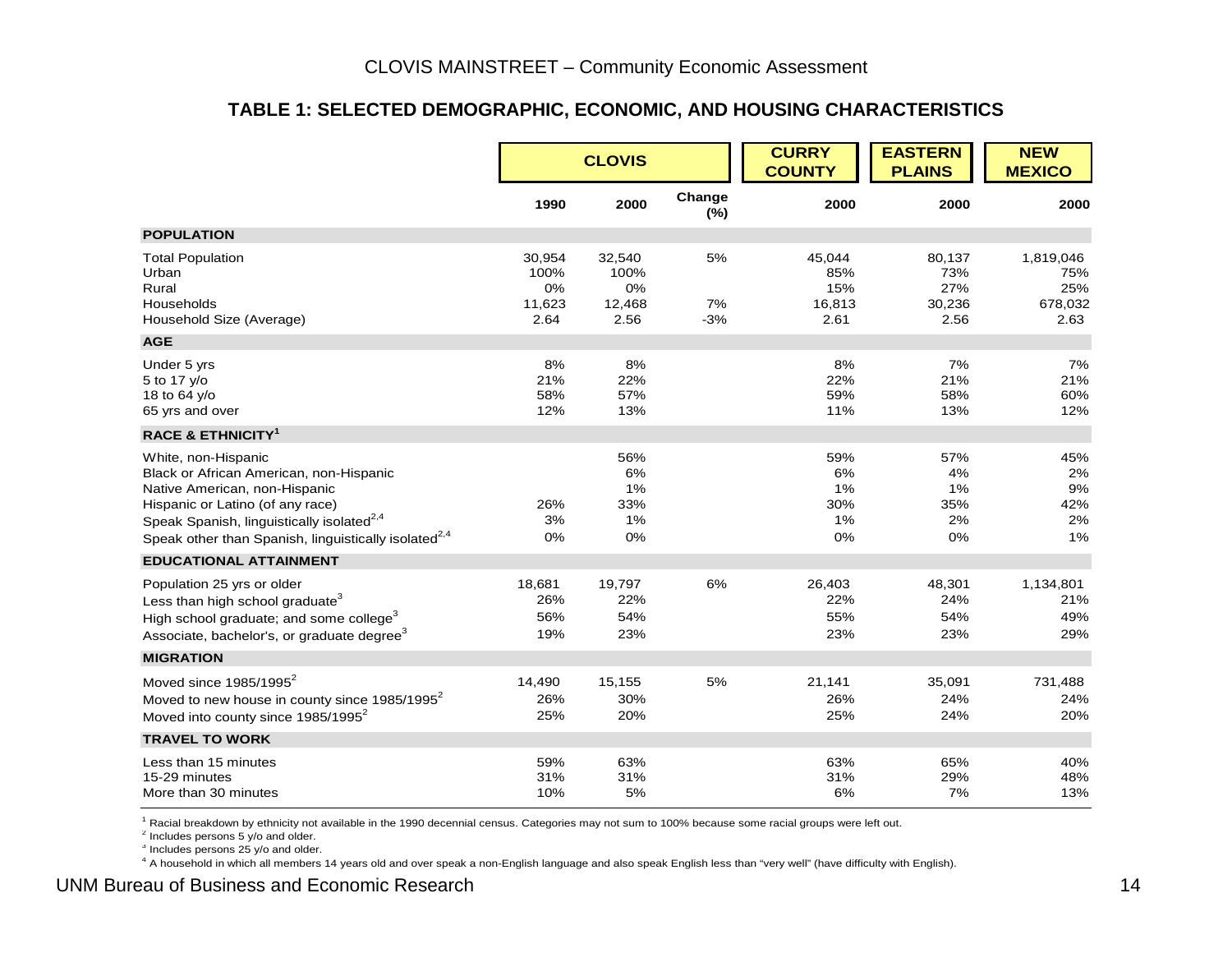#### **TABLE 1: SELECTED DEMOGRAPHIC, ECONOMIC, AND HOUSING CHARACTERISTICS, CONTINUED**

|                                                                                                                                                                                                                                                                                                                                                    |                                                                       | <b>CLOVIS</b>                                                        |                  | <b>CURRY</b><br><b>COUNTY</b>                                        | <b>EASTERN</b><br><b>PLAINS</b>                                   | <b>NEW</b><br><b>MEXICO</b>                                            |
|----------------------------------------------------------------------------------------------------------------------------------------------------------------------------------------------------------------------------------------------------------------------------------------------------------------------------------------------------|-----------------------------------------------------------------------|----------------------------------------------------------------------|------------------|----------------------------------------------------------------------|-------------------------------------------------------------------|------------------------------------------------------------------------|
|                                                                                                                                                                                                                                                                                                                                                    | 1990                                                                  | 2000                                                                 | Change (%)       | 2000                                                                 | 2000                                                              | 2000                                                                   |
| <b>HOUSEHOLD INCOME &amp; POVERTY</b>                                                                                                                                                                                                                                                                                                              |                                                                       |                                                                      |                  |                                                                      |                                                                   |                                                                        |
| Real per capita income (1999 dollars)<br>Median household income (1999 dollars)<br>Households with earnings<br>Households with social security income<br>Households: with interest; dividends; or rental income<br>Households with public assistance income<br>Households with retirement income<br>Persons below the poverty line<br>Poverty rate | 13,349<br>28,324<br>78%<br>27%<br>36%<br>10%<br>16%<br>6,551<br>21.4% | 15,561<br>28,878<br>76%<br>28%<br>24%<br>7%<br>17%<br>6,698<br>21.0% | 17%<br>2%<br>2%  | 15,049<br>28,917<br>79%<br>26%<br>24%<br>6%<br>15%<br>8,327<br>19.0% | 14,591<br>na<br>77%<br>29%<br>25%<br>5%<br>16%<br>16,179<br>20.2% | 17,261<br>34,133<br>80%<br>25%<br>30%<br>5%<br>17%<br>328,933<br>18.4% |
| <b>LABOR CHARACTERISTICS</b>                                                                                                                                                                                                                                                                                                                       |                                                                       |                                                                      |                  |                                                                      |                                                                   |                                                                        |
| In labor force (population 16 yrs and over)<br>Unemployment rate                                                                                                                                                                                                                                                                                   | 14,134<br>7.5%                                                        | 14,256<br>6.6%                                                       | 1%               | 20,707<br>6.1%                                                       | 35,915<br>6.4%                                                    | 834,632<br>7.2%                                                        |
| <b>HOUSING CHARACTERISTICS</b>                                                                                                                                                                                                                                                                                                                     |                                                                       |                                                                      |                  |                                                                      |                                                                   |                                                                        |
| Total housing units (#)<br>Home ownership (%)<br>Owner-occupied housing units<br>Vacancy rate (for sale)<br>Renter-occupied housing units<br>Vacancy Rate (for rent)                                                                                                                                                                               | 12,978<br>61%<br>7,500<br>4,176                                       | 14,295<br>59%<br>7,746<br>5.7%<br>4,714<br>12.2%                     | 10%<br>3%<br>13% | 19,212<br>9,957<br>5.1%<br>6,809<br>10.1%                            | 36,089<br>60%<br>19,028<br>4.5%<br>11,155<br>11.5%                | 780,579<br>68%<br>474,435<br>2.5%<br>203,536<br>11.6%                  |
| Median age of housing structures                                                                                                                                                                                                                                                                                                                   | 25                                                                    | 32                                                                   |                  | 31                                                                   | na                                                                | 23                                                                     |
| <b>HOUSING AFFORDABILITY</b>                                                                                                                                                                                                                                                                                                                       |                                                                       |                                                                      |                  |                                                                      |                                                                   |                                                                        |
| Median value of owner-occupied housing (1999 dollars)<br>Median costs of homeownership (% of income)<br>Median rent (1999 dollars)<br>Median cost of rental housing (% household income)                                                                                                                                                           | 68,735<br>20.6%<br>442<br>26.9%                                       | 62,300<br>20.2%<br>428<br>25.1%                                      | $-9%$<br>$-3%$   | 61,800<br>20.3%<br>427<br>24.9%                                      | na<br>na<br>na<br>na                                              | 94,600<br>22.2%<br>503<br>26.6%                                        |

Source: US Census Bureau, 1990 and 2000 Decennial Census; calculations by BBER, 2007.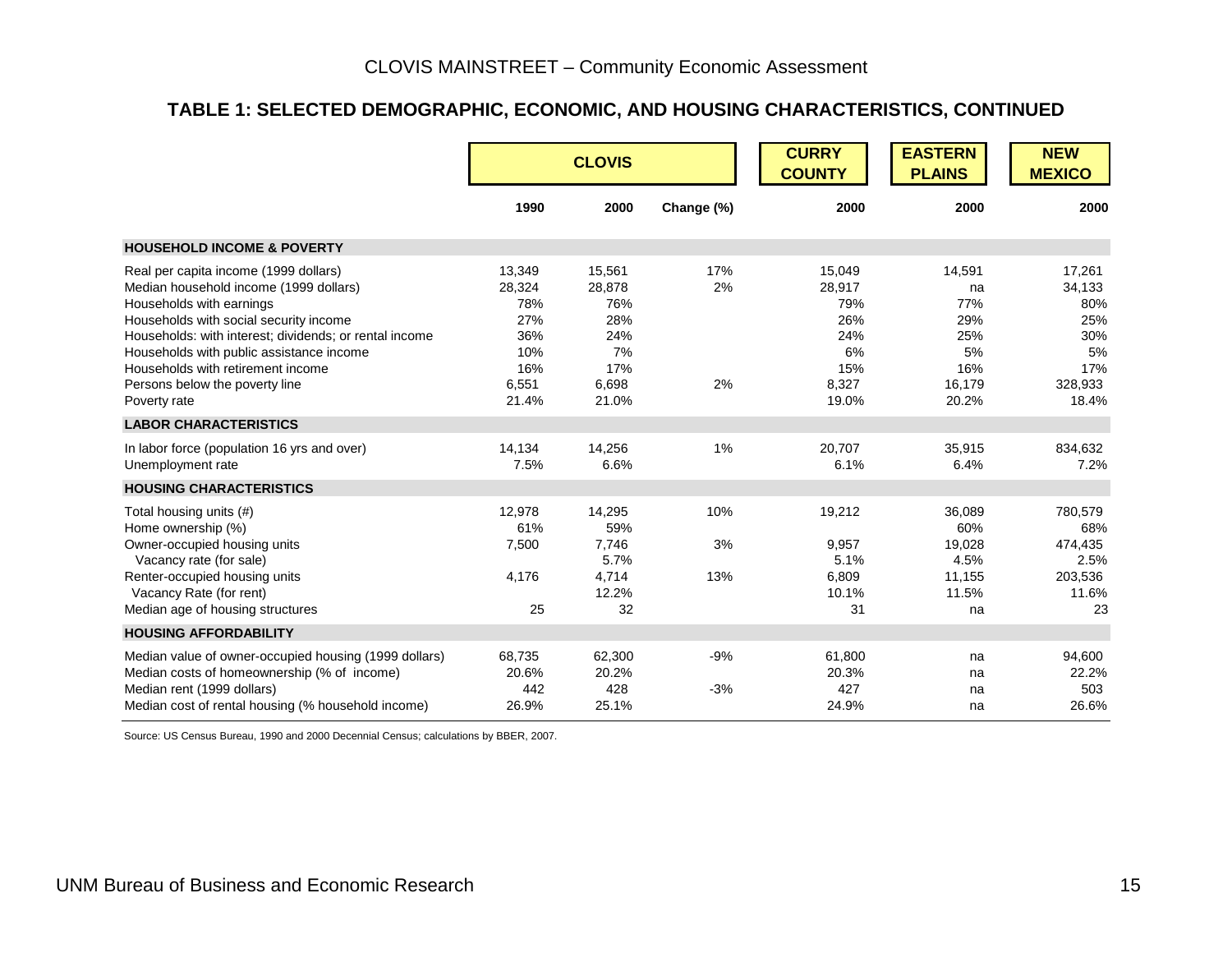#### **TABLE 2: SELECTED DEMOGRAPHIC, ECONOMIC, AND HOUSING CHARACTERISTICS – ROOSEVELT COUNTY**

|                                                                  | <b>ROOSEVELT</b> | <b>EASTERN</b> | <b>NEW</b>    |
|------------------------------------------------------------------|------------------|----------------|---------------|
|                                                                  | <b>COUNTY</b>    | <b>PLAINS</b>  | <b>MEXICO</b> |
|                                                                  | 2000             | 2000           | 2000          |
| <b>POPULATION</b>                                                |                  |                |               |
| <b>Total Population</b>                                          | 18,018           | 80,137         | 1,819,046     |
| Urban                                                            | 64%              | 73%            | 75%           |
| Rural                                                            | 36%              | 27%            | 25%           |
| Households                                                       | 6,630            | 30,236         | 678,032       |
| Household Size (Average)                                         | 2.60             | 2.56           | 2.63          |
| <b>AGE</b>                                                       |                  |                |               |
| Under 5 yrs                                                      | 8%               | 7%             | 7%            |
| 5 to 17 y/o                                                      | 20%              | 21%            | 21%           |
| 18 to 64 y/o                                                     | 60%              | 58%            | 60%           |
| 65 yrs and over                                                  | 12%              | 13%            | 12%           |
| <b>RACE &amp; ETHNICITY<sup>1</sup></b>                          |                  |                |               |
| White, non-Hispanic                                              | 63%              | 57%            | 45%           |
| Black or African American, non-Hispanic                          | 2%               | 4%             | 2%            |
| Native American, non-Hispanic                                    | 1%               | 1%             | 9%            |
| Hispanic or Latino (of any race)                                 | 34%              | 35%            | 42%           |
| Speak Spanish, linguistically isolated <sup>2,4</sup>            | 2%               | 2%             | 2%            |
| Speak other than Spanish, linguistically isolated <sup>2,4</sup> | 0%               | 0%             | 1%            |
| <b>EDUCATIONAL ATTAINMENT</b>                                    |                  |                |               |
| Population 25 yrs or older                                       | 10,245           | 48,301         | 1,134,801     |
| Less than high school graduate <sup>3</sup>                      | 25%              | 24%            | 21%           |
| High school graduate; and some college <sup>3</sup>              | 47%              | 54%            | 49%           |
| Associate, bachelor's, or graduate degree <sup>3</sup>           | 28%              | 23%            | 29%           |
| <b>MIGRATION</b>                                                 |                  |                |               |
| Moved since 1985/1995 <sup>2</sup>                               | 8,146            | 35,091         | 731,488       |
| Moved to new house in county since 1985/1995 <sup>2</sup>        | 23%              | 24%            | 24%           |
| Moved into county since 1985/1995 <sup>2</sup>                   | 26%              | 24%            | 20%           |
| <b>TRAVEL TO WORK</b>                                            |                  |                |               |
| Less than 15 minutes                                             | 64%              | 65%            | 40%           |
| 15-29 minutes                                                    | 29%              | 29%            | 48%           |
| More than 30 minutes                                             | 7%               | 7%             | 13%           |

<sup>1</sup> Racial breakdown by ethnicity not available in the 1990 decennial census. Categories may not sum to 100% because some racial groups were left out.

 $2$  Includes persons 5 y/o and older.

<sup>3</sup> Includes persons 25 y/o and older.

4 A household in which all members 14 years old and over speak a non-English language and also speak English less than "very well" (have difficulty with English).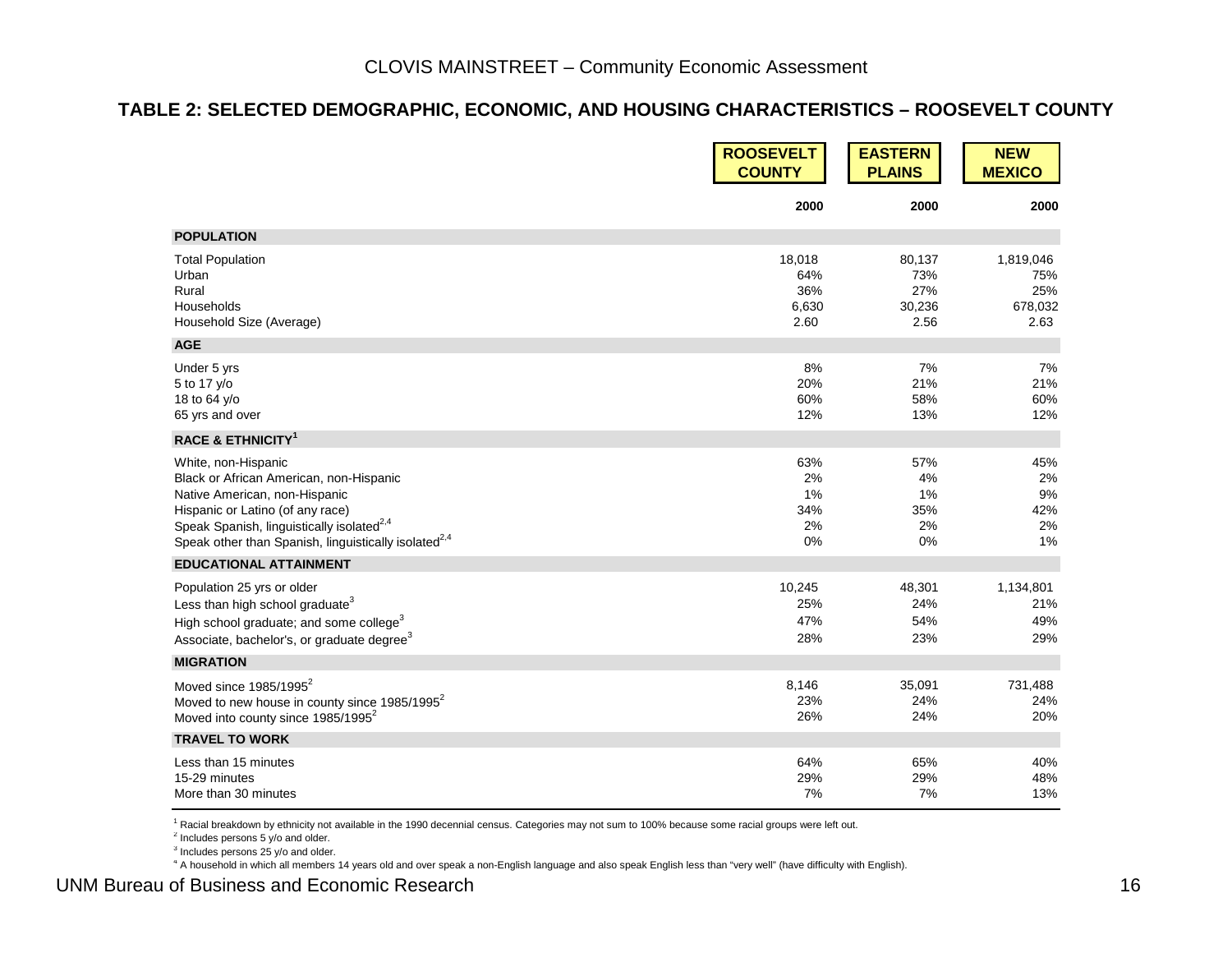#### **TABLE 2: SELECTED DEMOGRAPHIC, ECONOMIC, AND HOUSING CHARACTERISTICS – ROOSEVELT COUNTY, CONTINUED**

|                                                                                                                                                                                                                                                                                                                                                    | <b>ROOSEVELT</b><br><b>COUNTY</b>                                    | <b>EASTERN</b><br><b>PLAINS</b>                                   | <b>NEW</b><br><b>MEXICO</b>                                            |
|----------------------------------------------------------------------------------------------------------------------------------------------------------------------------------------------------------------------------------------------------------------------------------------------------------------------------------------------------|----------------------------------------------------------------------|-------------------------------------------------------------------|------------------------------------------------------------------------|
|                                                                                                                                                                                                                                                                                                                                                    | 2000                                                                 | 2000                                                              | 2000                                                                   |
| <b>HOUSEHOLD INCOME &amp; POVERTY</b>                                                                                                                                                                                                                                                                                                              |                                                                      |                                                                   |                                                                        |
| Real per capita income (1999 dollars)<br>Median household income (1999 dollars)<br>Households with earnings<br>Households with social security income<br>Households: with interest; dividends; or rental income<br>Households with public assistance income<br>Households with retirement income<br>Persons below the poverty line<br>Poverty rate | 14,185<br>26,586<br>77%<br>27%<br>26%<br>4%<br>15%<br>3,928<br>22.7% | 14,591<br>na<br>77%<br>29%<br>25%<br>5%<br>16%<br>16,179<br>20.2% | 17,261<br>34,133<br>80%<br>25%<br>30%<br>5%<br>17%<br>328,933<br>18.4% |
| <b>LABOR CHARACTERISTICS</b>                                                                                                                                                                                                                                                                                                                       |                                                                      |                                                                   |                                                                        |
| In labor force (population 16 yrs and over)<br>Unemployment rate                                                                                                                                                                                                                                                                                   | 8,255<br>7.8%                                                        | 35,915<br>6.4%                                                    | 834,632<br>7.2%                                                        |
| <b>HOUSING CHARACTERISTICS</b>                                                                                                                                                                                                                                                                                                                     |                                                                      |                                                                   |                                                                        |
| Total housing units (#)<br>Home ownership (%)<br>Owner-occupied housing units<br>Vacancy rate (for sale)<br>Renter-occupied housing units<br>Vacancy Rate (for rent)<br>Median age of housing structures                                                                                                                                           | 7,746<br>4,165<br>3.7%<br>2,474<br>11.5%<br>34                       | 36,089<br>60%<br>19,028<br>4.5%<br>11,155<br>11.5%<br>na          | 780,579<br>68%<br>474,435<br>2.5%<br>203,536<br>11.6%<br>23            |
| <b>HOUSING AFFORDABILITY</b>                                                                                                                                                                                                                                                                                                                       |                                                                      |                                                                   |                                                                        |
| Median value of owner-occupied housing (1999 dollars)<br>Median costs of homeownership (% of income)<br>Median rent (1999 dollars)<br>Median cost of rental housing (% household income)                                                                                                                                                           | 56,700<br>20.0%<br>391<br>26.2%                                      | na<br>na<br>na<br>na                                              | 94,600<br>22.2%<br>503<br>26.6%                                        |

Source: US Census Bureau, 1990 and 2000 Decennial Census; calculations by BBER, 2007.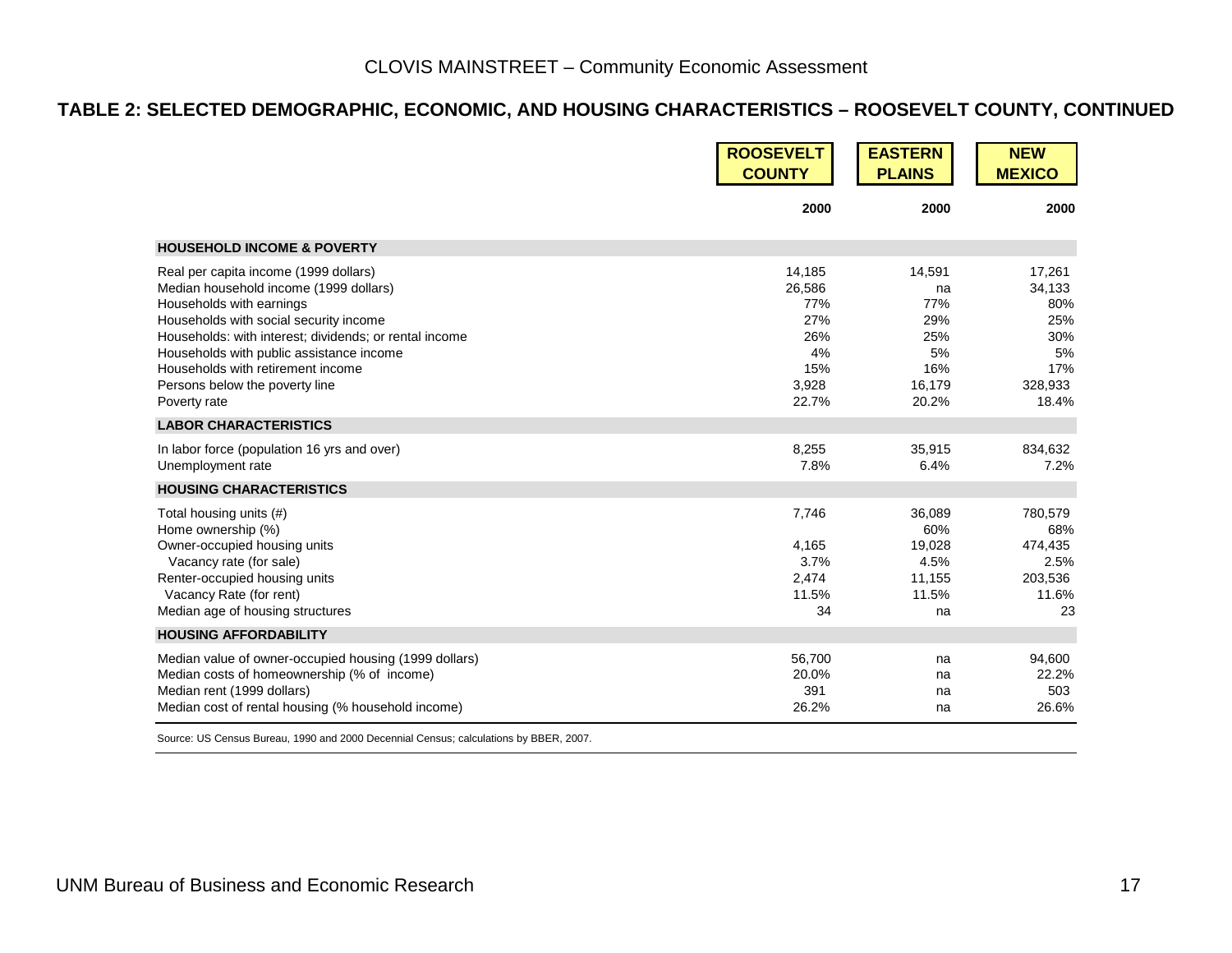#### **FIGURE 1: REGIONAL TRADE AREA**

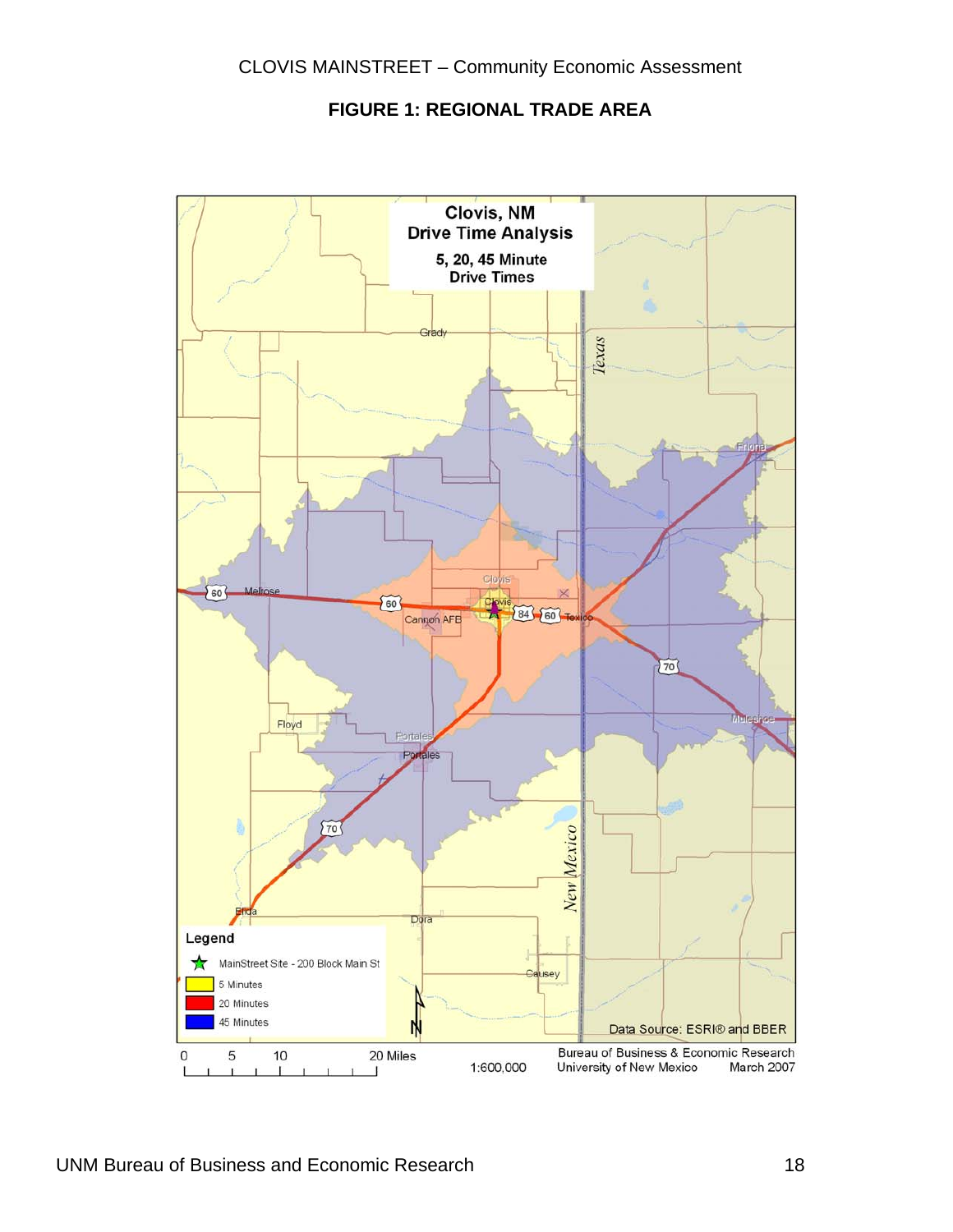#### **TABLE 3: REGIONAL TRADE AREA**

| <b>Clovis Regional Trade Area</b>                        |                             |                  |                  |  |
|----------------------------------------------------------|-----------------------------|------------------|------------------|--|
| <b>Center Point: 200 Block Main Street</b>               | <b>Drive Time (Minutes)</b> |                  |                  |  |
|                                                          | $0 - 5$                     | $0 - 20$         | $0 - 45$         |  |
| Population by Age (2006):                                |                             |                  |                  |  |
| <b>Total</b>                                             | 24,129                      | 46,032           | 76,190           |  |
| $0 - 4$                                                  | 2,198                       | 4,168            | 6,700            |  |
| $5-9$                                                    | 1,811                       | 3,345            | 5,562            |  |
| $10 - 14$                                                | 1,847                       | 3,389            | 5,667            |  |
| $15 - 19$                                                | 1,873                       | 3,601            | 6,302            |  |
| 20-29                                                    | 3,713                       | 7,900            | 12,938           |  |
| 30-39                                                    | 2,944                       | 5,746            | 9,257            |  |
| 40-49                                                    | 3,224                       | 6,318            | 10,159           |  |
| 50-64                                                    | 3,442                       | 6,279            | 10,627           |  |
| 65-85                                                    | 2,564                       | 4,474            | 7,589            |  |
| $85+$                                                    | 513                         | 812              | 1,389            |  |
| Median Age                                               | 32.1                        | 31.1             | 31.0             |  |
| Projected Population Growth by Age Cohort, 2006-2011 (%) |                             |                  |                  |  |
| <b>Total</b>                                             | 0.6%                        | 1.0%             | 0.2%             |  |
| $0 - 4$                                                  | 2%                          | 2%               | 0%               |  |
| $5-9$                                                    | 2%                          | 3%               | 3%               |  |
| $10 - 14$                                                | $-4%$                       | $-4%$            | $-2%$            |  |
| $15 - 19$                                                | $-3%$                       | $-5%$            | $-3%$            |  |
| 20-29                                                    | $-3%$                       | 2%               | $-3%$            |  |
| 30-39                                                    | 0%                          | $-3%$            | 0%               |  |
| 40-49                                                    | $-4%$                       | $-8%$            | $-8%$            |  |
| 50-64                                                    | 15%                         | 18%              | 16%              |  |
| 65-85                                                    | $-4%$                       | $-3%$            | $-3%$            |  |
| $85+$                                                    | 5%                          | 8%               | 9%               |  |
| Median Age (2011 Projection)                             | 32.8                        | 31.4             | 31.7             |  |
| <b>Households</b><br>Households                          | 9,520                       |                  |                  |  |
| <b>Family Households</b>                                 | 6,266                       | 17,421<br>12,058 | 28,165<br>19,621 |  |
| Average Houshold Size                                    | 2.49                        | 2.57             | 2.62             |  |
| Race                                                     |                             |                  |                  |  |
| White                                                    | 16,104                      | 32,494           | 53,409           |  |
| <b>Black</b>                                             | 1,882                       | 3,272            | 3,728            |  |
| American Indian, Eskimo, Aleut                           | 267                         | 460              | 758              |  |
| Asian or Pacific Islander                                | 306                         | 1,039            | 1,202            |  |
| Other                                                    | 4,614                       | 6,976            | 14,487           |  |
| Two or More Races                                        | 954                         | 1,792            | 2,607            |  |
| Hispanic Origin                                          | 10,356                      | 15,428           | 28,107           |  |
| Gender                                                   |                             |                  |                  |  |
| Male                                                     | 11,678                      | 22,795           | 37,603           |  |
| Female                                                   | 12,449                      | 23,238           | 38,587           |  |

 $\mathbf{r}$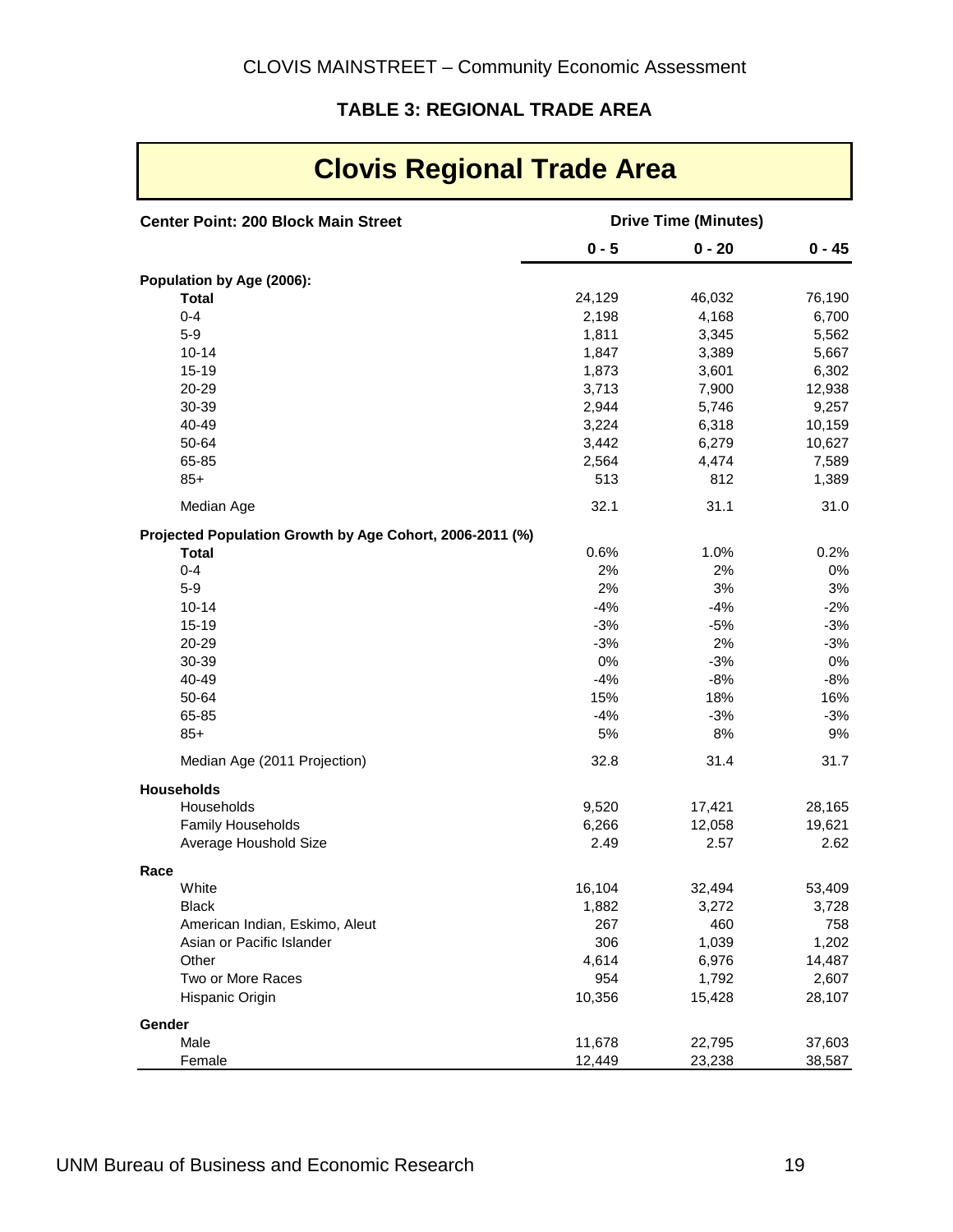| <b>Center Point: 200 Block Main Street</b> | <b>Drive Time (Minutes)</b> |          |          |  |  |  |
|--------------------------------------------|-----------------------------|----------|----------|--|--|--|
|                                            | $0 - 5$                     | $0 - 20$ | $0 - 45$ |  |  |  |
| Income                                     |                             |          |          |  |  |  |
| Median Household Income                    | \$29,093                    | \$34,319 | \$33,621 |  |  |  |
| Median Family Income                       | \$34,293                    | \$40,100 | \$39,619 |  |  |  |
| Median Disposable Income                   | \$26,031                    | \$29,722 | \$29,050 |  |  |  |
| Average Household Income                   | \$40,330                    | \$46,673 | \$45,538 |  |  |  |
| Average Family Income                      | \$45,989                    | \$52,849 | \$52,138 |  |  |  |
| Per Capita Income                          | \$15,931                    | \$18,053 | \$17,299 |  |  |  |
| Households by Disposable Income (1)        |                             |          |          |  |  |  |
| $<$ \$15,000                               | 27.6%                       | 21.5%    | 23.0%    |  |  |  |
| \$15,000-\$24,999                          | 19.8%                       | 18.6%    | 18.5%    |  |  |  |
| \$25,000-\$34,999                          | 18.0%                       | 17.8%    | 17.3%    |  |  |  |
| \$35,000-\$49,999                          | 16.7%                       | 18.5%    | 18.3%    |  |  |  |
| \$50,000-\$74,999                          | 12.5%                       | 15.8%    | 15.3%    |  |  |  |
| \$75,000-\$99,999                          | 2.5%                        | 3.7%     | 3.6%     |  |  |  |
| \$100,000-\$149,999                        | 1.7%                        | 2.7%     | 2.6%     |  |  |  |
| \$150,000-\$199,999                        | 0.5%                        | 0.6%     | 0.6%     |  |  |  |
| \$200,000+                                 | 0.7%                        | 0.7%     | 0.8%     |  |  |  |
| <b>Households by Net Worth</b>             |                             |          |          |  |  |  |
| $<$ \$15,000                               | 41.8%                       | 36.8%    | 37.8%    |  |  |  |
| \$15,000-\$34,999                          | 9.4%                        | 9.5%     | 9.4%     |  |  |  |
| \$35,000-\$49,999                          | 5.3%                        | 5.7%     | 5.5%     |  |  |  |
| \$50,000-\$74,999                          | 6.6%                        | 7.2%     | 6.9%     |  |  |  |
| \$75,000-\$99,999                          | 6.4%                        | 6.3%     | 6.0%     |  |  |  |
| \$100,000-\$149,999                        | 6.7%                        | 7.6%     | 7.5%     |  |  |  |
| \$150,000-\$249,999                        | 7.1%                        | 8.2%     | 8.1%     |  |  |  |
| \$250,000-499,999                          | 8.3%                        | 9.2%     | 9.3%     |  |  |  |
| $500,000 +$                                | 8.3%                        | 9.5%     | 9.5%     |  |  |  |
| Median Net Worth                           | \$31,147                    | \$44,022 | \$41,794 |  |  |  |

#### **TABLE 3: REGIONAL TRADE AREA, CONTINUED**

(1) Disposable Income is total income after direct taxes.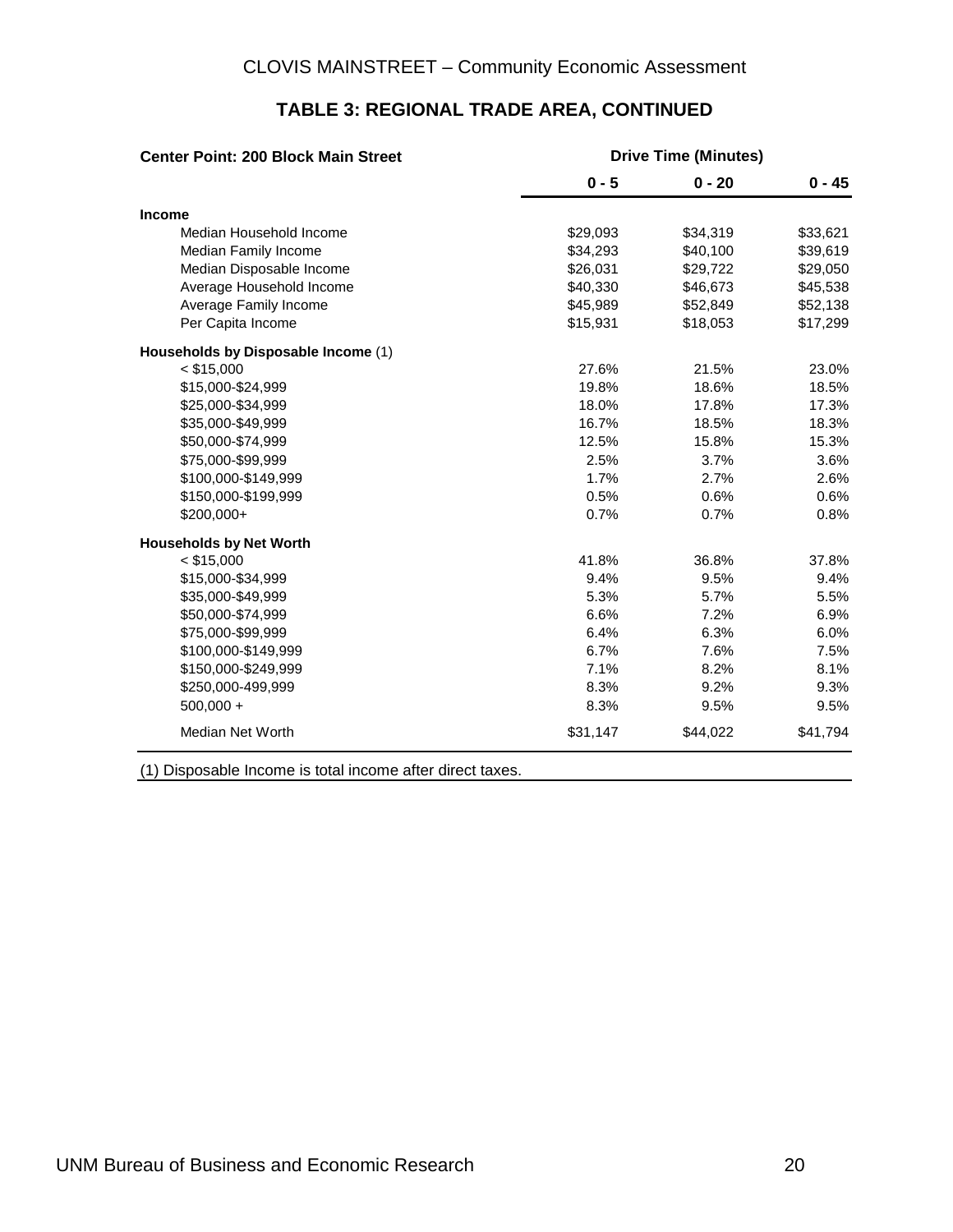#### **TABLE 3: REGIONAL TRADE AREA, CONTINUED**

#### **CONSUMER EXPENDITURES (2006)**

| <b>Retail Goods Total</b>                    | 138,063,675 | 293,378,094 | 473,935,495 |
|----------------------------------------------|-------------|-------------|-------------|
| <b>Apparel</b>                               | 11,821,538  | 19,750,783  | 38,637,241  |
| Men's Apparel                                | 2,241,125   | 4,693,126   | 7,294,321   |
| Women's Apparel                              | 3,575,825   | 3,558,024   | 11,434,724  |
| Children's Apparel                           | 2,135,047   | 4,583,677   | 7,261,118   |
| Infant Apparel (Under 2 Years)               | 631,390     | 1,358,412   | 2,162,346   |
| Footwear                                     | 1,121,819   | 1,116,018   | 3,714,512   |
| Watches & Jewelry                            | 1,003,816   | 2,141,234   | 3,239,418   |
| <b>Apparel Products &amp; Services</b>       | 1,112,515   | 2,300,291   | 3,530,802   |
| <b>Computer</b>                              |             |             |             |
| Computers & Hardware for Home Use            | 1,229,563   | 2,640,913   | 4,093,933   |
| Software & Accessories for Home Use          | 174,595     | 375,052     | 579,594     |
| <b>Entertainment/Recreation</b>              | 17,817,047  | 38,058,881  | 60,143,164  |
| <b>Fees &amp; Admissions</b>                 | 3,261,027   | 6,919,654   | 10,371,151  |
| <b>Membership Fees</b>                       | 884,739     | 1,865,486   | 2,799,141   |
| Fees for Participant Sports excluding Trips  | 613,684     | 1,299,591   | 1,968,211   |
| Admission to Movies/Theater/Opera/Ballet     | 806,984     | 1,700,418   | 2,567,389   |
| Admission to Sporting Events excluding Trips | 303,864     | 658,610     | 988,887     |
| <b>Fees for Recreational Lessons</b>         | 651,755     | 1,395,549   | 2,047,524   |
| <b>TV/Video/Sound Equipment</b>              | 5,314,721   | 18,777,585  | 18,327,285  |
| Community Antenna or Cable TV                | 3,484,001   | 12,950,267  | 11,352,963  |
| Color TVs                                    | 702,936     | 1,488,818   | 2,314,190   |
| VCRs/Video Cameras & DVD Players             | 219,896     | 469,789     | 736,680     |
| Video Cassettes & DVDs                       | 287,945     | 627,037     | 992,421     |
| Video Game Hardware & Software               | 198,553     | 427,842     | 664,773     |
| <b>Satellite Dishes</b>                      | 10,894      | 25,125      | 41,915      |
| Rental of Video Cassettes & DVDs             | 356,813     | 768,974     | 1,201,363   |
| Sound Equipment                              | 17,979      | 1,948,009   | 911,855     |
| Rental/Repair of TV/VCR/Sound Equipment      | 35,704      | 71,725      | 111,124     |
| Pets                                         | 2,399,808   | 5,221,009   | 8,520,052   |
| Toys & Games                                 | 1,089,766   | 2,328,572   | 3,658,200   |
| <b>Recreational Vehicles &amp; Fees</b>      | 1,926,849   | 4,437,897   | 7,485,759   |
| Sports/Rec/Exercise Equipment                | 913,448     | 2,008,645   | 3,193,477   |
| Photo Equipment/Supplies                     | 787,895     | 1,673,105   | 2,588,581   |
| <b>Film Processing</b>                       | 234,036     | 495,985     | 774,776     |
| Reading                                      | 1,224,653   | 2,519,733   | 3,885,839   |
| <b>Food at Home</b>                          | 27,800,321  | 57,947,118  | 93,566,600  |
| <b>Bakery &amp; Cereal Products</b>          | 4,066,795   | 8,468,535   | 13,625,589  |
| Meat/Poultry/Fish/Eggs                       | 7,367,943   | 15,283,068  | 24,870,374  |
| Dairy Products                               | 3,005,190   | 15,283,068  | 10,135,750  |
| Fruit & Vegetables                           | 4,806,005   | 9,980,342   | 16,001,317  |
| Snacks/Other Food                            | 8,554,389   | 17,931,914  | 28,933,570  |
| Nonalcoholic Beverages                       | 2,371,109   | 4,972,136   | 8,083,129   |
| <b>Food Away from Home</b>                   | 18,712,457  | 39,361,500  | 62,065,188  |
| <b>Alcoholic Beverages</b>                   | 2,933,266   | 2,917,226   | 9,954,472   |
| <b>Financial</b>                             |             |             |             |
| Investments                                  | 21,924,941  | 46,335,869  | 66,557,730  |
| Vehicle Loans                                | 32,544,638  | 71,470,291  | 117,633,148 |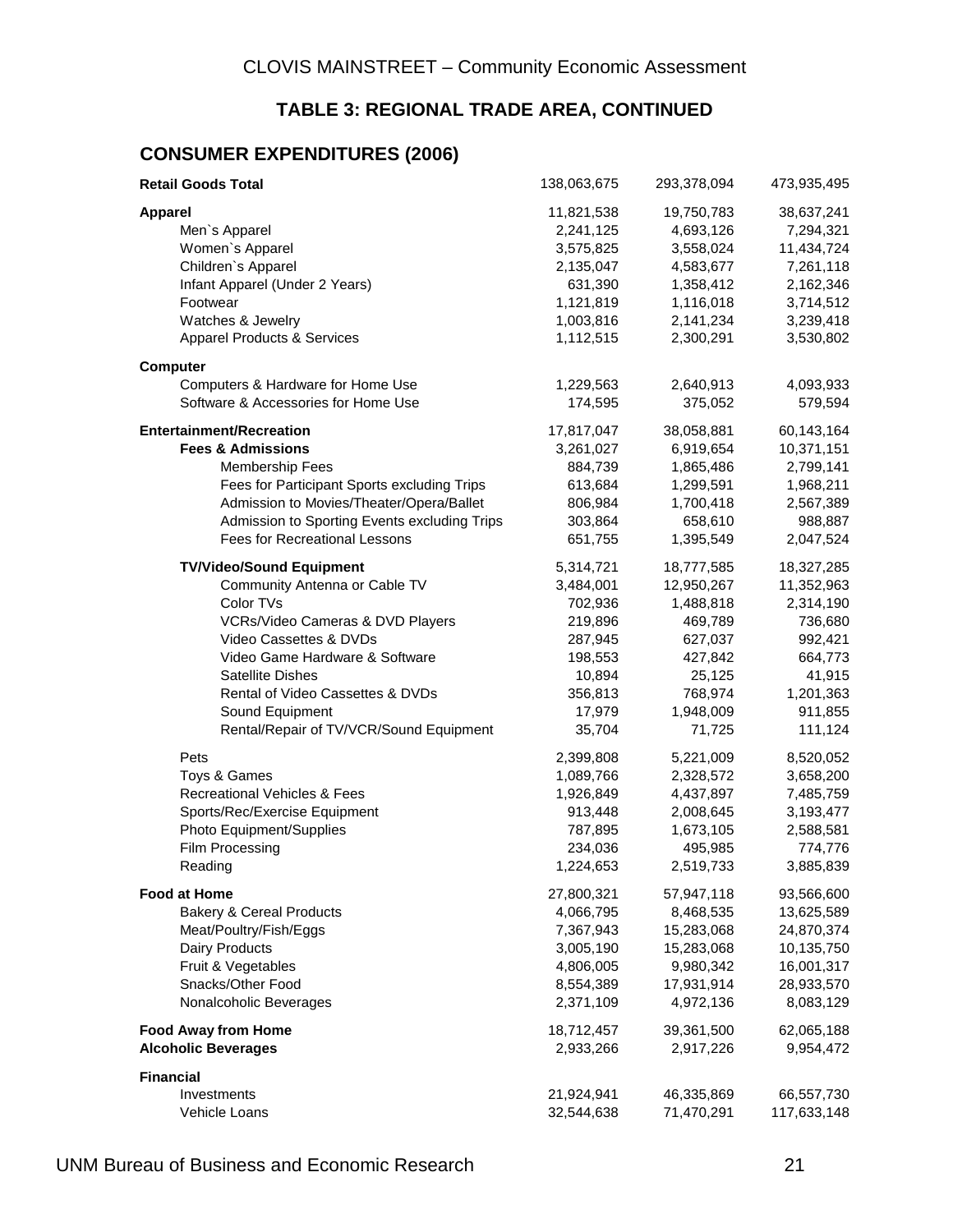#### **TABLE 3: REGIONAL TRADE AREA, CONTINUED**

#### **CONSUMER EXPENDITURES (2006) continued**

| <b>Health</b>                                 | 21,173,706 | 43,324,059  | 70,804,009  |
|-----------------------------------------------|------------|-------------|-------------|
| <b>Nonprescription Drugs</b>                  | 664,130    | 1,361,371   | 2,209,979   |
| <b>Prescription Drugs</b>                     | 3,396,154  | 6,780,967   | 11,371,612  |
| Eyeglasses & Contact Lenses                   | 481,115    | 999,052     | 1,585,169   |
| <b>Housing</b>                                | 76,181,848 | 161,665,596 | 250,094,161 |
| Mortgage Payment & Basics                     | 42,210,310 | 91,307,083  | 140,214,135 |
| Maintenance & Remodeling Services             | 9,192,764  | 19,408,245  | 29,779,450  |
| Maintenance & Remodeling Materials            | 1,872,027  | 4,105,377   | 6,582,731   |
| Utilities/Fuel/Public Services                | 24,277,607 | 50,275,904  | 80,839,210  |
| <b>Telephone Services</b>                     | 8,368,549  | 17,462,708  | 27,998,741  |
| <b>Household Furnishings &amp; Equipment</b>  | 10,347,065 | 22,201,267  | 34,857,478  |
| <b>Household Textiles</b>                     | 721,927    | 1,529,180   | 2,372,979   |
| Furniture                                     | 3,348,457  | 7,156,055   | 11,172,576  |
| <b>Floor Coverings</b>                        | 425,241    | 903,790     | 1,342,196   |
| Major Appliances                              | 1,527,639  | 3,270,101   | 5,256,506   |
| Housewares                                    | 444,151    | 954,740     | 1,513,775   |
| Small Appliances                              | 208,026    | 434,889     | 691,754     |
| Luggage                                       | 55,406     | 115,870     | 172,883     |
| Telephones & Accessories                      | 129,476    | 274,527     | 427,104     |
| <b>Household Services &amp; Supplies</b>      |            |             |             |
| <b>Computer Information Services</b>          | 927,164    | 1,969,439   | 3,076,924   |
| Child Care                                    | 2,230,154  | 4,906,913   | 7,307,683   |
| Lawn & Garden                                 | 2,278,715  | 4,840,940   | 7,955,444   |
| Moving/Storage/Freight Express                | 279,986    | 617,247     | 951,120     |
| <b>Housekeeping Services</b>                  | 681,269    | 1,414,466   | 2,138,048   |
| <b>Housekeeping Supplies</b>                  | 4,253,362  | 14,218,462  | 14,218,462  |
| <b>Miscellaneous</b>                          |            |             |             |
| <b>Personal Care Products</b>                 | 2,557,933  | 2,544,358   | 8,565,573   |
| School Books & Supplies                       | 728,191    | 1,548,031   | 2,447,681   |
| <b>Smoking Products</b>                       | 2,933,266  | 2,917,226   | 9,954,472   |
| <b>Insurance</b>                              |            |             |             |
| Owners & Renters                              | 2,462,015  | 5,148,192   | 8,298,977   |
| Vehicle                                       | 7,618,720  | 7,581,163   | 25,829,139  |
| Health                                        | 10,394,919 | 21,224,555  | 34,746,339  |
| Life & Other Personal                         | 391,835    | 7,458,335   | 21,831,864  |
| <b>Transportation (Local)</b>                 |            |             |             |
| Transportation-Vehicle Purchases (Net Outlay) | 32,047,234 | 69,664,504  | 114,311,972 |
| Transportation - Gasoline & Motor Oil         | 10,246,247 | 21,993,865  | 36,162,962  |
| Vehicle Maintenance & Repairs                 | 5,828,172  | 12,486,687  | 19,967,132  |
| <b>Travel</b>                                 | 9,756,560  | 20,520,062  | 31,712,374  |
| <b>Airline Fares</b>                          | 2,124,400  | 4,460,347   | 6,750,797   |
| Travel - Lodging on Trips                     | 2,140,707  | 4,486,152   | 6,903,849   |
| Auto/Truck/Van Rental on Trips                | 237,154    | 502,079     | 752,865     |
| Travel - Food & Drink on Trips                | 2,511,124  | 5,300,581   | 8,257,471   |
|                                               |            |             |             |

**Source: ESRI, 2006 Estimates & Projections.**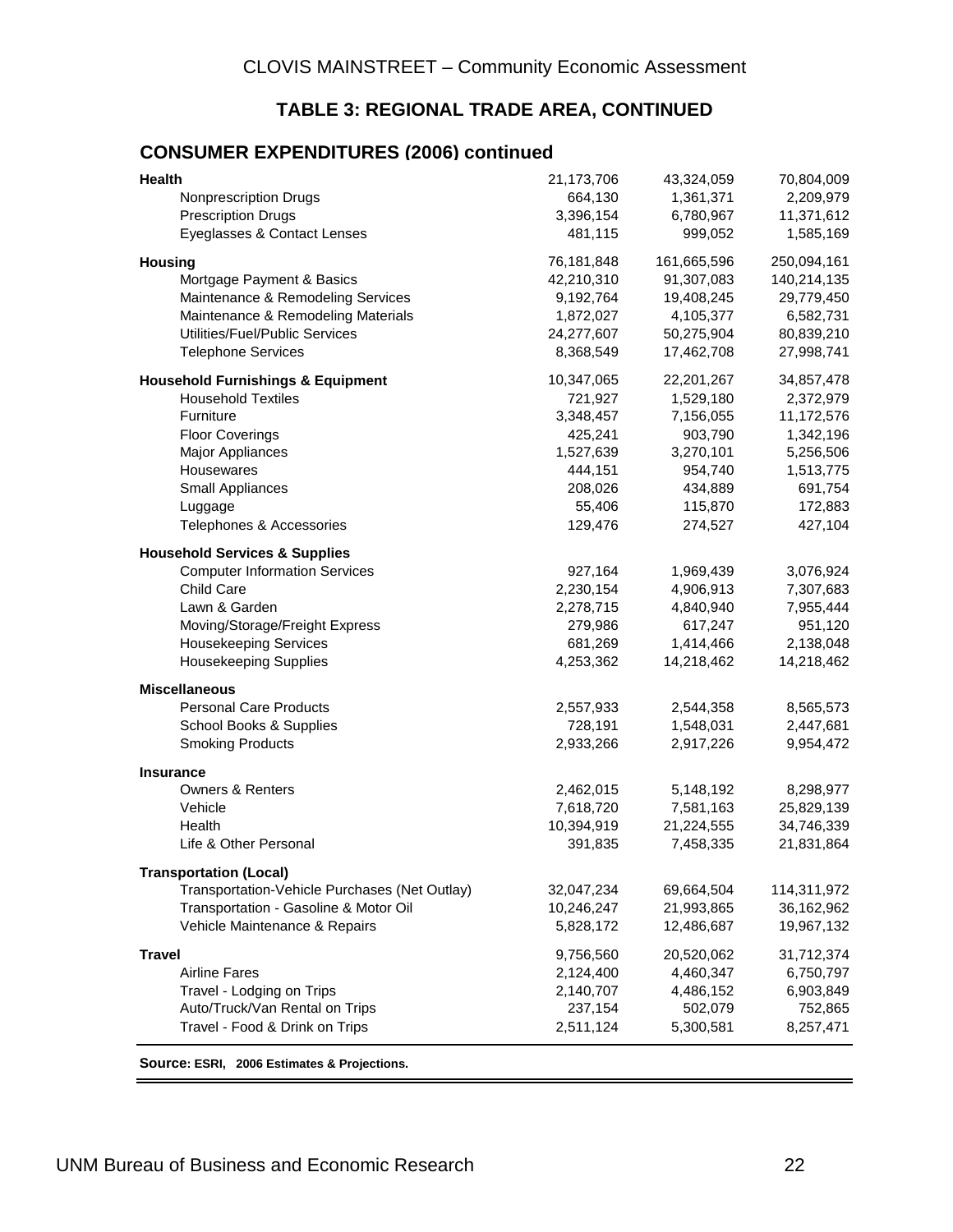#### **FIGURE 2: LOCAL TRADE AREA**

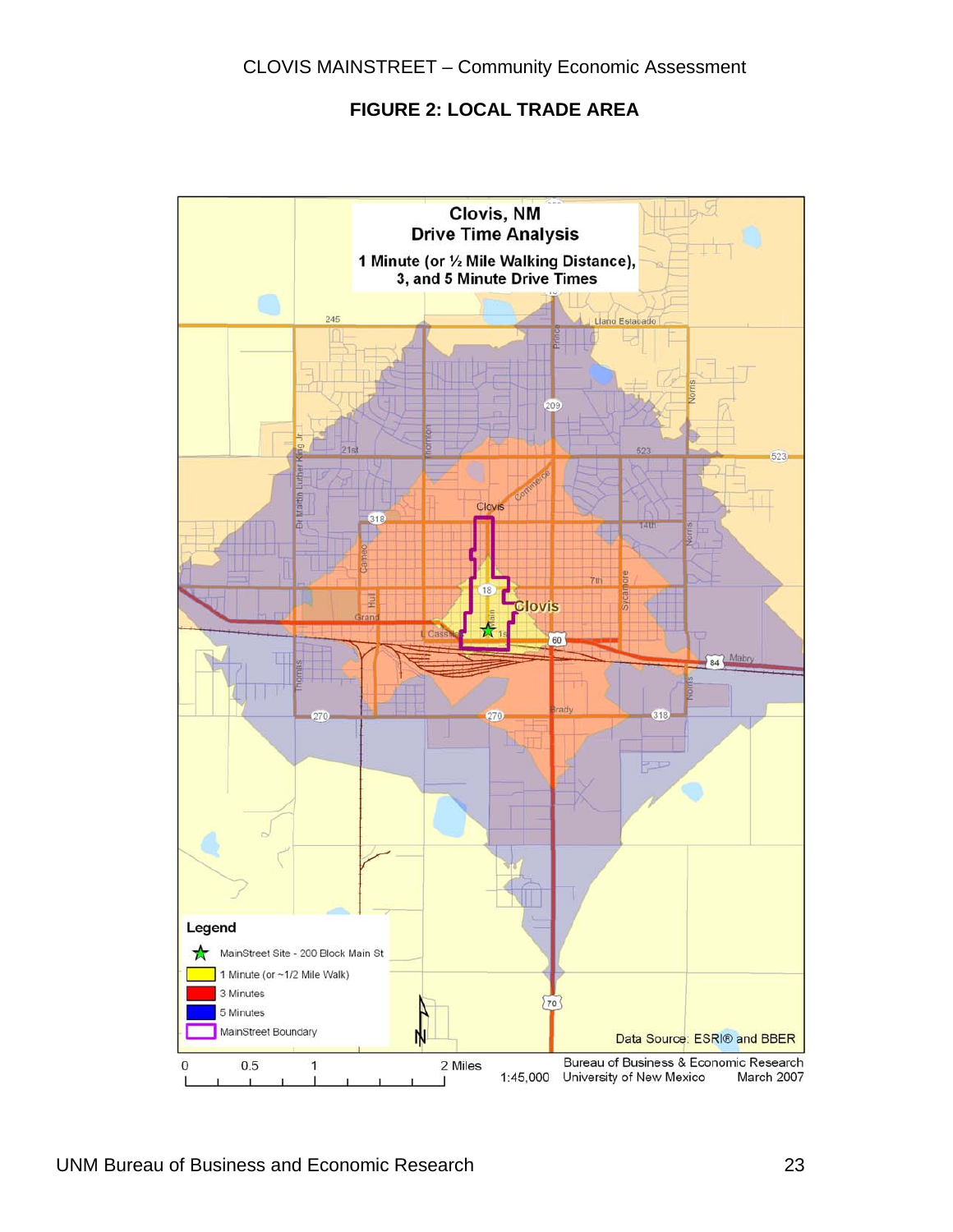#### **TABLE 4: LOCAL TRADE AREA**

## **Clovis Local Trade Area**

| <b>Center Point: 200 Block Main Street</b>               |                         | <b>Drive Time (Minutes)</b> |         |
|----------------------------------------------------------|-------------------------|-----------------------------|---------|
|                                                          | $0 - 1$                 | $0 - 3$                     | $0 - 5$ |
| Population by Age (2006):                                |                         |                             |         |
| <b>Total</b>                                             | 856                     | 9,817                       | 24,129  |
| $0 - 4$                                                  | 75                      | 1,005                       | 2,198   |
| $5-9$                                                    | 58                      | 775                         | 1,811   |
| $10 - 14$                                                | 63                      | 756                         | 1,847   |
| $15 - 19$                                                | 89                      | 783                         | 1,873   |
| 20-29                                                    | 179                     | 1,733                       | 3,713   |
| 30-39                                                    | 124                     | 1,248                       | 2,944   |
| 40-49                                                    | 112                     | 1,294                       | 3,224   |
| 50-64                                                    | 98                      | 1,253                       | 3,442   |
| 65-85                                                    | 49                      | 783                         | 2,564   |
| $85+$                                                    | 9                       | 187                         | 513     |
| Median Age                                               | 27.7                    | 29.1                        | 32.1    |
| Projected Population Growth by Age Cohort, 2006-2011 (%) |                         |                             |         |
| <b>Total</b>                                             | $-0.2%$                 | 0.2%                        | 0.6%    |
| $0 - 4$                                                  | 7%                      | 1%                          | 2%      |
| $5-9$                                                    | 7%                      | 3%                          | 2%      |
| $10 - 14$                                                | $-17%$                  | $-2%$                       | $-4%$   |
| 15-19                                                    | $-12%$                  | $-1%$                       | $-3%$   |
| 20-29                                                    | $6\%$                   | $-9%$                       | $-3%$   |
| 30-39                                                    | 1%                      | 4%                          | $0\%$   |
| 40-49                                                    | $-4%$                   | $-4%$                       | $-4%$   |
| 50-64                                                    | $6\%$                   | 15%                         | 15%     |
| 65-85                                                    | $0\%$                   | $-3%$                       | $-4%$   |
| $85+$                                                    | $-11%$                  | 2%                          | 5%      |
| Median Age (2011 Projection)                             | 27.9                    | 30.1                        | 32.8    |
| <b>Households</b>                                        |                         |                             |         |
| Households                                               | 262                     | 3,834                       | 9,520   |
| Family Households                                        | 150                     | 2,311                       | 6,266   |
| Average Houshold Size                                    | 2.70                    | 2.48                        | 2.49    |
| Race                                                     |                         |                             |         |
| White                                                    | 533                     | 6,039                       | 16,104  |
| <b>Black</b>                                             | 97                      | 832                         | 1,882   |
| American Indian, Eskimo, Aleut                           | 19                      | 128                         | 267     |
| Asian or Pacific Islander                                | $\overline{\mathbf{4}}$ | 98                          | 306     |
| Other                                                    | 165                     | 2,301                       | 4,614   |
| Two or More Races                                        | 37                      | 418                         | 954     |
| Hispanic Origin                                          | 467                     | 5,236                       | 10,356  |
| Gender                                                   |                         |                             |         |
| Male                                                     | 467                     | 4,879                       | 11,678  |
| Female                                                   | 389                     | 4,936                       | 12,449  |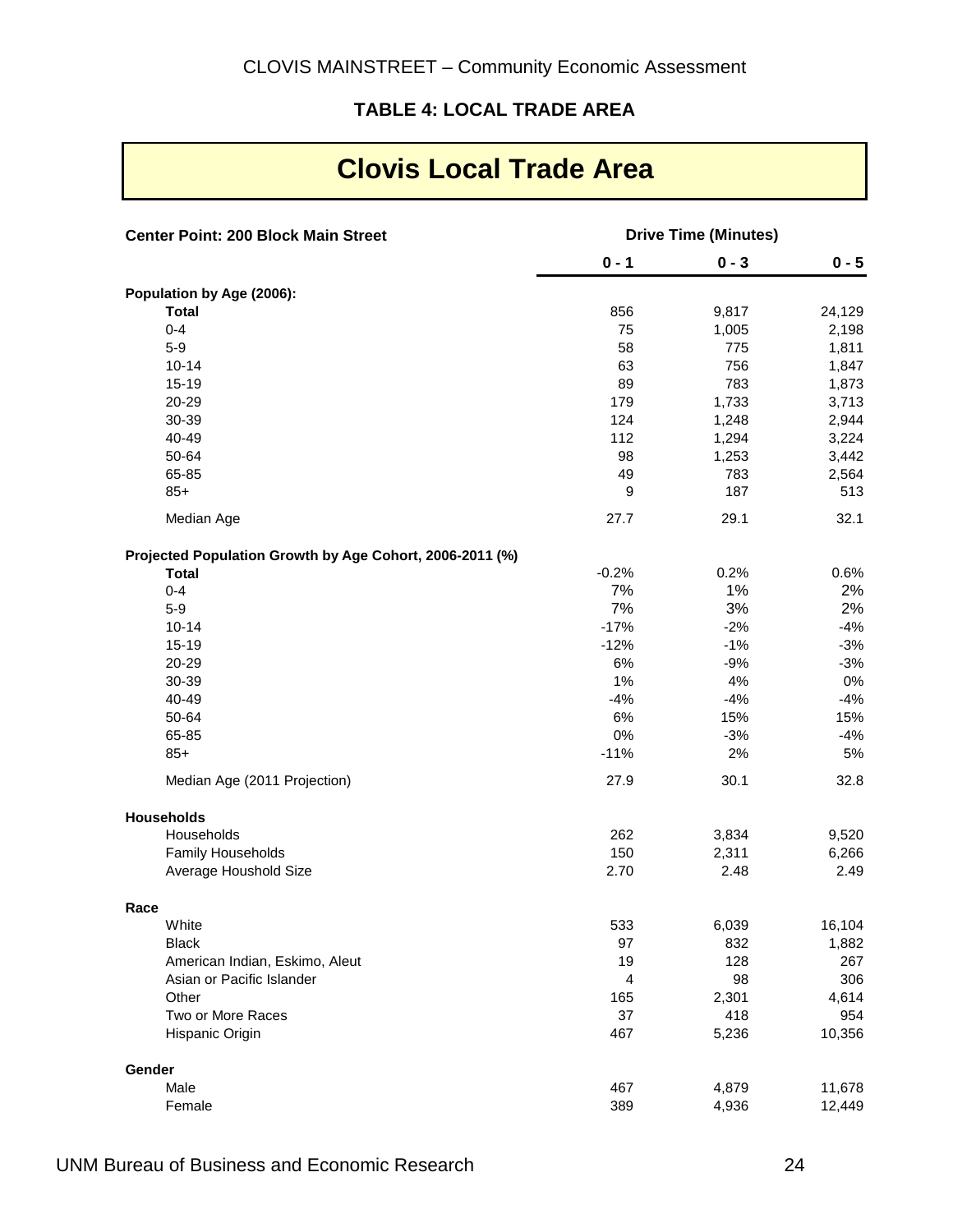| <b>Center Point: 200 Block Main Street</b> | <b>Drive Time (Minutes)</b> |          |          |  |  |  |  |
|--------------------------------------------|-----------------------------|----------|----------|--|--|--|--|
|                                            | $0 - 1$                     | $0 - 3$  | $0 - 5$  |  |  |  |  |
| <b>Income</b>                              |                             |          |          |  |  |  |  |
| Median Household Income                    | \$21,446                    | \$24,189 | \$29,093 |  |  |  |  |
| Median Family Income                       | \$28,949                    | \$28,595 | \$34,293 |  |  |  |  |
| Median Disposable Income                   | \$19,257                    | \$20,566 | \$26,031 |  |  |  |  |
| Average Household Income                   | \$26,838                    | \$31,605 | \$40,330 |  |  |  |  |
| Average Family Income                      | \$33,062                    | \$36,783 | \$45,989 |  |  |  |  |
| Per Capita Income                          | \$11,113                    | \$12,792 | \$15,931 |  |  |  |  |
| Households by Disposable Income (1)        |                             |          |          |  |  |  |  |
| $<$ \$15,000                               | 34.8%                       | 34.6%    | 27.6%    |  |  |  |  |
| \$15,000-\$24,999                          | 27.1%                       | 23.1%    | 19.8%    |  |  |  |  |
| \$25,000-\$34,999                          | 17.7%                       | 18.9%    | 18.0%    |  |  |  |  |
| \$35,000-\$49,999                          | 12.7%                       | 13.4%    | 16.7%    |  |  |  |  |
| \$50,000-\$74,999                          | 6.9%                        | 7.6%     | 12.5%    |  |  |  |  |
| \$75,000-\$99,999                          | 0.5%                        | 1.0%     | 2.5%     |  |  |  |  |
| \$100,000-\$149,999                        | 0.3%                        | 0.7%     | 1.7%     |  |  |  |  |
| \$150,000-\$199,999                        | 0.0%                        | 0.3%     | 0.5%     |  |  |  |  |
| \$200,000+                                 | 0.0%                        | 0.5%     | 0.7%     |  |  |  |  |
| <b>Households by Net Worth</b>             |                             |          |          |  |  |  |  |
| $<$ \$15,000                               | 50.1%                       | 49.5%    | 41.8%    |  |  |  |  |
| \$15,000-\$34,999                          | 9.7%                        | 9.6%     | 9.4%     |  |  |  |  |
| \$35,000-\$49,999                          | 5.7%                        | 5.5%     | 5.3%     |  |  |  |  |
| \$50,000-\$74,999                          | 6.1%                        | 6.4%     | 6.6%     |  |  |  |  |
| \$75,000-\$99,999                          | 6.4%                        | 6.7%     | 6.4%     |  |  |  |  |
| \$100,000-\$149,999                        | 4.6%                        | 5.4%     | 6.7%     |  |  |  |  |
| \$150,000-\$249,999                        | 5.1%                        | 5.4%     | 7.1%     |  |  |  |  |
| \$250,000-499,999                          | 5.7%                        | 5.6%     | 8.3%     |  |  |  |  |
| $500,000 +$                                | 6.6%                        | 5.9%     | 8.3%     |  |  |  |  |
| Median Net Worth                           | \$15,000                    | \$15,603 | \$31,147 |  |  |  |  |

#### **TABLE 4: LOCAL TRADE AREA, CONTINUED**

(1) Disposable Income is total income after direct taxes.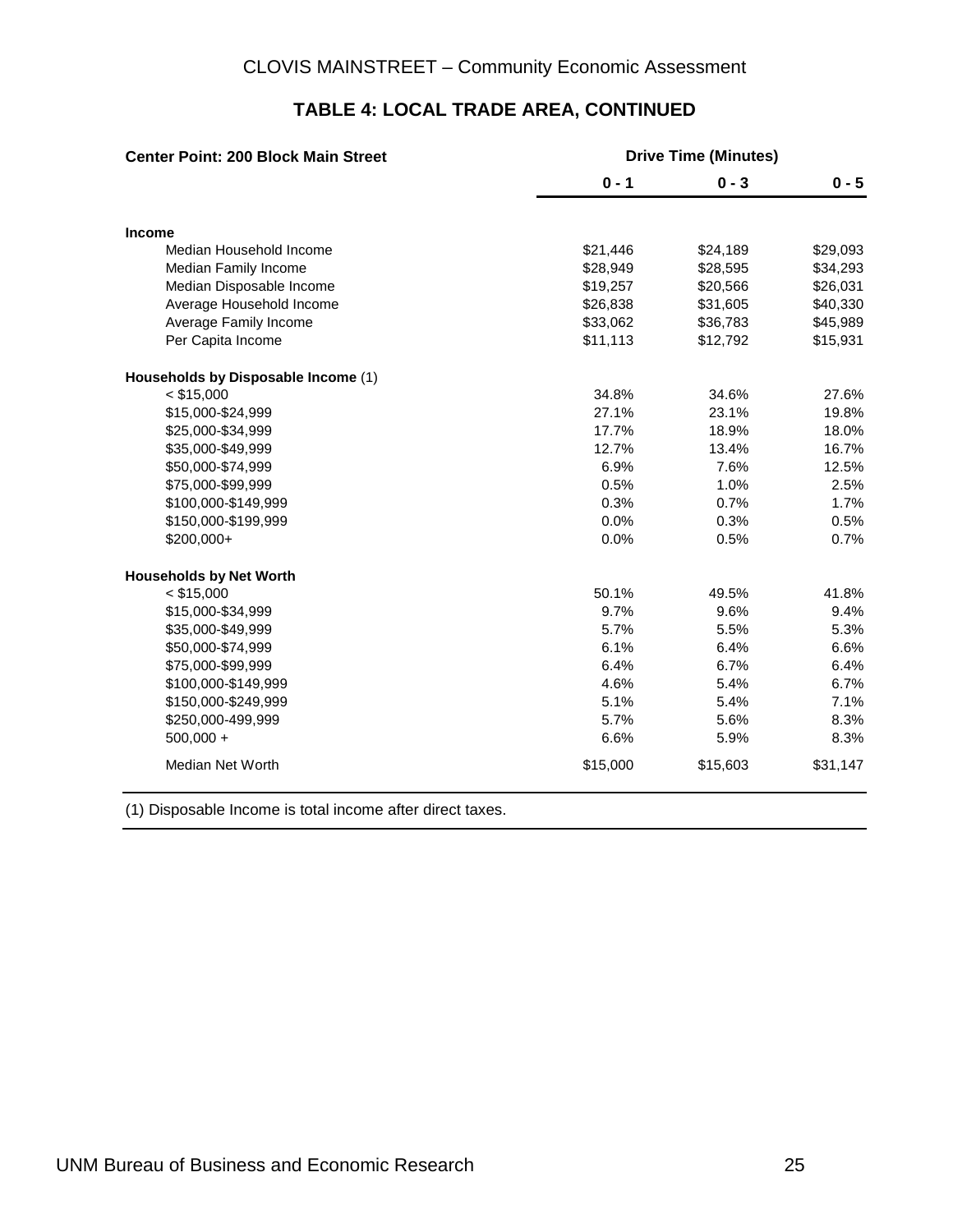#### **TABLE 4: LOCAL TRADE AREA, CONTINUED**

#### **CONSUMER EXPENDITURES (2006)**

| <b>Retail Goods Total</b>                    | 2,469,277 | 44,097,364 | 138,063,675 |
|----------------------------------------------|-----------|------------|-------------|
| <b>Apparel</b>                               | 236,573   | 2,420,769  | 11,821,538  |
| Men's Apparel                                | 43,518    | 720,967    | 2,241,125   |
| Women's Apparel                              | 69,587    | 69,587     | 3,575,825   |
| Children's Apparel                           | 42,953    | 708,415    | 2,135,047   |
| Infant Apparel (Under 2 Years)               | 13,371    | 215,121    | 631,390     |
| Footwear                                     | 22,833    | 22,833     | 1,121,819   |
| Watches & Jewelry                            | 18,590    | 310,215    | 1,003,816   |
| <b>Apparel Products &amp; Services</b>       | 25,720    | 373,631    | 1,112,515   |
| <b>Computer</b>                              |           |            |             |
| Computers & Hardware for Home Use            | 23,365    | 390,394    | 1,229,563   |
| Software & Accessories for Home Use          | 3,246     | 56,362     | 174,595     |
| <b>Entertainment/Recreation</b>              | 320,039   | 5,545,751  | 17,817,047  |
| <b>Fees &amp; Admissions</b>                 | 60,341    | 984,933    | 3,261,027   |
| <b>Membership Fees</b>                       | 15,164    | 261,058    | 884,739     |
| Fees for Participant Sports excluding Trips  | 10,380    | 183,816    | 613,684     |
| Admission to Movies/Theater/Opera/Ballet     | 16,586    | 255,596    | 806,984     |
| Admission to Sporting Events excluding Trips | 5,670     | 92,861     | 303,864     |
| Fees for Recreational Lessons                | 12,540    | 191,602    | 651,755     |
| <b>TV/Video/Sound Equipment</b>              | 118,462   | 2,930,652  | 5,314,721   |
| Community Antenna or Cable TV                | 65,281    | 2,033,491  | 3,484,001   |
| Color TVs                                    | 13,188    | 226,812    | 702,936     |
| VCRs/Video Cameras & DVD Players             | 4,233     | 70,639     | 219,896     |
| Video Cassettes & DVDs                       | 5,706     | 95,324     | 287,945     |
| Video Game Hardware & Software               | 4,110     | 65,299     | 198,553     |
| Satellite Dishes                             | 167       | 3,382      | 10,894      |
| Rental of Video Cassettes & DVDs             | 7,061     | 120,951    | 356,813     |
| Sound Equipment                              | 17,979    | 302,772    | 17,979      |
| Rental/Repair of TV/VCR/Sound Equipment      | 738       | 11,982     | 35,704      |
| Pets                                         | 40,874    | 731,506    | 2,399,808   |
| Toys & Games                                 | 20,559    | 348,239    | 1,089,766   |
| <b>Recreational Vehicles &amp; Fees</b>      | 27,153    | 542,741    | 1,926,849   |
| Sports/Rec/Exercise Equipment                | 15,752    | 281,922    | 913,448     |
| Photo Equipment/Supplies                     | 14,534    | 247,777    | 787,895     |
| Film Processing                              | 4,346     | 73,767     | 234,036     |
| Reading                                      | 22,364    | 375,142    | 1,224,653   |
| <b>Food at Home</b>                          | 538,599   | 9,126,237  | 27,800,321  |
| <b>Bakery &amp; Cereal Products</b>          | 80,086    | 1,329,756  | 4,066,795   |
| Meat/Poultry/Fish/Eggs                       | 142,537   | 2,440,526  | 7,367,943   |
| <b>Dairy Products</b>                        | 57,967    | 2,440,526  | 3,005,190   |
| Fruit & Vegetables                           | 95,035    | 1,569,937  | 4,806,005   |
| Snacks/Other Food                            | 162,974   | 2,805,961  | 8,554,389   |
| Nonalcoholic Beverages                       | 46,103    | 781,307    | 2,371,109   |
| <b>Food Away from Home</b>                   | 364,301   | 6,088,208  | 18,712,457  |
| <b>Alcoholic Beverages</b>                   | 58,846    | 58,846     | 2,933,266   |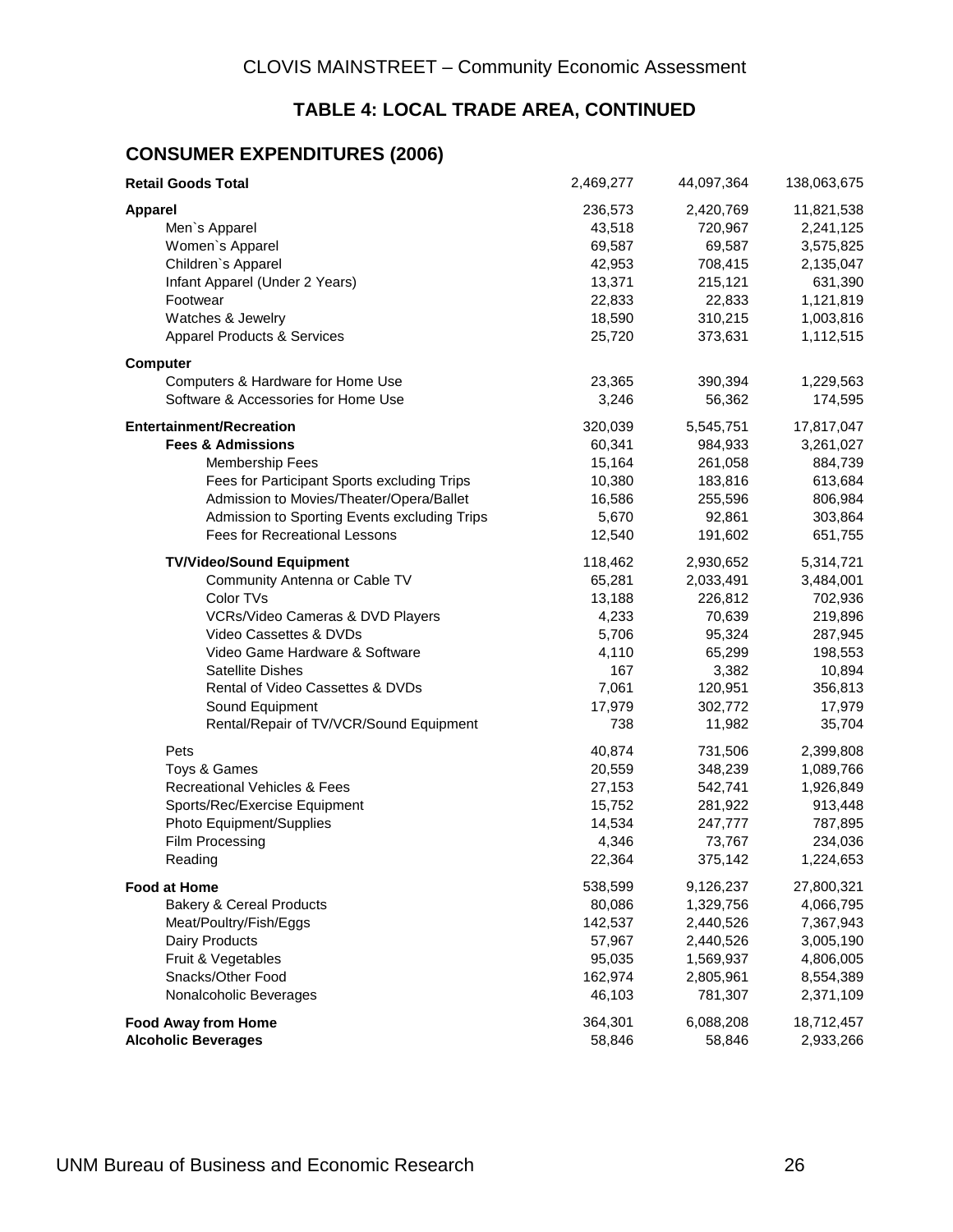#### **TABLE 4: LOCAL TRADE AREA, CONTINUED CONSUMER EXPENDITURES (2006) continued Financial**

| <u>Filiantial</u>                             |           |            |            |
|-----------------------------------------------|-----------|------------|------------|
| Investments                                   | 391,835   | 6,089,631  | 21,924,941 |
| Vehicle Loans                                 | 535,778   | 10,488,816 | 32,544,638 |
|                                               |           |            |            |
| Health                                        | 338,614   | 6,655,807  | 21,173,706 |
| <b>Nonprescription Drugs</b>                  | 11,701    | 215,323    | 664,130    |
| <b>Prescription Drugs</b>                     | 50,592    | 1,081,261  | 3,396,154  |
| Eyeglasses & Contact Lenses                   | 8,359     | 149,209    | 481,115    |
| <b>Housing</b>                                | 1,502,361 | 23,943,215 | 76,181,848 |
| Mortgage Payment & Basics                     | 645,546   | 12,168,195 | 42,210,310 |
| Maintenance & Remodeling Services             | 137,863   | 2,574,101  | 9,192,764  |
| Maintenance & Remodeling Materials            | 28,424    | 539,075    | 1,872,027  |
| Utilities/Fuel/Public Services                | 435,850   | 7,866,527  | 24,277,607 |
|                                               |           |            |            |
| <b>Telephone Services</b>                     | 161,060   | 2,769,498  | 8,368,549  |
| <b>Household Furnishings &amp; Equipment</b>  | 183,510   | 3,217,219  | 10,347,065 |
| <b>Household Textiles</b>                     | 13,054    | 224,286    | 721,927    |
| Furniture                                     | 60,384    | 1,052,318  | 3,348,457  |
| <b>Floor Coverings</b>                        | 7,218     | 120,208    | 425,241    |
| Major Appliances                              | 25,341    | 470,841    | 1,527,639  |
| Housewares                                    | 8,126     | 137,862    | 444,151    |
| Small Appliances                              | 3,799     | 65,540     | 208,026    |
| Luggage                                       | 1,042     | 16,962     | 55,406     |
| Telephones & Accessories                      | 2,614     | 42,701     | 129,476    |
|                                               |           |            |            |
| <b>Household Services &amp; Supplies</b>      |           |            |            |
| <b>Computer Information Services</b>          | 17,206    | 292,133    | 927,164    |
| <b>Child Care</b>                             | 45,033    | 712,742    | 2,230,154  |
| Lawn & Garden                                 | 34,147    | 668,621    | 2,278,715  |
| Moving/Storage/Freight Express                | 5,656     | 91,750     | 279,986    |
| <b>Housekeeping Services</b>                  | 10,404    | 196,375    | 681,269    |
| <b>Housekeeping Supplies</b>                  | 77,147    | 4,253,362  | 4,253,362  |
| <b>Miscellaneous</b>                          |           |            |            |
| <b>Personal Care Products</b>                 | 49,149    | 49,149     | 2,557,933  |
| School Books & Supplies                       | 15,086    | 258,306    | 728,191    |
| <b>Smoking Products</b>                       | 58,846    | 58,846     | 2,933,266  |
|                                               |           |            |            |
| <b>Insurance</b>                              |           |            |            |
| <b>Owners &amp; Renters</b>                   | 34,959    | 742,254    | 2,462,015  |
| Vehicle                                       | 137,157   | 137,157    | 7,618,720  |
| Health                                        | 167,430   | 3,260,953  | 10,394,919 |
| Life & Other Personal                         | 55,677    | 1,081,556  | 391,835    |
| <b>Transportation (Local)</b>                 |           |            |            |
| Transportation-Vehicle Purchases (Net Outlay) | 540,693   | 10,256,071 | 32,047,234 |
| Transportation - Gasoline & Motor Oil         | 181,491   | 3,331,302  | 10,246,247 |
| Vehicle Maintenance & Repairs                 | 105,345   | 1,854,931  | 5,828,172  |
|                                               |           |            |            |
| <b>Travel</b>                                 | 172,351   | 2,973,058  | 9,756,560  |
| <b>Airline Fares</b>                          | 40,449    | 649,541    | 2,124,400  |
| Travel - Lodging on Trips                     | 36,140    | 634,143    | 2,140,707  |
| Auto/Truck/Van Rental on Trips                | 4,355     | 70,436     | 237,154    |
| Travel - Food & Drink on Trips                | 43,771    | 768,424    | 2,511,124  |
|                                               |           |            |            |

**Source: ESRI, 2006 Estimates & Projections.**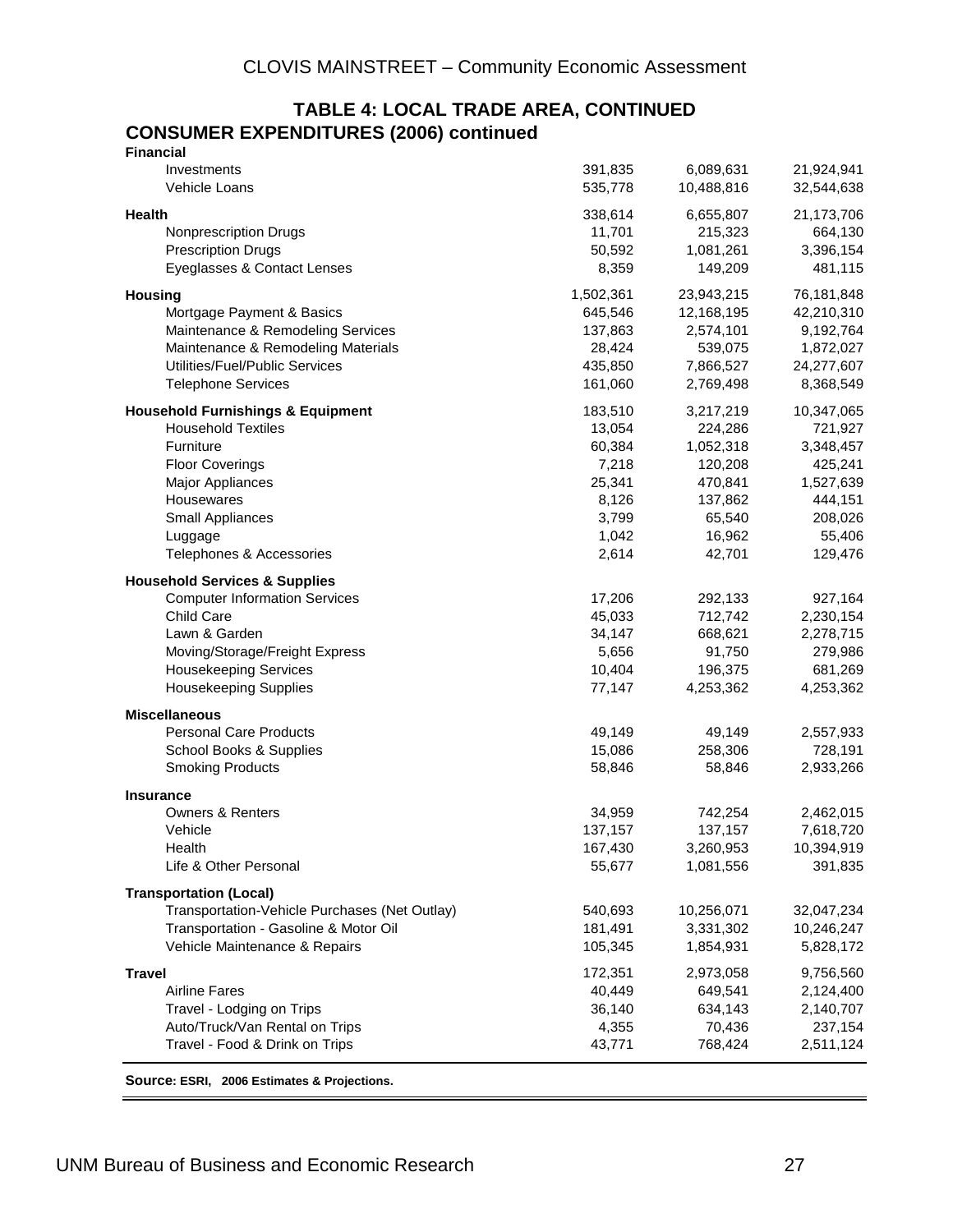#### **TABLE 5: CLOVIS TAXABLE GROSS RECEIPTS AND PULL FACTORS, 1989 & 2002**

| <b>CLOVIS</b>                                    |             | <b>TAXABLE GROSS</b><br><b>RECEIPTS (2002 \$)</b> | <b>PULL FACTOR</b> |      | <b>NET GAIN/LOSS (2002 \$)</b> |                                   | <b>CHANGE (1989-2002)</b> |                                |  |
|--------------------------------------------------|-------------|---------------------------------------------------|--------------------|------|--------------------------------|-----------------------------------|---------------------------|--------------------------------|--|
| <b>INDUSTRIES</b>                                | 1989        | 2002                                              | 1989               | 2002 | 1989                           | 2002                              |                           | <b>TGR Real Real Gain/Loss</b> |  |
| <b>Agriculture</b>                               | 2,087,288   | 1,174,877                                         | 132%               | 116% | 501,425                        | 165,462                           | $-44%$                    | (335, 962)                     |  |
| <b>Contract Construction</b>                     | 35,213,125  | 34,401,714                                        | 73%                | 52%  |                                | $(12,949,150)$ $(32,116,475)$     | $-2%$                     | (19, 167, 325)                 |  |
| <b>Manufacturing</b>                             | 6,515,277   | 1,925,414                                         | 51%                | 17%  | (6,249,192)                    | (9,654,097)                       | $-70%$                    | (3,404,906)                    |  |
| <b>Transportation, Communications, Utilities</b> | 47,262,169  | 39,454,316                                        | 108%               | 110% | 3,585,801                      | 3,668,157                         | $-17%$                    | 82,355                         |  |
| <b>Wholesale Trade</b>                           | 13,858,213  | 13,298,842                                        | 54%                | 51%  |                                | $(11, 724, 678)$ $(12, 666, 125)$ | $-4%$                     | (941, 448)                     |  |
| <b>Building Materials</b>                        | 4,899,626   | 9,846,433                                         | 98%                | 380% | (83, 269)                      | 7,254,468                         | 101%                      | 7,337,737                      |  |
| <b>Retail Food Stores</b>                        | 58,288,273  | 38,568,406                                        | 188%               | 136% | 27,232,983                     | 10,245,258                        | $-34%$                    | (16, 987, 725)                 |  |
| Motor Vehicle Dealers                            | 6,417,477   | 7,339,064                                         | 210%               | 211% | 3,365,283                      | 3,861,163                         | 14%                       | 495,880                        |  |
| <b>Gasoline Service Stations</b>                 | 4,028,434   | 571,951                                           | 138%               | 19%  | 1,115,015                      | (2,380,963)                       | $-86%$                    | (3,495,978)                    |  |
| Misc Vehicle and Accessory Dealers               | 7,093,035   | 4,141,652                                         | 135%               | 82%  | 1,825,534                      | (902, 919)                        | $-42%$                    | (2,728,454)                    |  |
| Apparel and Accessory Stores                     | 13,701,754  | 9,863,944                                         | 155%               | 135% | 4,883,862                      | 2,547,249                         | $-28%$                    | (2,336,613)                    |  |
| Furniture and Home Furnishings                   | 9,482,555   | 4,627,602                                         | 144%               | 93%  | 2,884,203                      | (342, 203)                        | $-51%$                    | (3,226,405)                    |  |
| Eating and Drinking Establishments               | 32,005,091  | 33,914,305                                        | 151%               | 142% | 10,739,672                     | 9,950,712                         | 6%                        | (788,960)                      |  |
| <b>Liquor Dispensers</b>                         | 5,894,999   | 4,755,904                                         | 88%                | 165% | (810, 710)                     | 1,869,196                         | $-19%$                    | 2,679,906                      |  |
| Drug and Proprietary Stores                      | 13,410,615  | 7,982,490                                         | 197%               | 230% | 6,600,396                      | 4,516,016                         | $-40%$                    | (2,084,380)                    |  |
| Misc Retailers (ALL)*                            | 90,347,596  | 164,305,189                                       | 93%                | 150% | (6, 552, 040)                  | 54,781,640                        | 82%                       | 61,333,680                     |  |
| <b>Total Retail Trade</b>                        | 254,341,848 | 287,752,614                                       | 148%               | 145% | 82,939,036                     | 89,672,786                        | 13%                       | 6,733,750                      |  |
| <b>Finance, Insurance and Real Estate</b>        | 12,762,858  | 10,811,894                                        | 110%               | 95%  | 1,110,841                      | (619, 021)                        | $-15%$                    | (1,729,863)                    |  |
| Hotels, Motels                                   | 6,466,844   | 4,750,755                                         | 78%                | 57%  | (1,855,891)                    | (3,520,866)                       | $-27%$                    | (1,664,975)                    |  |
| <b>Personal Services</b>                         | 5,337,359   | 6,343,765                                         | 94%                | 84%  | (334, 146)                     | (1,214,046)                       | 19%                       | (879,900)                      |  |
| <b>Misc Business Services</b>                    | 7,256,275   | 16,747,063                                        | 34%                | 68%  | (14,045,298)                   | (7,812,739)                       | 131%                      | 6,232,559                      |  |
| Auto Rental and Repair                           | 8,240,161   | 12,029,008                                        | 110%               | 139% | 755,040                        | 3,366,923                         | 46%                       | 2,611,882                      |  |
| <b>Misc Repair Services</b>                      | 4,587,190   | 1,383,032                                         | 159%               | 47%  | 1,709,709                      | (1,534,696)                       | $-70%$                    | (3,244,405)                    |  |
| <b>Physicians and Dentists</b>                   | 21,123,939  | 15,780,418                                        | 141%               | 110% | 6,162,859                      | 1,452,539                         | $-25%$                    | (4,710,320)                    |  |
| Hospitals and Other Health Services              | 7,425,679   | 29,717,694                                        | 77%                | 259% | (2, 249, 663)                  | 18,250,060                        | 300%                      | 20,499,723                     |  |
| <b>Legal Services</b>                            | 4,102,386   | 5,005,053                                         | 49%                | 63%  | (4,278,980)                    | (2,987,391)                       | 22%                       | 1,291,589                      |  |
| <b>Misc Services</b>                             | 11,800,696  | 33,966,309                                        | 59%                | 61%  |                                | $(8, 166, 763)$ $(21, 953, 241)$  | 188%                      | (13,786,478)                   |  |
| <b>Engineering and Architectural Services</b>    | 1,222,687   |                                                   | 19%                |      | (5, 134, 269)                  |                                   |                           |                                |  |
| <b>Total Services</b>                            | 84,332,939  | 129,086,447                                       | 64%                | 76%  |                                | $(48, 438, 692)$ $(40, 020, 178)$ | 53%                       | 8,418,514                      |  |
| <b>Total Taxable Gross Receipts</b>              |             | 461,845,426 518,636,926                           | 132%               | 97%  | 112,784,406                    | (18,701,060)                      | 12%                       | (131, 485, 466)                |  |

\* Misc Retailers (ALL) includes Department Stores, General Merchandise, and Misc Retailers.

All values are adjusted for inflation and reported in terms of 2002 dollars.

Data is classified according to Standard Industrial Classification (SIC). 1989 and 2002 are the first and last years for which comparable data are available.

Major sectors do not sum to total taxable gross receipts because non-classified businesses are not included.

**Source: NM Taxation & Revenue Department, RP80 tables; US Census Bureau. Calculations by BBER, 2007.**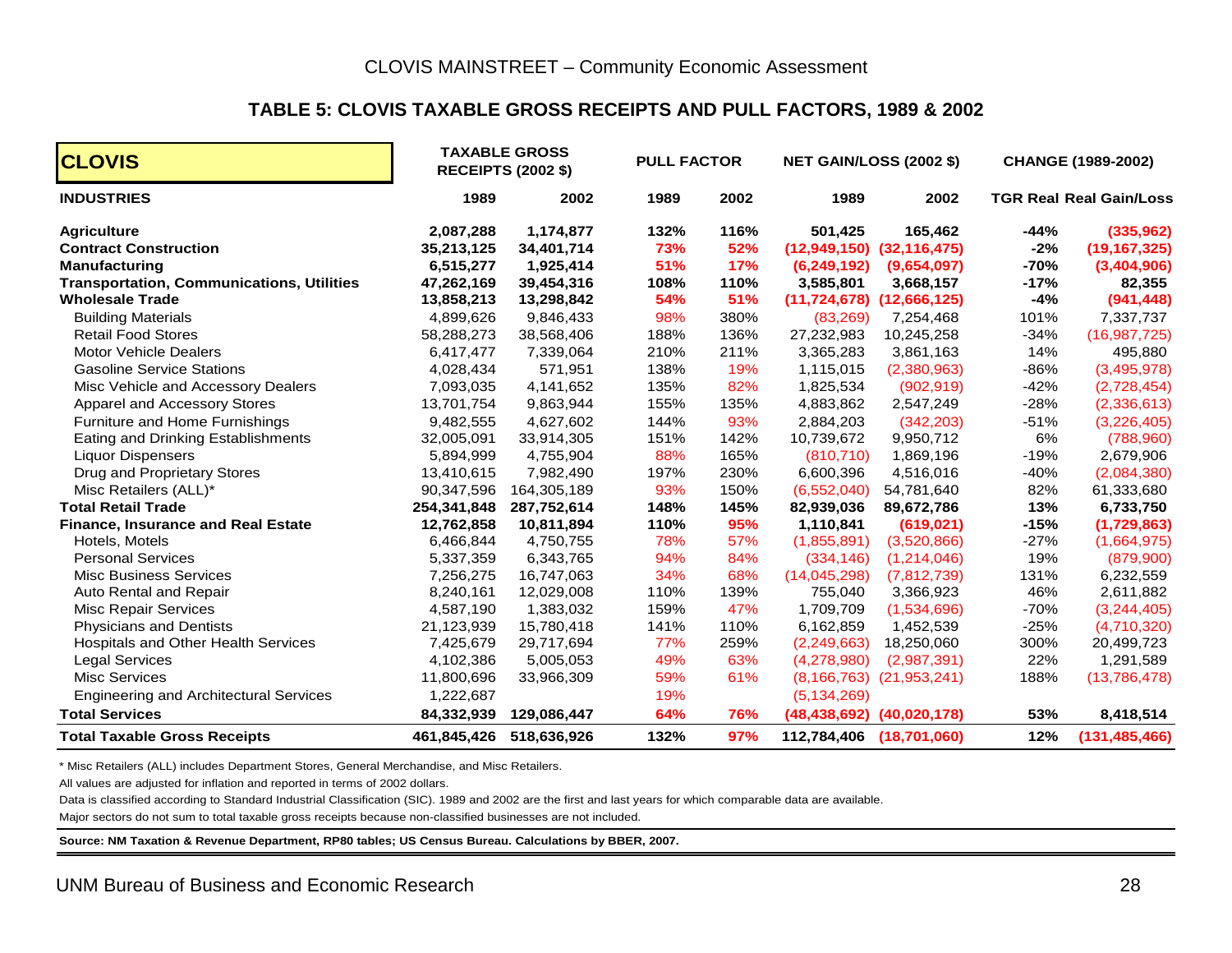#### **TABLE 6: CURRY COUNTY TAXABLE GROSS RECEIPTS AND PULL FACTORS, 1989 & 2002**

| <b>CURRY COUNTY</b>                              |              | <b>TAXABLE GROSS</b><br><b>RECEIPTS (2002 \$)</b> |      | <b>PULL FACTOR</b><br><b>NET GAIN/LOSS (2002 \$)</b> |                |                 |                 | <b>CHANGE (1989-2002)</b> |
|--------------------------------------------------|--------------|---------------------------------------------------|------|------------------------------------------------------|----------------|-----------------|-----------------|---------------------------|
| <b>INDUSTRIES</b>                                | 1989         | 2002                                              | 1989 | 2002                                                 | 1989           | 2002            | <b>TGR Real</b> | Real<br>Gain/Loss         |
| <b>Agriculture</b>                               | 2,902,750    | 1,514,858                                         | 136% | 112%                                                 | 774,681        | 163,473         | $-48%$          | (611, 208)                |
| <b>Contract Construction</b>                     | 44,725,921   | 61,183,238                                        | 69%  | 69%                                                  | (19,903,009)   | (27, 870, 027)  | 37%             | (7,967,018)               |
| <b>Manufacturing</b>                             | 6,651,375    | 1,733,642                                         | 39%  | 11%                                                  | (10, 477, 259) | (13,768,784)    | $-74%$          | (3,291,525)               |
| <b>Transportation, Communications, Utilities</b> | 68,835,799   | 67,645,154                                        | 117% | 141%                                                 | 10,226,506     | 19,735,336      | $-2%$           | 9,508,830                 |
| <b>Wholesale Trade</b>                           | 16,459,617   | 15,513,943                                        | 48%  | 45%                                                  | (17,870,051)   | (19, 247, 453)  | -6%             | (1, 377, 403)             |
| <b>Building Materials</b>                        | 5,109,436    | 10,012,053                                        | 76%  | 289%                                                 | (1,577,108)    | 6,541,980       | 96%             | 8,119,088                 |
| <b>Hardware Stores</b>                           | 2,087,335    |                                                   | 108% |                                                      | 161,904        |                 |                 |                           |
| <b>Retail Food Stores</b>                        | 60,687,540   | 41,248,642                                        | 146% | 109%                                                 | 19,014,464     | 3,330,159       | $-32%$          | (15,684,305)              |
| <b>Motor Vehicle Dealers</b>                     | 6,417,477    | 7,410,893                                         | 157% | 159%                                                 | 2,321,740      | 2,754,746       | 15%             | 433,006                   |
| <b>Gasoline Service Stations</b>                 | 4,453,266    | 595,034                                           | 114% | 15%                                                  | 543,751        | (3,358,270)     | $-87%$          | (3,902,021)               |
| Misc Vehicle and Accessory Dealers               | 7,288,463    | 4,816,286                                         | 103% | 71%                                                  | 220,007        | (1,937,288)     | $-34%$          | (2, 157, 295)             |
| Apparel and Accessory Stores                     | 14,417,079   | 9,900,410                                         | 122% | 101%                                                 | 2,584,355      | 104,960         | $-31%$          | (2,479,394)               |
| Furniture and Home Furnishings                   | 9,536,054    | 4,636,510                                         | 108% | 70%                                                  | 681,728        | (2,016,969)     | $-51%$          | (2,698,697)               |
| Eating and Drinking Establishments               | 32,811,066   | 34,254,591                                        | 115% | 107%                                                 | 4,275,013      | 2,172,596       | 4%              | (2, 102, 417)             |
| <b>Liquor Dispensers</b>                         | 5,894,999    | 4,755,904                                         | 66%  | 123%                                                 | (3, 103, 388)  | 891,235         | $-19%$          | 3,994,624                 |
| Drug and Proprietary Stores                      | 13,410,615   | 7,982,490                                         | 147% | 172%                                                 | 4,271,986      | 3,341,642       | $-40%$          | (930, 344)                |
| Misc Retailers (ALL)*                            | 93,286,340   | 167,310,344                                       | 72%  | 114%                                                 | (36,743,227)   | 20,682,333      | 79%             | 57,425,561                |
| <b>Total Retail Trade</b>                        | 264,665,172  | 300,735,271                                       | 115% | 113%                                                 | 34,659,835     | 35,549,826      | 14%             | 889,991                   |
| <b>Finance, Insurance and Real Estate</b>        | 13,132,999   | 11,215,979                                        | 84%  | 73%                                                  | (2,502,835)    | (4,087,510)     | $-15%$          | (1,584,675)               |
| Hotels, Motels                                   | 6,508,258    | 4,767,961                                         | 58%  | 43%                                                  | (4,660,014)    | (6,305,925)     | $-27%$          | (1,645,911)               |
| <b>Personal Services</b>                         | 5,813,100    | 7,053,574                                         | 76%  | 70%                                                  | (1,797,489)    | (3,064,677)     | 21%             | (1, 267, 188)             |
| <b>Misc Business Services</b>                    | 8,150,768    | 29,095,117                                        | 29%  | 88%                                                  | (20, 433, 800) | (3,785,071)     | 257%            | 16,648,729                |
| Auto Rental and Repair                           | 10,325,300   | 13,383,023                                        | 103% | 115%                                                 | 281,020        | 1,786,391       | 30%             | 1,505,371                 |
| <b>Misc Repair Services</b>                      | 6,489,330    | 2,554,342                                         | 168% | 65%                                                  | 2,628,039      | (1,351,856)     | $-61%$          | (3,979,895)               |
| Amusement                                        | 5,694,124    | 796,285                                           | 199% | 40%                                                  | 2,827,844      | (1, 184, 189)   | $-86%$          | (4,012,033)               |
| <b>Physicians and Dentists</b>                   | 21, 151, 267 | 15,780,418                                        | 105% | 82%                                                  | 1,075,001      | (3,401,469)     | $-25%$          | (4,476,471)               |
| <b>Hospitals and Other Health Services</b>       | 7,551,330    | 29,750,314                                        | 58%  | 194%                                                 | (5,432,005)    | 14,397,667      | 294%            | 19,829,672                |
| <b>Legal Services</b>                            | 4,127,338    | 5,005,053                                         | 37%  | 47%                                                  | (7, 119, 611)  | (5,695,076)     | 21%             | 1,424,535                 |
| <b>Educational Services</b>                      | 119,274      | 314,741                                           | 10%  | 15%                                                  | (1,029,008)    | (1,831,326)     | 164%            | (802, 318)                |
| <b>Misc Services</b>                             | 15,080,908   | 41,376,628                                        | 56%  | 55%                                                  | (11, 713, 414) | (33, 487, 384)  | 174%            | (21, 773, 971)            |
| <b>Engineering and Architectural Services</b>    | 1,227,349    |                                                   | 14%  |                                                      | (7,303,048)    |                 |                 |                           |
| <b>Total Services</b>                            | 93,315,951   | 152,571,430                                       | 52%  | 67%                                                  | (84,850,226)   | (73,825,251)    | 63%             | 11,024,975                |
| <b>Total Taxable Gross Receipts</b>              |              | 516,204,812 612,821,123                           | 110% | 85%                                                  | 47,800,028     | (106, 556, 585) | 19%             | (154, 356, 613)           |

\* Misc Retailers (ALL) includes Department Stores, General Merchandise, and Misc Retailers.

All values are adjusted for inflation and reported in terms of 2002 dollars.

Data is classified according to Standard Industrial Classification (SIC). 1989 and 2002 are the first and last years for which comparable data are available.

Major sectors do not sum to total taxable gross receipts because non-classified businesses are not included.

**Source: NM Taxation & Revenue Department, RP80 tables; US Census Bureau. Calculations by BBER, 2007.**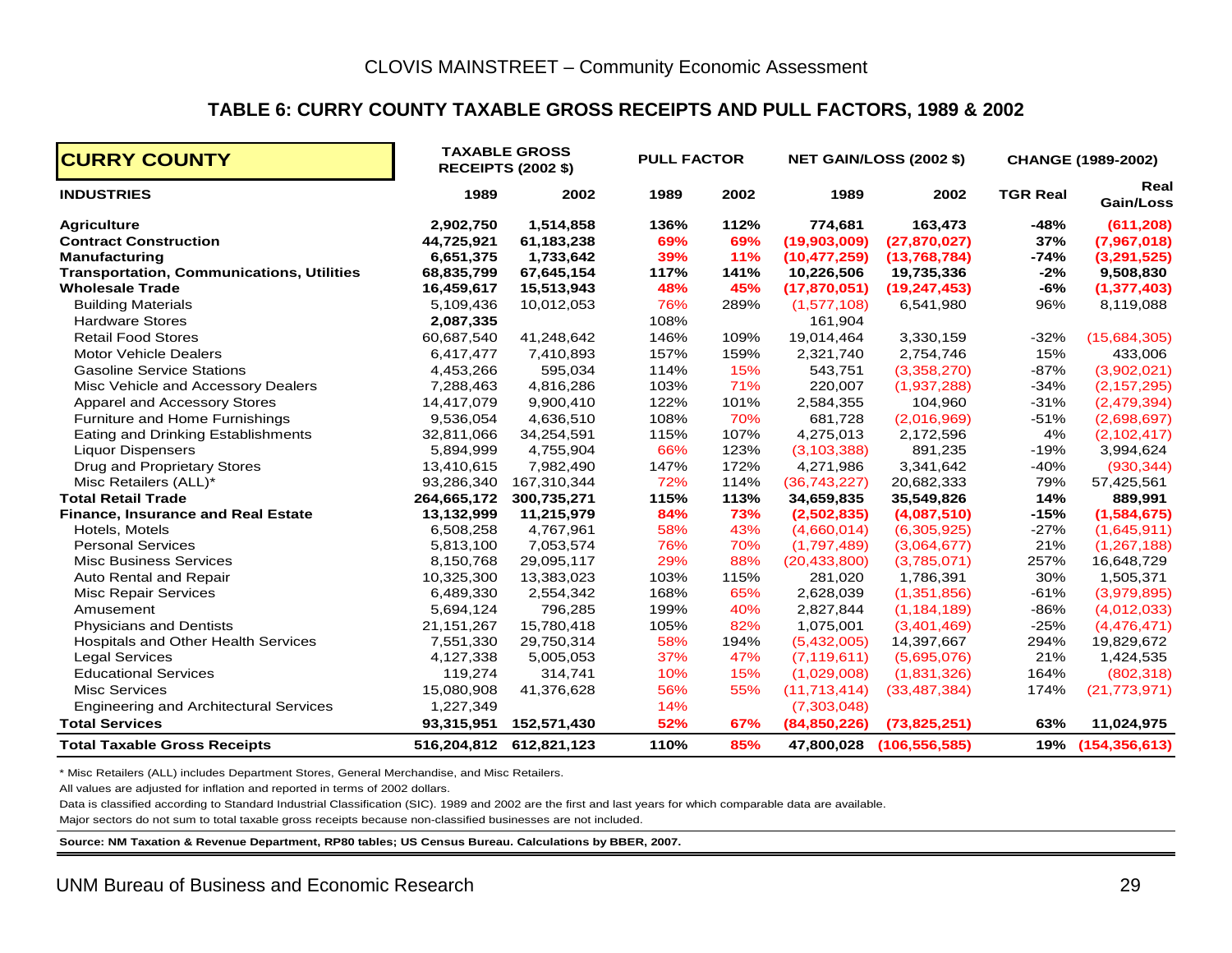## **TABLE 7: CLOVIS TAXABLE GROSS RECEIPTS AND PULL FACTORS, 2005**

| <b>CLOVIS</b>                                 |         |        | <b>TAXABLE GROSS RECEIPTS and</b><br><b>FOOD &amp; MEDICAL DEDUCTIONS</b><br>(Thousands \$) |                |        | <b>PULL FACTOR</b> |      |      |                | <b>NET GAIN/LOSS (Thousands \$)</b> |                |                |                |                |           |
|-----------------------------------------------|---------|--------|---------------------------------------------------------------------------------------------|----------------|--------|--------------------|------|------|----------------|-------------------------------------|----------------|----------------|----------------|----------------|-----------|
|                                               | 2005    | Q1     | Q <sub>2</sub>                                                                              | Q <sub>3</sub> | Q4     | 2005               | Q1   | Q2   | Q <sub>3</sub> | Q <sub>4</sub>                      | 2005           | Q <sub>1</sub> | Q <sub>2</sub> | Q <sub>3</sub> | Q4        |
| <b>AGRIC, FORESTRY, FISHING &amp; HUNTING</b> | 1.498   | 182    | 812                                                                                         | 405            | 99     | 114%               | 63%  | 218% | 122%           | 31%                                 | 186            | (108)          | 439            | 73             | (218)     |
| <b>UTILITIES</b>                              | 34,951  | 8,969  | 7,369                                                                                       | 9,122          | 9,491  | 117%               | 112% | 116% | 128%           | 112%                                | 4,951          | 977            | 1,003          | 1,977          | 995       |
| <b>CONSTRUCTION</b>                           | 76,090  | 15,543 | 19,033                                                                                      | 24,936         | 16,578 | 80%                | 77%  | 83%  | 100%           | 62%                                 | (19, 027)      | (4,746)        | (4,015)        | 95             | (10, 362) |
| <b>MANUFACTURING</b>                          | 2,915   | 794    | 810                                                                                         | 540            | 770    | 17%                | 21%  | 19%  | 12%            | 17%                                 | (14, 072)      | (2,931)        | (3, 436)       | (3,826)        | (3,879)   |
| <b>WHOLESALE TRADE</b>                        | 41,488  | 9,080  | 11,604                                                                                      | 10,797         | 10,007 | 104%               | 106% | 116% | 102%           | 94%                                 | 1,674          | 551            | 1,606          | 205            | (687)     |
| <b>RETAIL TRADE</b>                           | 269,264 | 62,829 | 66,241                                                                                      | 63,516         | 76,677 | 129%               | 133% | 128% | 124%           | 130%                                | 60,106         | 15,619         | 14,388         | 12,259         | 17,840    |
| <b>Automobile Dealers</b>                     | 5,019   | 1,179  | 1,296                                                                                       | 1,402          | 1,143  | 133%               | 135% | 131% | 139%           | 126%                                | 1,241          | 304            | 306            | 396            | 235       |
| Auto Parts, Accessories & Tire Stores         | 5,849   | 1,189  | 1,549                                                                                       | 1,605          | 1,506  | 100%               | 86%  | 107% | 105%           | 102%                                | $\overline{4}$ | (198)          | 106            | 73             | 23        |
| Furniture & Home Furnishings Stores           | 4,489   | 1,361  | 987                                                                                         | 1,021          | 1,121  | 80%                | 103% | 67%  | 77%            | 75%                                 | (1, 132)       | 36             | (486)          | (306)          | (375)     |
| <b>Computer &amp; Software Stores</b>         | 17      |        |                                                                                             | 17             |        | 7%                 |      |      | 26%            |                                     | (240)          |                |                | (49)           |           |
| <b>Building Material &amp; Supply Dealers</b> | 10,145  | 2,280  | 2,766                                                                                       | 2,738          | 2,362  | 341%               | 384% | 336% | 327%           | 329%                                | 7,170          | 1,686          | 1,942          | 1,899          | 1,643     |
| <b>Grocery Stores</b>                         | 41,262  | 9,214  | 10,983                                                                                      | 9,703          | 11,362 | 140%               | 140% | 147% | 142%           | 131%                                | 11,769         | 2,636          | 3,532          | 2,881          | 2,721     |
| Pharmacies & Drug Stores                      | 7,909   | 2,004  | 1,915                                                                                       | 1,676          | 2,313  | 179%               | 159% | 195% | 174%           | 191%                                | 3,497          | 745            | 935            | 712            | 1,105     |
| Other Health & Personal Care Stores           | 657     | 161    | 166                                                                                         | 134            | 196    | 135%               | 173% | 168% | 79%            | 157%                                | 170            | 68             | 67             | (36)           | 71        |
| <b>Gasoline Stations</b>                      | 1,242   | 217    | 196                                                                                         | 537            | 292    | 59%                | 45%  | 36%  | 95%            | 55%                                 | (876)          | (262)          | (348)          | (26)           | (240)     |
| Women's Clothing Stores                       | 166     | 166    |                                                                                             |                |        | 73%                | 451% |      |                |                                     | (61)           | 129            |                |                |           |
| <b>Family Clothing Stores</b>                 | 153     | 56     | 48                                                                                          | 49             |        | 26%                | 58%  | 34%  | 29%            |                                     | (442)          | (41)           | (91)           | (121)          |           |
| <b>Clothing Accessory Stores</b>              | 11,300  | 2,489  | 2.556                                                                                       | 2,754          | 3,502  | 160%               | 159% | 150% | 165%           | 165%                                | 4,239          | 922            | 854            | 1,083          | 1,380     |
| <b>Other Clothing Stores</b>                  | 392     | 184    |                                                                                             |                | 208    | 154%               | 758% |      |                | 149%                                | 138            | 159            |                |                | 69        |
| Gift, Novelty & Souvenir Stores               | 174     | 52     |                                                                                             |                | 122    | 39%                | 57%  |      |                | 87%                                 | (271)          | (40)           |                |                | (19)      |
| Electronic Shopping & Mail Order Houses       | 19      | 10     | 6                                                                                           |                | 4      | 8%                 | 26%  | 12%  |                | 4%                                  | (210)          | (30)           | (42)           |                | (97)      |
| Miscellaneous Store Retailers (All)'          | 173,449 | 40,857 | 41,807                                                                                      | 40,352         | 50,433 | 127%               | 132% | 124% | 120%           | 131%                                | 36,926         | 9,873          | 8,193          | 6,794          | 12,066    |
| <b>TRANSPORTATION AND WAREHOUSING</b>         | 3,481   | 1,019  | 677                                                                                         | 805            | 980    | 56%                | 72%  | 43%  | 55%            | 54%                                 | (2,791)        | (399)          | (901)          | (670)          | (820)     |
| <b>INFORMATION AND CULTURAL INDUSTRIES</b>    | 20,351  | 4,934  | 4,397                                                                                       | 4,716          | 6,303  | 147%               | 143% | 134% | 138%           | 171%                                | 6,500          | 1,491          | 1,105          | 1,293          | 2,611     |
| <b>FINANCE AND INSURANCE</b>                  | 2,941   | 623    | 1,055                                                                                       | 392            | 870    | 71%                | 59%  | 104% | 39%            | 80%                                 | (1, 218)       | (436)          | 44             | (612)          | (215)     |
| REAL ESTATE AND RENTAL AND LEASING            | 5,866   | 1,746  | 1,566                                                                                       | 1,174          | 1,379  | 56%                | 83%  | 58%  | 42%            | 46%                                 | (4,677)        | (349)          | (1, 134)       | (1,602)        | (1, 592)  |
| PROF, SCIENTIFIC & TECHNICAL SERVICES         | 33,694  | 6,380  | 7,768                                                                                       | 11,404         | 8,142  | 51%                | 37%  | 47%  | 74%            | 50%                                 | (31,911)       | (10, 974)      | (8,675)        | (4,039)        | (8, 223)  |
| <b>Legal Services</b>                         | 5,122   | 1,151  | 1,165                                                                                       | 1,532          | 1,274  | 61%                | 57%  | 55%  | 78%            | 54%                                 | (3,288)        | (866)          | (936)          | (421)          | (1,065)   |
| Architectural, Engineering & Related Services | 865     | 221    | 354                                                                                         | 238            | 52     | 12%                | 14%  | 19%  | 13%            | 3%                                  | (6, 161)       | (1, 339)       | (1,502)        | (1,616)        | (1,704)   |
| <b>Mgt OF COMPANIES &amp; ENTERPRISES</b>     | 1,609   | 379    | 501                                                                                         | 411            | 318    | 191%               | 228% | 228% | 182%           | 139%                                | 768            | 213            | 281            | 185            | 90        |
| ADMIN & SUPPORT, WASTE MGT & REMED            | 786     | 481    | 119                                                                                         | 86             | 100    | 27%                | 75%  | 16%  | 12%            | 12%                                 | (2, 161)       | (158)          | (604)          | (660)          | (738)     |
| <b>EDUCATIONAL SERVICES</b>                   | 385     | 75     | 114                                                                                         | 69             | 126    | 18%                | 16%  | 21%  | 13%            | 23%                                 | (1,733)        | (404)          | (434)          | (481)          | (414)     |
| <b>HEALTH CARE AND SOCIAL ASSISTANCE</b>      | 46,010  | 11,909 | 11.921                                                                                      | 11,575         | 10,606 | 141%               | 150% | 137% | 148%           | 129%                                | 13,347         | 3,960          | 3,235          | 3,780          | 2,372     |
| <b>Ambulatory Health Care Services</b>        | 14,173  | 3,524  | 4,023                                                                                       | 3,889          | 2,736  | 99%                | 96%  | 105% | 113%           | 81%                                 | (126)          | (137)          | 201            | 442            | (632)     |
| Offices of Physicians (except mental health)  | 525     | 86     | 139                                                                                         | 98             | 201    | 95%                | 77%  | 104% | 72%            | 118%                                | (28)           | (26)           | 5              | (38)           | 31        |
| <b>Offices of Dentists</b>                    | 1,279   | 267    | 291                                                                                         | 304            | 417    | 174%               | 185% | 147% | 169%           | 194%                                | 543            | 123            | 94             | 124            | 202       |
| Offices of Physical Occup & Speech Therapists | 107     |        | 60                                                                                          |                | 48     | 89%                |      | 183% |                | 128%                                | (13)           |                | 27             |                | 10        |
| Hospitals                                     | 21,304  | 5,333  | 5,320                                                                                       | 5,432          | 5,219  | 196%               | 198% | 188% | 207%           | 193%                                | 10,452         | 2,646          | 2,483          | 2,811          | 2,512     |
| <b>Child Day Care Services</b>                | 210     | 49     | 50                                                                                          | 58             | 53     | 78%                | 103% | 64%  | 79%            | 76%                                 | (58)           | -1             | (28)           | (15)           | (17)      |
| ARTS, ENTERTAINMENT, AND RECREATION           | 624     | 208    | 123                                                                                         | 130            | 164    | 28%                | 40%  | 26%  | 21%            | 29%                                 | (1, 568)       | (317)          | (351)          | (497)          | (403)     |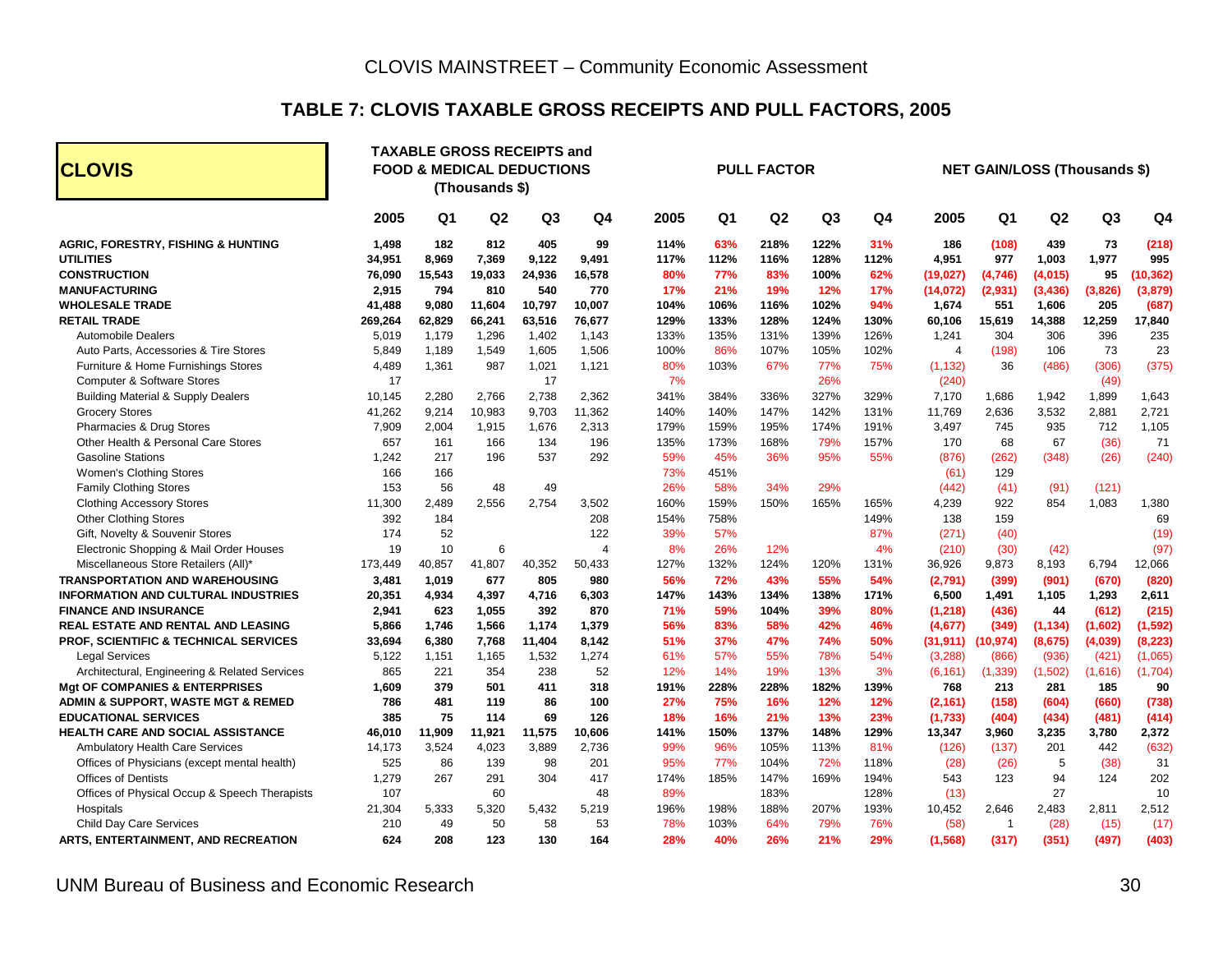#### **TABLE 7: CLOVIS TAXABLE GROSS RECEIPTS AND PULL FACTORS, 2005, CONTINUED**

| <b>CLOVIS</b>                                                                                                                               | <b>TAXABLE GROSS RECEIPTS and FOOD &amp;</b><br><b>MEDICAL DEDUCTIONS (Thousands \$)</b> |         |                |                | <b>PULL FACTOR</b> |      |                |                | <b>NET GAIN/LOSS (Thousands \$)</b> |      |           |          |                |                |           |
|---------------------------------------------------------------------------------------------------------------------------------------------|------------------------------------------------------------------------------------------|---------|----------------|----------------|--------------------|------|----------------|----------------|-------------------------------------|------|-----------|----------|----------------|----------------|-----------|
|                                                                                                                                             | 2005                                                                                     | Q1      | Q <sub>2</sub> | Q <sub>3</sub> | Q4                 | 2005 | Q <sub>1</sub> | Q <sub>2</sub> | Q <sub>3</sub>                      | Q4   | 2005      | Q1       | Q <sub>2</sub> | Q <sub>3</sub> | Q4        |
| Amusement, Gambling & Recreation Industries                                                                                                 | 590                                                                                      | 202     | 115            | 116            | 157                | 42%  | 53%            | 35%            | 31%                                 | 49%  | (818)     | (181)    | (211)          | (263)          | (163)     |
| <b>ACCOMMODATION AND FOOD SERVICES</b>                                                                                                      | 61.480                                                                                   | 14.751  | 15.608         | 16,495         | 14.626             | 141% | 148%           | 139%           | 146%                                | 133% | 17,942    | 4.770    | 4.340          | 5,185          | 3.646     |
| Accommodations                                                                                                                              | 4,724                                                                                    | 1.189   | 1.158          | 1,336          | 1.041              | 58%  | 63%            | 55%            | 57%                                 | 55%  | (3, 477)  | (711)    | (936)          | (989)          | (842)     |
| Eating & Drinking Establishments                                                                                                            | 53.172                                                                                   | 12,663  | 13,597         | 14.227         | 12.685             | 160% | 164%           | 158%           | 170%                                | 150% | 19,999    | 4.935    | 4.994          | 5,861          | 4,208     |
| Drinking Places (Alcoholic Beverages)                                                                                                       | 5,352                                                                                    | 1.381   | 1,452          | 1.056          | 1.463              | 167% | 192%           | 186%           | 117%                                | 182% | 2.146     | 663      | 670            | 152            | 661       |
| OTHER SERVICES (EXCEPT PUBLIC ADMIN)                                                                                                        | 63,157                                                                                   | 15,176  | 16,276         | 15,924         | 15.781             | 73%  | 76%            | <b>75%</b>     | 73%                                 | 68%  | (23, 421) | (4,728)  | (5, 345)       | (6,030)        | (7, 318)  |
| Automotive Repair & Maintenance                                                                                                             | 13.716                                                                                   | 3.245   | 3.471          | 3.879          | 3.122              | 152% | 156%           | 153%           | 157%                                | 143% | 4.719     | l.169    | 1.203          | 1,405          | 941       |
| Personal & Household Goods Repair & Mntc                                                                                                    | 963                                                                                      | 227     | 306            | 216            | 214                | 32%  | 34%            | 39%            | 29%                                 | 26%  | (2,065)   | (435)    | (479)          | (533)          | (616)     |
| Personal & Laundry Services                                                                                                                 | 4,208                                                                                    | 1.091   | 1.333          | 778            | 1.007              | 62%  | 66%            | 75%            | 48%                                 | 57%  | (2,601)   | (564)    | (447)          | (833)          | (757)     |
| UNCLASSIFIED ESTABLISHMENTS                                                                                                                 | 28                                                                                       | 18      | 10             |                |                    | 0%   | 1%             | 0%             |                                     |      | (7, 447)  | (2, 173) | (2,503)        |                |           |
| <b>TOTAL</b>                                                                                                                                | 666,888                                                                                  | 155,217 | 166,078        | 172,542        | 173,051            | 95%  | 96%            | 96%            | 97%                                 | 91%  | (36, 373) | (6, 475) | (7, 524)       | (4,699)        | (17, 675) |
| * Misc Store Retailers (ALL) includes Department Stores; Other General Merchandise Stores; Misc Store Retailers; and All Other Misc Stores. |                                                                                          |         |                |                |                    |      |                |                |                                     |      |           |          |                |                |           |

**Source: State of New Mexico Taxation and Revenue Department Combined Reporting System; Report No. 80 -- NAICS Code Version; Calculations by BBER, 2007.**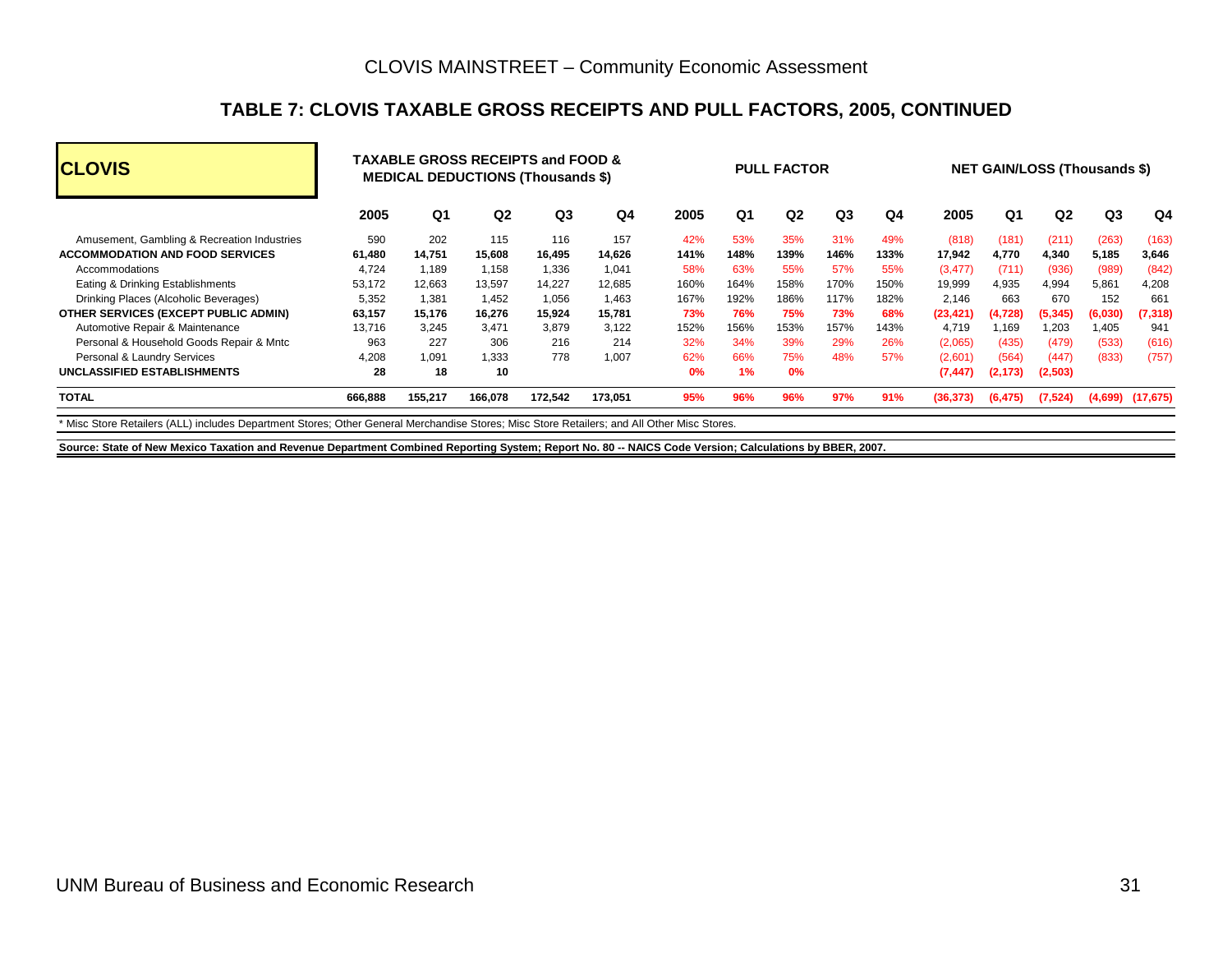

#### **FIGURE 3: CLOVIS TAXABLE GROSS RECEIPTS GAIN/LOSS, BY INDUSTRY, 2005**

 Source: State of New Mexico Taxation & Revenue Department Combined Reporting System; Report No. 80 -- NAICS Code Version; Calculations by BBER, 2007.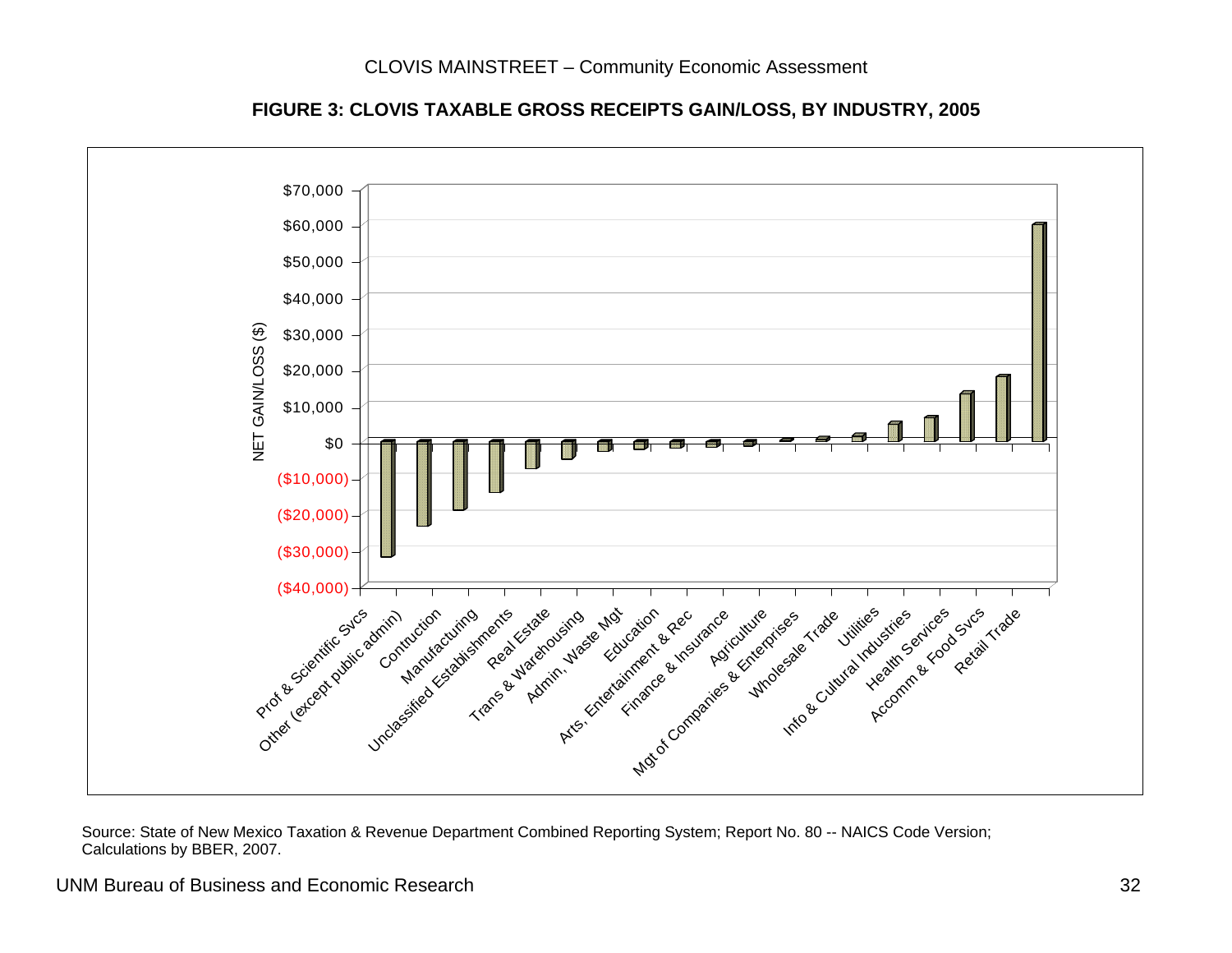#### **TABLE 8: LOCATION QUOTIENT: CLOVIS EMPLOYMENT, BY INDUSTRY, IN RELATION TO CURRY COUNTY, THE EASTERN PLAINS NEW MEXICO REGION, AND NEW MEXICO; CURRY COUNTY IN RELATION TO THE EASTERN PLAINS NEW MEXICO REGION AND NEW MEXICO; AND THE EASTERN PLAINS NEW MEXICO REGION IN RELATION TO NEW MEXICO**

|                                                           |        | <b>CLOVIS</b>        |               | <b>CURRY</b><br><b>COUNTY</b> |               | <b>EASTERN</b><br><b>PLAINS</b> |
|-----------------------------------------------------------|--------|----------------------|---------------|-------------------------------|---------------|---------------------------------|
|                                                           |        | <b>Curry Eastern</b> | <b>New</b>    | Eastern                       | <b>New</b>    |                                 |
| <b>Base Geography</b>                                     | County | <b>Plains</b>        | <b>Mexico</b> | <b>Plains</b>                 | <b>Mexico</b> | <b>New Mexico</b>               |
| Agriculture; forestry; fishing and hunting; and mining    | 0.62   | 0.44                 | 0.91          | 0.71                          | 1.47          | 2.07                            |
| Agriculture; forestry; fishing and hunting                | 0.60   | 0.43                 | 1.57          | 0.71                          | 2.62          | 3.68                            |
| Mining                                                    | 1.04   | 0.65                 | 0.18          | 0.63                          | 0.17          | 0.27                            |
| <b>Construction</b>                                       | 0.82   | 0.79                 | 0.65          | 0.96                          | 0.79          | 0.82                            |
| <b>Manufacturing</b>                                      | 1.06   | 1.27                 | 0.87          | 1.20                          | 0.83          | 0.69                            |
| <b>Wholesale trade</b>                                    | 0.90   | 0.96                 | 0.62          | 1.07                          | 0.68          | 0.64                            |
| <b>Retail trade</b>                                       | 1.08   | 1.17                 | 1.44          | 1.08                          | 1.34          | 1.24                            |
| Transportation and warehousing; and utilities             | 1.02   | 1.15                 | 1.62          | 1.13                          | 1.60          | 1.42                            |
| Transportation and warehousing                            | 1.05   | 1.20                 | 1.96          | 1.14                          | 1.87          | 1.64                            |
| <b>Utilities</b>                                          | 0.80   | 0.84                 | 0.66          | 1.05                          | 0.82          | 0.78                            |
| <b>Information</b>                                        | 1.01   | 0.93                 | 0.91          | 0.92                          | 0.91          | 0.99                            |
| Finance; insurance; real estate and rental and leasing    | 1.06   | 1.18                 | 0.94          | 1.11                          | 0.89          | 0.80                            |
| Finance and insurance                                     | 1.05   | 1.21                 | 1.09          | 1.15                          | 1.04          | 0.90                            |
| Real estate and rental and leasing                        | 1.09   | 1.10                 | 0.69          | 1.01                          | 0.63          | 0.63                            |
| Professional; scientific; management; administrative; and |        |                      |               |                               |               |                                 |
| waste management services                                 | 1.05   | 1.28                 | 0.59          | 1.22                          | 0.56          | 0.46                            |
| Professional; scientific; and technical services          | 1.07   | 1.42                 | 0.53          | 1.33                          | 0.50          | 0.38                            |
| Management of companies and enterprises                   | 0.00   | 0.00                 | 0.00          | 0.00                          | 0.00          | 0.00                            |
| Administrative and support and waste management           |        |                      |               |                               |               |                                 |
| services                                                  | 1.02   | 1.12                 | 0.70          | 1.09                          | 0.68          | 0.63                            |
| <b>Educational; health and social services</b>            | 1.07   | 0.98                 | 1.10          | 0.92                          | 1.03          | 1.12                            |
| <b>Educational services</b>                               | 1.07   | 0.82                 | 1.05          | 0.77                          | 0.98          | 1.28                            |
| Health care and social assistance                         | 1.07   | 1.20                 | 1.15          | 1.12                          | 1.07          | 0.96                            |
| Arts; entertainment; recreation; accommodation and food   |        |                      |               |                               |               |                                 |
| services                                                  | 1.09   | 0.99                 | 0.88          | 0.91                          | 0.81          | 0.89                            |
| Arts; entertainment; and recreation                       | 1.12   | 1.23                 | 0.47          | 1.10                          | 0.42          | 0.38                            |
| Accommodation and food services                           | 1.08   | 0.97                 | 1.01          | 0.89                          | 0.93          | 1.04                            |
| Other services (except public administration)             |        | 1.07                 | 1.16          | 1.12                          | 1.22          | 1.09                            |
| <b>Public administration</b>                              | 0.92   | 0.96                 | 0.92          | 1.05                          | 1.00          | 0.95                            |

Source: Census 2000 Summary File 3 (SF 3) - Sample Data; P49. Universe: Employed civilian population 16 years and over. Calculations by BBER, 2007.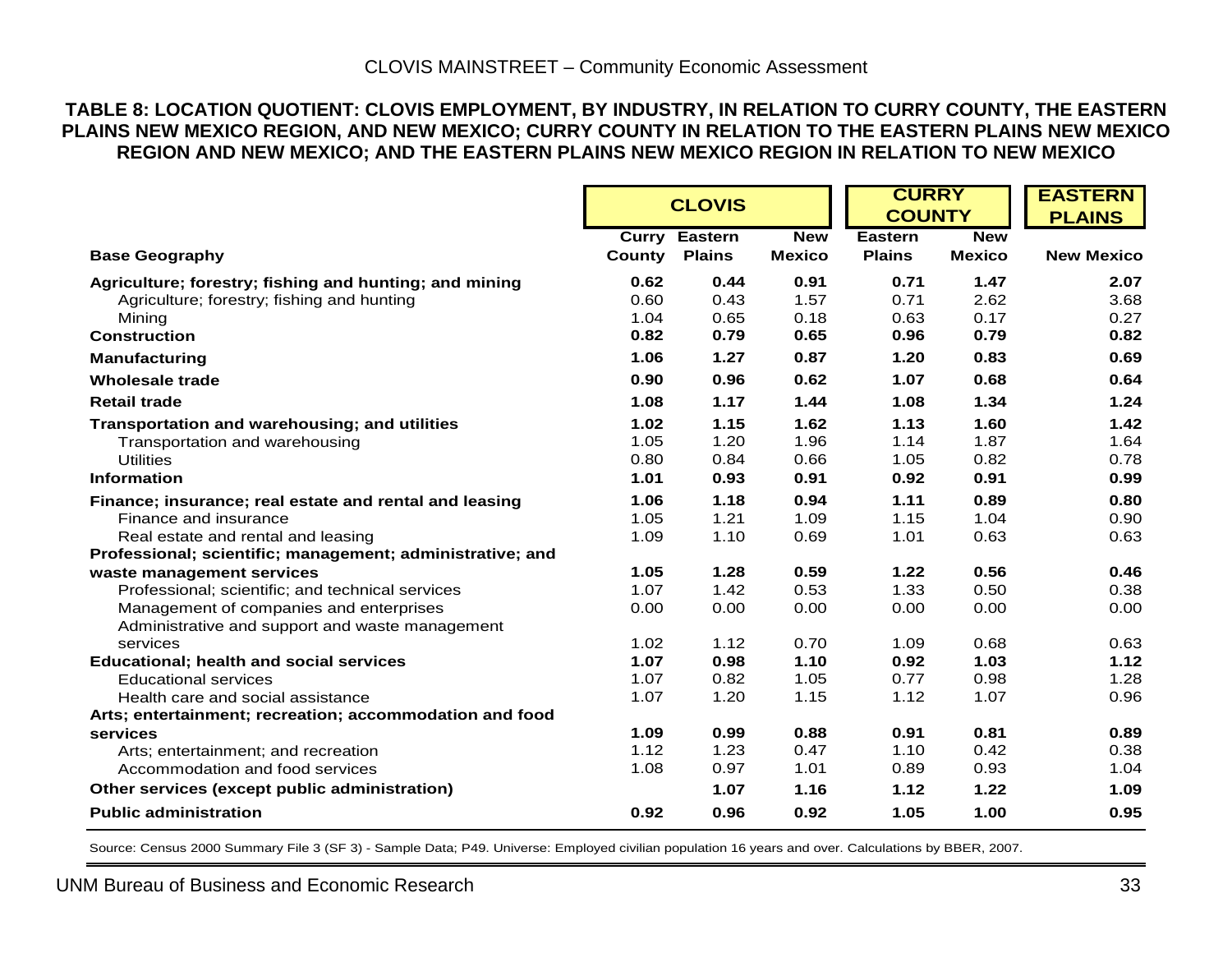#### **TABLE 9: LOCATION QUOTIENT: CLOVIS EMPLOYMENT, BY OCCUPATION, IN RELATION TO CURRY COUNTY, THE EASTERN PLAINS NEW MEXICO REGION, AND NEW MEXICO; CURRY COUNTY IN RELATION TO THE EASTERN PLAINS NEW MEXICO REGION AND NEW MEXICO; AND THE EASTERN PLAINS NEW MEXICO REGION IN RELATION TO NEW MEXICO**

|                                                            |        |                |               |                | <b>CURRY</b>  | <b>EASTERN</b>    |
|------------------------------------------------------------|--------|----------------|---------------|----------------|---------------|-------------------|
|                                                            |        | <b>CLOVIS</b>  |               |                | <b>COUNTY</b> | <b>PLAINS</b>     |
|                                                            | Curry  | <b>Eastern</b> | <b>New</b>    | <b>Eastern</b> | <b>New</b>    |                   |
| <b>Base Geography</b>                                      | County | <b>Plains</b>  | <b>Mexico</b> | <b>Plains</b>  | <b>Mexico</b> | <b>New Mexico</b> |
| Management; professional; and related occupations          | 1.02   | 0.95           | 0.82          | 0.93           | 0.81          | 0.87              |
| Management; business; and financial operations occupations | 0.96   | 0.88           | 0.86          | 0.92           | 0.90          | 0.98              |
| Management occupations; except farmers                     | 1.06   | 1.02           | 0.78          | 0.96           | 0.74          | 0.77              |
| Farmers and farm managers                                  | 0.55   | 0.34           | 1.79          | 0.62           | 3.25          | 5.21              |
| Business and financial operations occupations              | 1.07   | 1.41           | 0.86          | 1.31           | 0.80          | 0.61              |
| Business operations specialists                            | 0.92   | 1.29           | 0.57          | 1.40           | 0.62          | 0.44              |
| <b>Financial specialists</b>                               | 1.16   | 1.47           | 1.12          | 1.26           | 0.97          | 0.76              |
| Professional and related occupations                       | 1.06   | 0.99           | 0.80          | 0.94           | 0.75          | 0.81              |
| Computer and mathematical occupations                      | 1.09   | 0.87           | 0.28          | 0.80           | 0.26          | 0.32              |
| Architecture and engineering occupations                   | 1.08   | 1.31           | 0.38          | 1.22           | 0.35          | 0.29              |
| Architects; surveyors; cartographers; and engineers        | 0.98   | 1.11           | 0.18          | 1.12           | 0.18          | 0.16              |
| Drafters; engineering; and mapping technicians             | 1.12   | 1.43           | 0.76          | 1.27           | 0.67          | 0.53              |
| Life; physical; and social science occupations             | 1.20   | 1.17           | 0.33          | 0.98           | 0.28          | 0.28              |
| Community and social services occupations                  | 1.08   | 1.01           | 1.35          | 0.94           | 1.25          | 1.34              |
| Legal occupations                                          | 1.02   | 1.30           | 0.66          | 1.27           | 0.64          | 0.51              |
| <b>Education; training; and library occupations</b>        | 1.05   | 0.86           | 1.06          | 0.82           | 1.01          | 1.23              |
| Arts; design; entertainment; sports; and media occupations | 1.16   | 0.77           | 0.40          | 0.66           | 0.35          | 0.53              |
| Healthcare practitioners and technical occupations         | 1.03   | 1.22           | 1.03          | 1.18           | 1.00          | 0.85              |
| <b>Service occupations</b>                                 | 1.04   | 1.06           | 1.12          | 1.02           | 1.08          | 1.06              |
| Healthcare support occupations                             | 1.03   | 1.12           | 1.14          | 1.09           | 1.10          | 1.01              |
| Protective service occupations                             | 1.06   | 1.13           | 0.98          | 1.06           | 0.92          | 0.87              |
| Food preparation and serving related occupations           | 1.05   | 1.00           | 1.11          | 0.95           | 1.05          | 1.11              |
| Building and grounds cleaning and maintenance occupations  | 1.03   | 1.08           | 1.12          | 1.05           | 1.09          | 1.04              |
| Personal care and service occupations                      | 1.02   | 1.06           | 1.24          | 1.04           | 1.22          | 1.18              |
| Sales and office occupations                               | 1.02   | 1.09           | 1.08          | 1.06           | 1.05          | 0.99              |
| Sales and related occupations                              | 1.09   | 1.21           | 1.30          | 1.12           | 1.20          | 1.07              |
| Office and administrative support occupations              | 0.96   | 0.97           | 0.91          | 1.02           | 0.95          | 0.93              |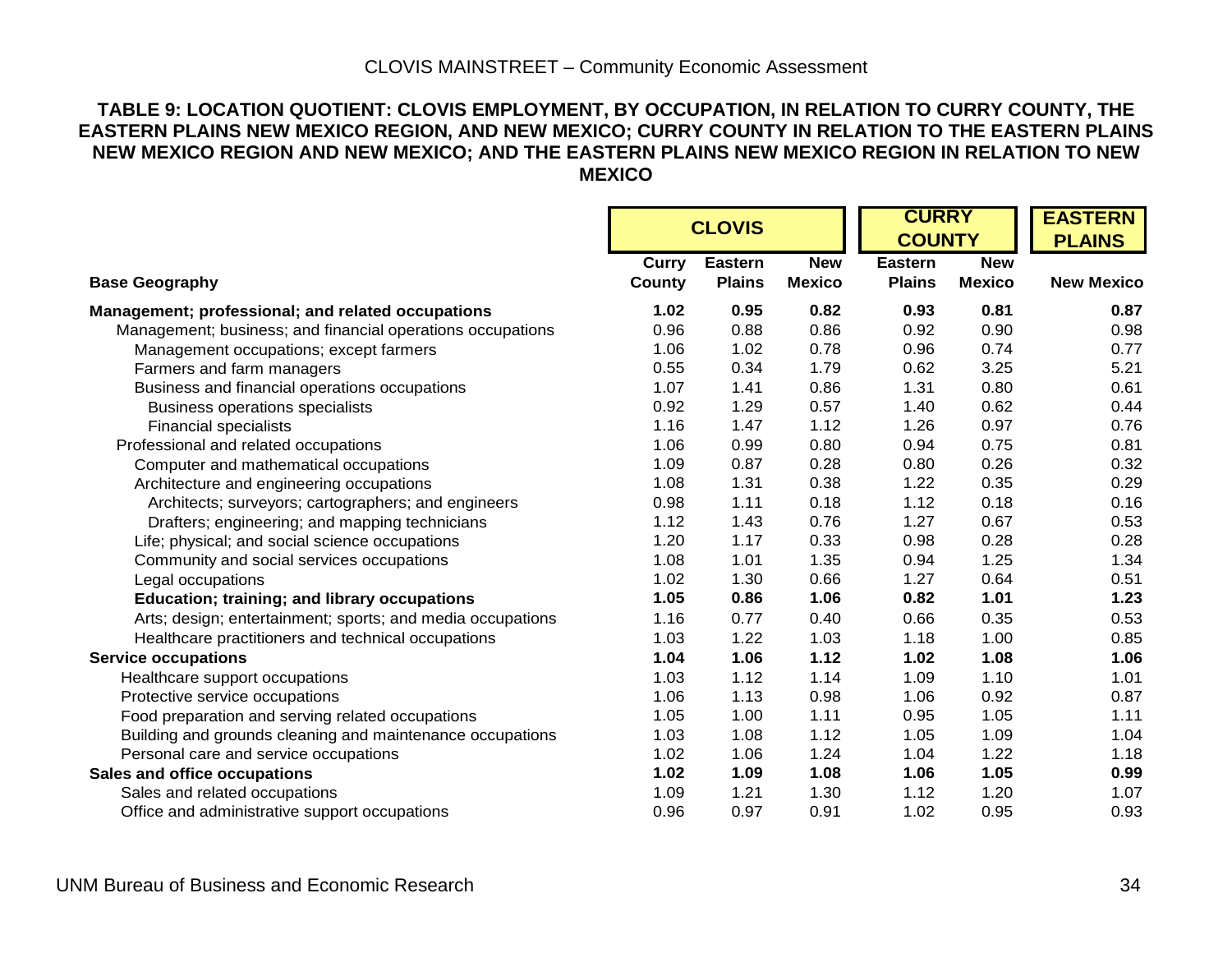#### **TABLE 9: LOCATION QUOTIENT: CLOVIS EMPLOYMENT, BY OCCUPATION, IN RELATION TO CURRY COUNTY, THE EASTERN PLAINS NEW MEXICO REGION, AND NEW MEXICO; CURRY COUNTY IN RELATION TO THE EASTERN PLAINS NEW MEXICO REGION AND NEW MEXICO; AND THE EASTERN PLAINS NEW MEXICO REGION IN RELATION TO NEW MEXICO, CONTINUED**

|                                                             |                        | <b>CLOVIS</b>                   |                             |                                 | <b>CURRY</b><br><b>COUNTY</b> | <b>EASTERN</b><br><b>PLAINS</b> |
|-------------------------------------------------------------|------------------------|---------------------------------|-----------------------------|---------------------------------|-------------------------------|---------------------------------|
| <b>Base Geography</b>                                       | <b>Curry</b><br>County | <b>Eastern</b><br><b>Plains</b> | <b>New</b><br><b>Mexico</b> | <b>Eastern</b><br><b>Plains</b> | <b>New</b><br><b>Mexico</b>   | <b>New Mexico</b>               |
|                                                             |                        |                                 |                             |                                 |                               |                                 |
| Farming; fishing; and forestry occupations                  | 0.63                   | 0.45                            | 1.47                        | 0.72                            | 2.33                          | 3.24                            |
| Construction; extraction; and maintenance occupations       | 0.91                   | 0.93                            | 0.92                        | 1.02                            | 1.01                          | 0.99                            |
| Construction and extraction occupations                     | 0.88                   | 0.83                            | 0.68                        | 0.95                            | 0.78                          | 0.82                            |
| Supervisors; construction and extraction workers            | 0.64                   | 0.64                            | 0.54                        | 1.01                            | 0.85                          | 0.85                            |
| <b>Construction trades workers</b>                          | 0.90                   | 0.84                            | 0.72                        | 0.93                            | 0.80                          | 0.86                            |
| <b>Extraction workers</b>                                   | 1.30                   | 1.87                            | 0.55                        | 1.44                            | 0.42                          | 0.29                            |
| Installation; maintenance; and repair occupations           | 0.95                   | 1.03                            | 1.31                        | 1.09                            | 1.38                          | 1.27                            |
| Production; transportation; and material moving occupations | 1.00                   | 1.07                            | 1.23                        | 1.07                            | 1.23                          | 1.15                            |
| Production occupations                                      | 0.94                   | 1.02                            | 0.91                        | 1.08                            | 0.97                          | 0.90                            |
| Transportation and material moving occupations              | 1.05                   | 1.11                            | 1.54                        | 1.06                            | 1.47                          | 1.39                            |

Source: Census 2000 Summary File 3 (SF 3) - Sample Data; P49. Universe: Employed civilian population 16 years and over. Calculations by BBER, 2007.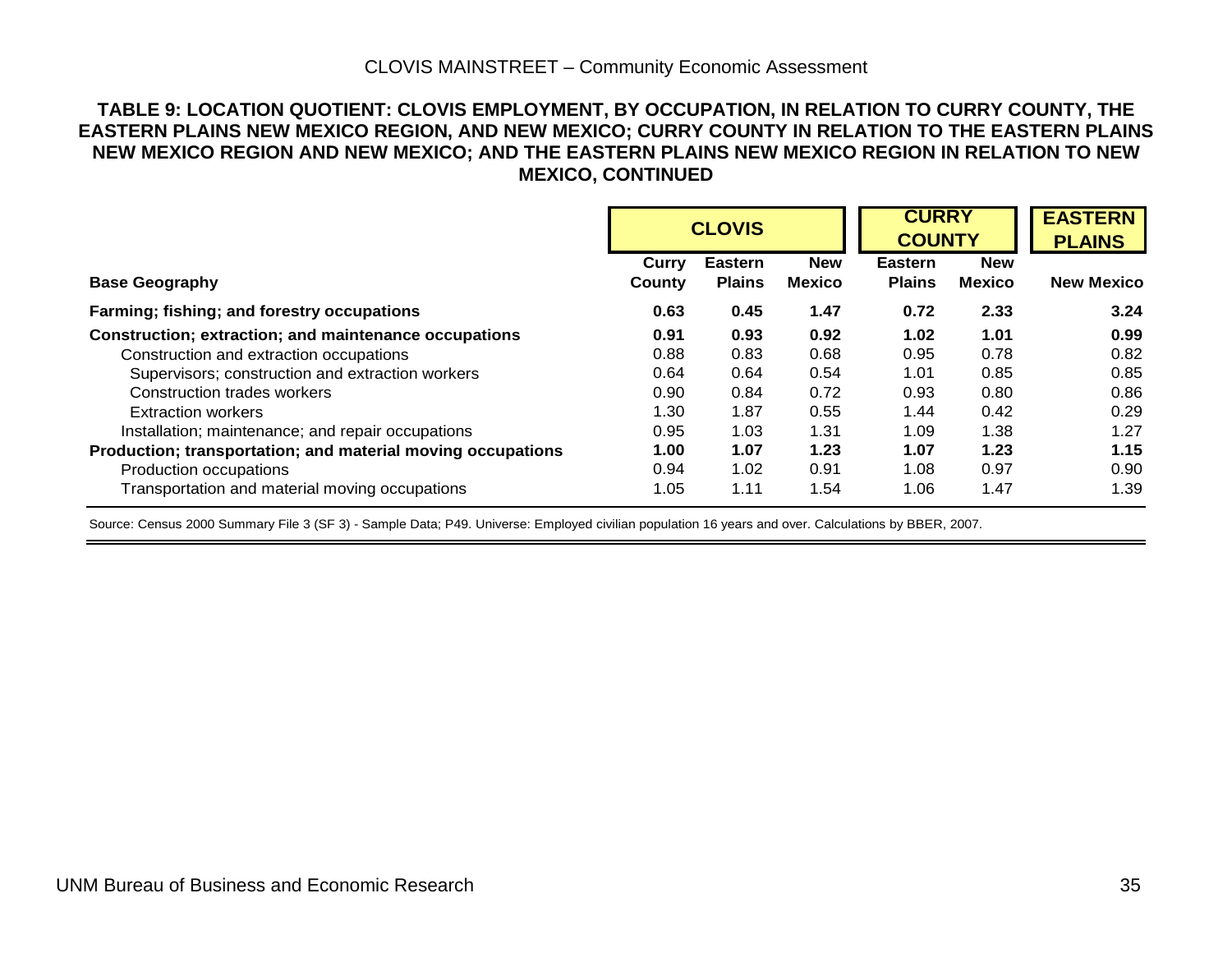#### **TABLE 10: LOCATION QUOTIENT: CLOVIS EMPLOYMENT, BY BUSINESS OWNERSHIP, IN RELATION TO CURRY COUNTY, THE EASTERN PLAINS NEW MEXICO REGION, AND NEW MEXICO; CURRY COUNTY IN RELATION TO THE EASTERN PLAINS NEW MEXICO REGION AND NEW MEXICO; AND THE EASTERN PLAINS NEW MEXICO REGION IN RELATION TO NEW MEXICO**

|                                                        |                 | <b>CLOVIS</b>                   |                             | <b>CURRY</b><br><b>COUNTY</b>   |                             | <b>EASTERN</b><br><b>PLAINS</b> |
|--------------------------------------------------------|-----------------|---------------------------------|-----------------------------|---------------------------------|-----------------------------|---------------------------------|
| <b>Base Geography</b>                                  | Curry<br>County | <b>Eastern</b><br><b>Plains</b> | <b>New</b><br><b>Mexico</b> | <b>Eastern</b><br><b>Plains</b> | <b>New</b><br><b>Mexico</b> | <b>New Mexico</b>               |
| Private for-profit wage and salary workers             | 1.02            | 1.08                            | 1.02                        | 1.06                            | 1.00                        | 0.94                            |
| Employee of private company                            | 1.03            | 1.08                            | 1.02                        | 1.05                            | 0.99                        | 0.94                            |
| Self-employed in own incorporated business             | 0.95            | 1.09                            | 1.01                        | 1.15                            | 1.07                        | 0.93                            |
| Private not-for-profit wage and salary workers         | 1.08            | 1.11                            | 0.96                        | 1.03                            | 0.89                        | 0.86                            |
| <b>Local government workers</b>                        | 1.00            | 0.89                            | 0.92                        | 0.90                            | 0.93                        | 1.03                            |
| <b>State government workers</b>                        | 1.10            | 0.80                            | 0.98                        | 0.73                            | 0.89                        | 1.23                            |
| <b>Federal government workers</b>                      | 0.84            | 1.03                            | 0.92                        | 1.23                            | 1.10                        | 0.90                            |
| Self-employed workers in own not incorporated business | 0.88            | 0.79                            | 1.08                        | 0.91                            | 1.24                        | 1.36                            |
| <b>Unpaid family workers</b>                           | 0.45            | 0.30                            | 0.36                        | 0.66                            | 0.80                        | 1.21                            |

**Source: Census 2000 Summary File 3 (SF 3) - Sample Data; P51 Universe: Employed civilian population 16 years and over. Calculations by BBER, 2007.**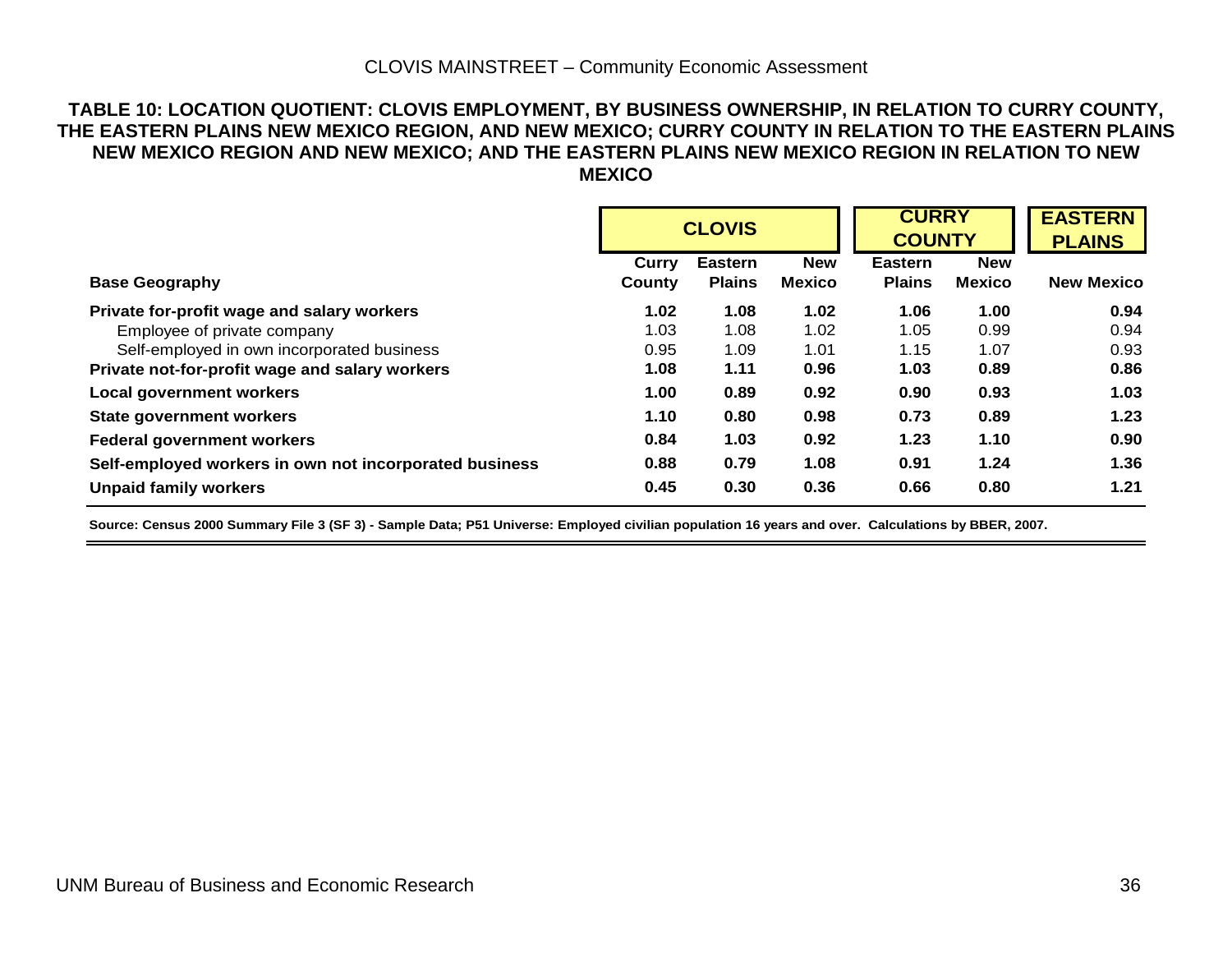**FIGURE 4: CLOVIS LOCATION QUOTIENTS, BY OCCUPATION, 2005** 



 Source: Census 2000 Summary File 3 (SF 3) - Sample Data; P51 Universe: Employed civilian population 16 years and over. Calculations by BBER, 2007.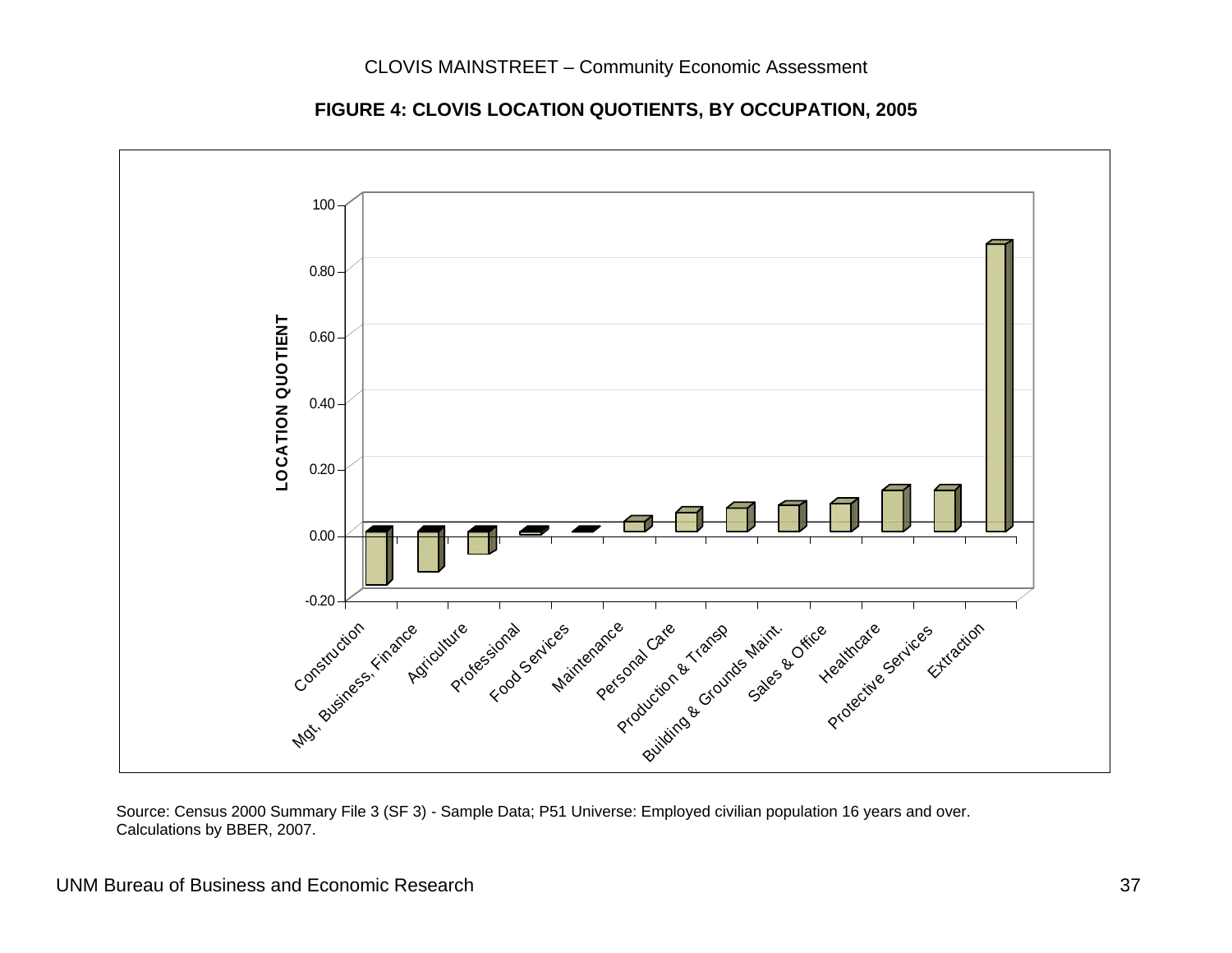#### **TABLE 11: CLOVIS BUSINESSES BY INDUSTRY, BY LOCAL GEOGRAPHY, 2005**

| <b>INDUSTRY</b>                          | MS <sup>1</sup> | CLOVIS <sup>2</sup> | $MS\%$ <sup>3</sup> | <b>COUNTY</b> | TOTAL <sup>5</sup> |
|------------------------------------------|-----------------|---------------------|---------------------|---------------|--------------------|
| Agriculture, Forestry                    |                 | 47                  |                     | 19            | 66                 |
| Mining                                   |                 | 2                   |                     |               | $\overline{2}$     |
| <b>Utilities</b>                         | 2               | 4                   | 33%                 | 3             | 9                  |
| Construction                             | 3               | 120                 | 2%                  | 18            | 141                |
| Manufacturing                            | 6               | 27                  | 18%                 | 4             | 37                 |
| Wholesale trade                          |                 | 55                  | 2%                  | 5             | 61                 |
| <b>Retail Trade</b>                      | 33              | 167                 | 17%                 | 17            | 217                |
| Transportation & Warehousing             | 3               | 39                  | 7%                  | 14            | 56                 |
| Information                              | 7               | 12                  | 37%                 | 5             | 24                 |
| Finance & Insurance                      | 17              | 48                  | 26%                 |               | 72                 |
| Real Estate, Rental & Leasing            | 5               | 41                  | 11%                 | 4             | 50                 |
| Prof, Scientific, Tech Services          | 22              | 43                  | 34%                 | 11            | 76                 |
| Mgt of Companies                         |                 | 3                   |                     |               | 3                  |
| Administrative & Support Services        | 6               | 32                  | 16%                 | 15            | 53                 |
| <b>Educational Services</b>              |                 | 2                   | 33%                 |               | 10                 |
| <b>Health Care and Social Assistance</b> | 10              | 100                 | 9%                  | 14            | 124                |
| Arts, Entertainment and Recreation       |                 | 12                  | 8%                  |               | 13                 |
| Accommodations & Food Services           | 5               | 59                  | 8%                  | 12            | 76                 |
| <b>Other Services</b>                    | 9               | 78                  | 10%                 | 9             | 96                 |
| <b>Public Administration</b>             | 17              | 16                  | 52%                 | 12            | 45                 |
| Other                                    |                 | 3                   | 25%                 |               | 4                  |
| <b>TOTAL</b>                             | 149             | 910                 | 14%                 | 176           | 1,235              |

1 MainStreet District.

2 Town, not including MainStreet District.

3 MainStreet District as a percentage of entire town.

4 County, not including town.

5 County total.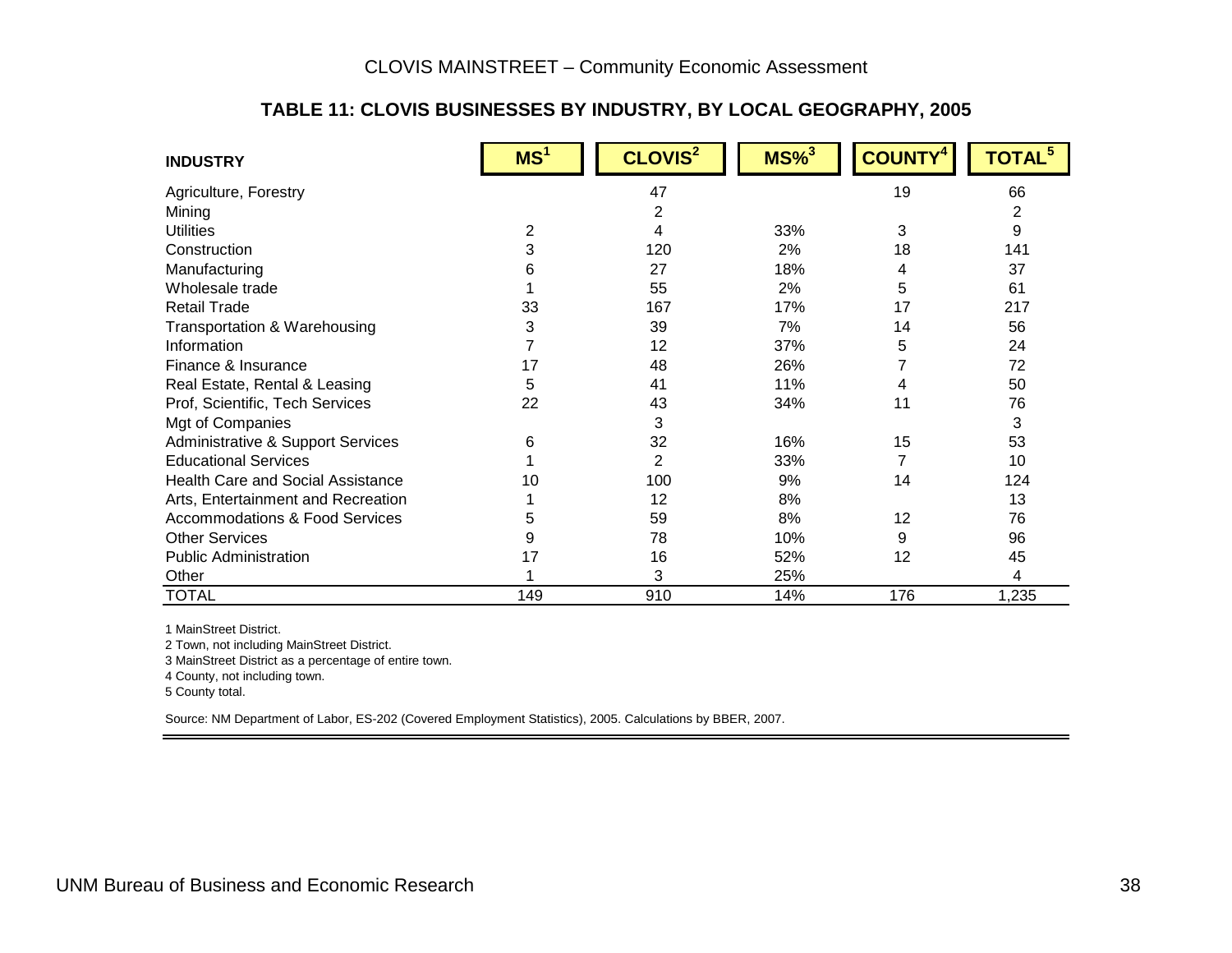#### **TABLE 12: CLOVIS EMPLOYMENT BY INDUSTRY, IN MAINSTREET AREA, 2005**

| <b>INDUSTRY</b>                          | MS <sup>1</sup> | <b>CLOVIS<sup>2</sup></b> | $MS\%$ <sup>3</sup> | <b>COUNTY</b> | <b>TOTAL</b> <sup>5</sup> |
|------------------------------------------|-----------------|---------------------------|---------------------|---------------|---------------------------|
| Agriculture, Forestry                    |                 | 996                       |                     | 316           | 1,313                     |
| Mining                                   |                 | 3                         |                     |               | 3                         |
| <b>Utilities</b>                         | 24              | 71                        | 25%                 | 12            | 107                       |
| Construction                             | 12              | 1,004                     | 1%                  | 73            | 1,089                     |
| Manufacturing                            | 25              | 386                       | 6%                  | 36            | 447                       |
| Wholesale trade                          |                 | 428                       | $0\%$               | 6             | 435                       |
| <b>Retail Trade</b>                      | 203             | 2,161                     | 9%                  | 109           | 2,473                     |
| Transportation & Warehousing             | 28              | 460                       | 6%                  | 35            | 522                       |
| Information                              | 133             | 81                        | 62%                 | 42            | 256                       |
| Finance & Insurance                      | 245             | 316                       | 44%                 | 11            | 572                       |
| Real Estate, Rental & Leasing            | 12              | 129                       | 8%                  | 4             | 145                       |
| Prof, Scientific, Tech Services          | 111             | 165                       | 40%                 | 32            | 307                       |
| Mgt of Companies                         |                 | 333                       |                     |               | 333                       |
| Administrative & Support Services        | 49              | 316                       | 13%                 | 45            | 411                       |
| <b>Health Care and Social Assistance</b> | 115             | 2,327                     | 5%                  | 247           | 2,689                     |
| Arts, Entertainment and Recreation       | 0               | 185                       | 0%                  |               | 185                       |
| Accommodations & Food Services           | 82              | 1,491                     | 5%                  | 111           | 1,684                     |
| <b>Other Services</b>                    | 25              | 398                       | 6%                  | 36            | 459                       |
| <b>Public Administration</b>             | 361             | 192                       | 65%                 | 466           | 1,018                     |
| Other                                    | 0               | 3                         |                     |               | 3                         |
| <b>TOTAL</b>                             | 1,470           | 11,736                    | 11%                 | 1,779         | 16,034                    |

1 MainStreet District.

2 Town, not including MainStreet District.

3 MainStreet District as a percentage of entire town.

4 County, not including town.

5 County total.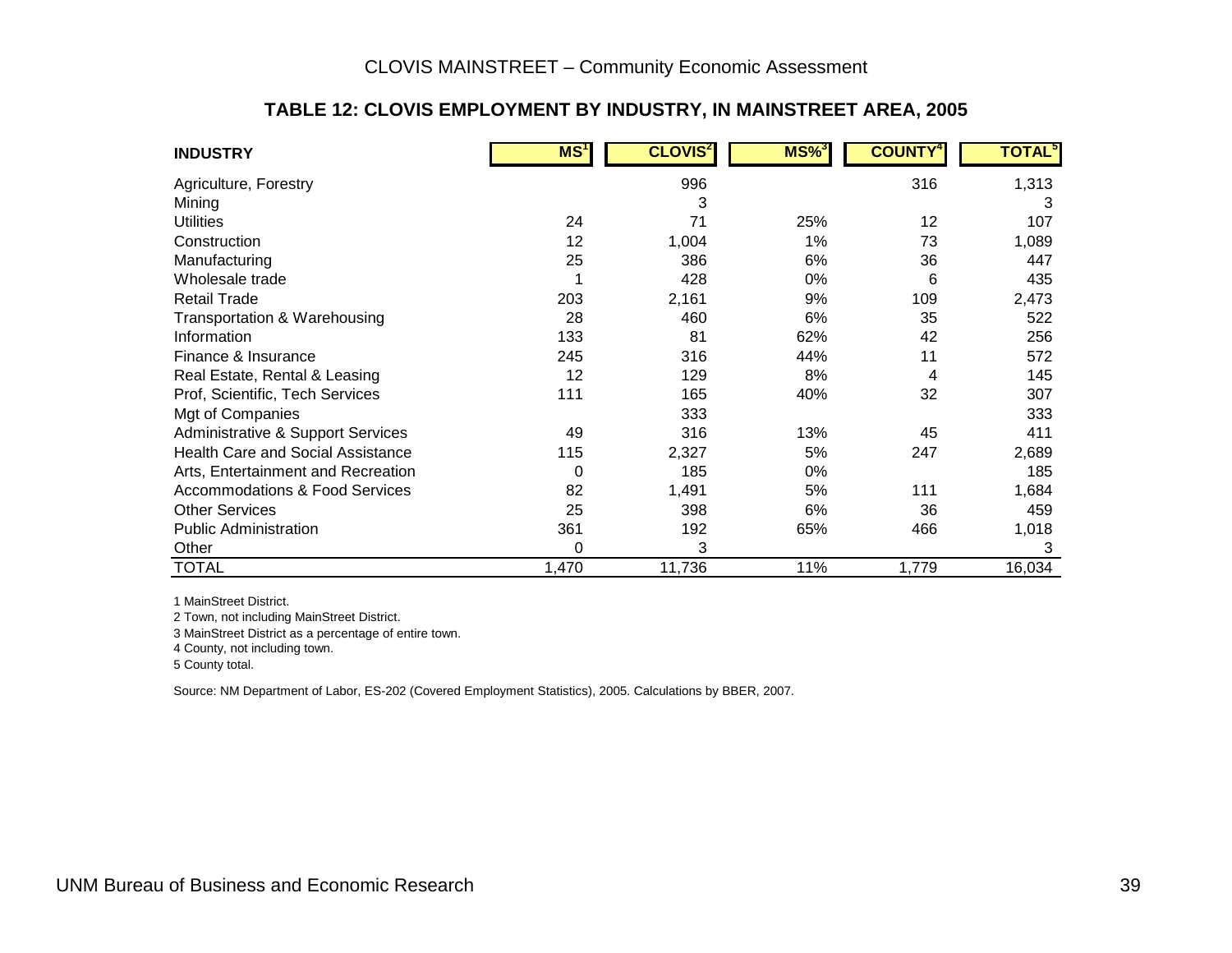

**FIGURE 5: CLOVIS EMPLOYMENT, BY INDUSTRY AND LOCAL GEOGRAPHY, 2005**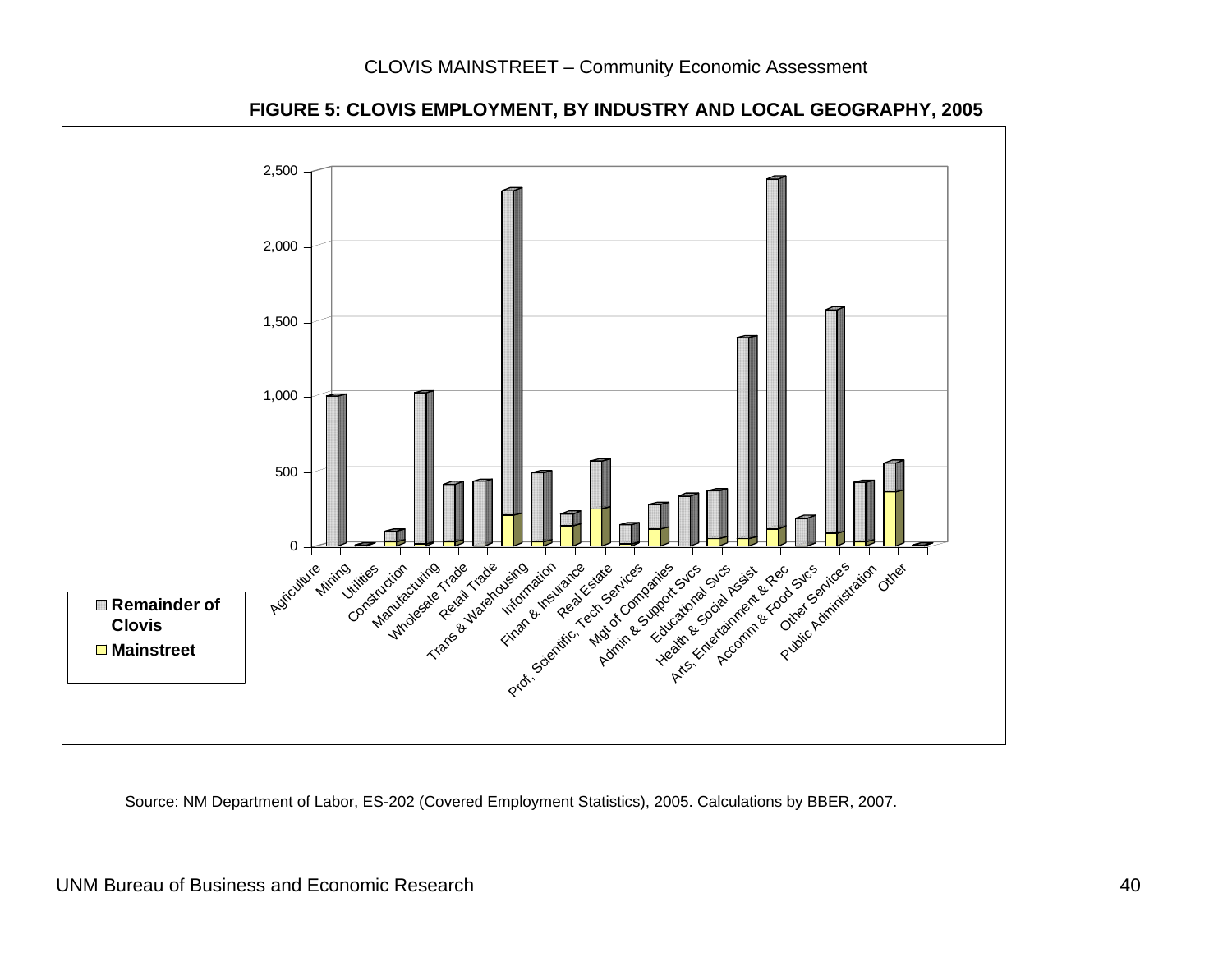**FIGURE 6: CLOVIS EMPLOYMENT IN MAINSTREET AREA, BY INDUSTRY, 2005** 

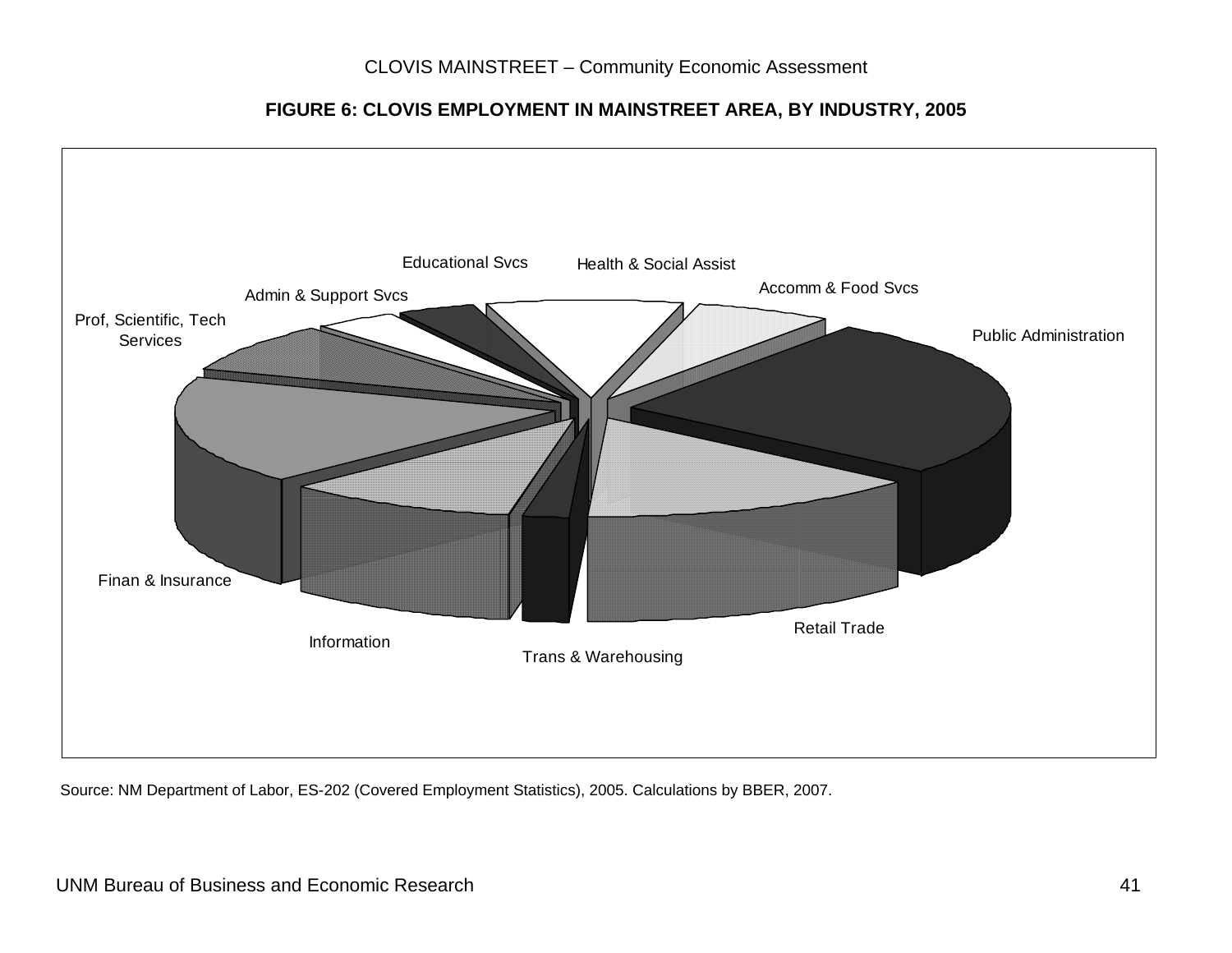#### **TABLE 13: CLOVIS EMPLOYMENT BY 3-DIGIT RETAIL & SERVICE SUBSECTOR, IN MAINSTREET AREA, 2005**

| <b>NAICS INDUSTRY</b>                                 | MS <sup>1</sup> | CLOVIS <sup>2</sup> | $MS\%$ <sup>3</sup> | <b>COUNTY<sup>4</sup></b> | TOTAL <sup>5</sup> |
|-------------------------------------------------------|-----------------|---------------------|---------------------|---------------------------|--------------------|
| 423 Merchant Wholesalers, Durable Goods               |                 | 134                 |                     | 3                         | 138                |
| 424 Merchant Wholesalers, Nondurable Goods            | 1               | 291                 | 0%                  |                           | 292                |
| 425 Wholesale Electronic Markets                      |                 | $\overline{2}$      |                     | 3                         | 5                  |
| 441 Motor Vehicle & Parts Dealers                     | 34              | 418                 | 8%                  | 4                         | 456                |
| 442 Furniture & Home Furnishings Stores               | 48              | 11                  | 82%                 |                           | 59                 |
| 443 Electronics & Appliance Stores                    | 5               | 41                  | 11%                 | 10                        | 56                 |
| 444 Building Material, Garden Equipment Dealers       | 3               | 265                 | 1%                  |                           | 268                |
| 445 Food & Beverage Stores                            | 37              | 155                 | 19%                 | 37                        | 229                |
| 446 Health & Personal Care Stores                     |                 | 101                 |                     | 6                         | 107                |
| 447 Gasoline Stations                                 | 9               | 98                  | 9%                  | 39                        | 147                |
| 448 Clothing & Clothing Accessories Stores            | 20              | 84                  | 19%                 |                           | 104                |
| 451 Sporting Goods, Hobby, Book, & Music Stores       | 9               | 70                  | 11%                 | $\mathbf 1$               | 80                 |
| 452 General Merchandise Stores                        |                 | 855                 |                     | $\mathbf 0$               | 855                |
| 453 Miscellaneous Store Retailers                     | 30              | 52                  | 36%                 | 11                        | 93                 |
| 454 Nonstore Retailers                                | 8               | 11                  | 42%                 |                           | 19                 |
| 484 Truck Transportation                              | 27              | 130                 | 17%                 | 19                        | 177                |
| 485 Transit and Ground Passenger Transport            |                 | 48                  |                     | 15                        | 64                 |
| 486 Pipeline Transportation                           |                 | 22                  |                     |                           | 22                 |
| 488 Support Services for Transportation               | 0               | 133                 | 0%                  | $\mathbf{1}$              | 134                |
| 491 Postal Service                                    |                 | 78                  |                     |                           | 78                 |
| 492 Couriers and Messengers                           |                 | 29                  |                     |                           | 29                 |
| 493 Warehousing and Storage                           |                 | 17                  |                     |                           | 17                 |
| 511 Publishing Industries                             | 71              |                     | 100%                |                           | 71                 |
| 512 Motion Picture & Sound Recording Industries       |                 | 25                  |                     |                           | 25                 |
| 515 Broadcasting (except Internet)                    | 14              | 24                  | 37%                 | 10                        | 47                 |
| 517 Telecommunications                                | 29              | 30                  | 49%                 | $\Omega$                  | 60                 |
| 518 Internet Service Providers & Data Processing Srvs | 3               | $\overline{2}$      | 69%                 | 20                        | 25                 |
| 519 Other Information Services                        | 16              |                     | 100%                | 12                        | 28                 |
| 522 Credit Intermediation & Related Activities        | 174             | 248                 | 41%                 | 6                         | 428                |
| 523 Securities, Commodity Contracts & Fin Investments | $\overline{2}$  | 32                  | 6%                  | $\overline{2}$            | 36                 |
| 524 Insurance Carriers & Related Activities           | 69              | 36                  | 66%                 | 3                         | 108                |
| 531 Real Estate                                       | 12              | 84                  | 12%                 | 4                         | 100                |
| 532 Rental & Leasing Services                         |                 | 45                  |                     |                           | 45                 |
| 541 Professional, Scientific, & Technical Services    | 111             | 165                 | 40%                 | 32                        | 307                |
| 551 Management of Companies & Enterprises             |                 | 333                 |                     |                           | 333                |